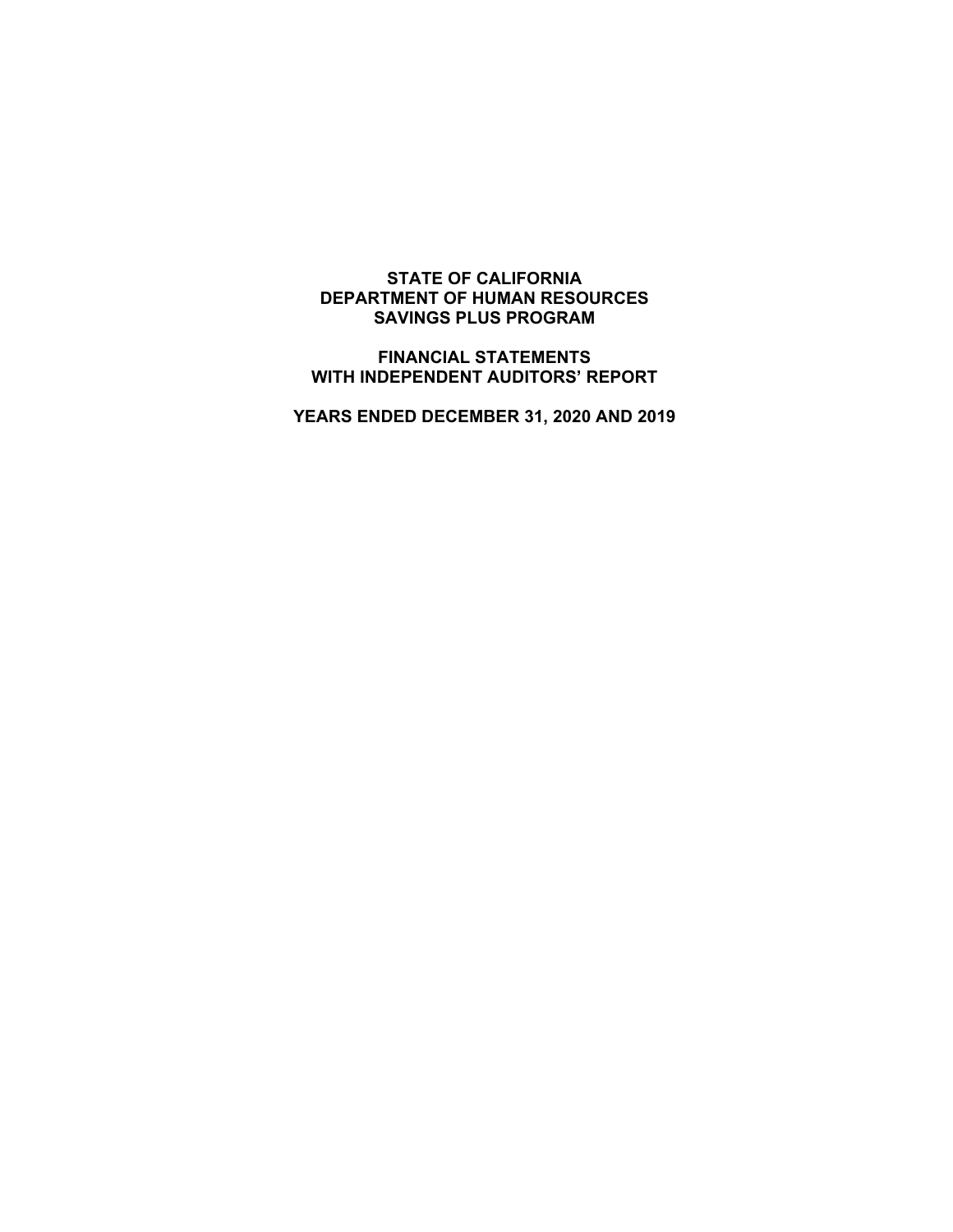# **STATE OF CALIFORNIA, DEPARTMENT OF HUMAN RESOURCES SAVINGS PLUS PROGRAM TABLE OF CONTENTS YEARS ENDED DECEMBER 31, 2020 AND 2019**

| <b>INDEPENDENT AUDITORS' REPORT</b>                                                                                                                                                                                                         |                |
|---------------------------------------------------------------------------------------------------------------------------------------------------------------------------------------------------------------------------------------------|----------------|
| <b>MANAGEMENT'S DISCUSSION AND ANALYSIS</b>                                                                                                                                                                                                 | $\overline{3}$ |
| <b>COMBINED FINANCIAL STATEMENTS</b>                                                                                                                                                                                                        |                |
| <b>COMBINED STATEMENTS OF FIDUCIARY NET POSITION</b>                                                                                                                                                                                        | <u>12</u>      |
| <b>COMBINED STATEMENTS OF CHANGES IN FINDUCIARY NET POSITION</b>                                                                                                                                                                            | <u>14</u>      |
| <b>NOTES TO COMBINED FINANCIAL STATEMENTS</b>                                                                                                                                                                                               | <u>16</u>      |
| <b>INDEPENDENT AUDITORS' REPORT ON INTERNAL CONTROL OVER</b><br><b>FINANCIAL REPORTING AND ON COMPLIANCE AND OTHER MATTERS</b><br><b>BASED ON AN AUDIT OF FINANCIAL STATEMENT PERFORMED IN</b><br>ACCOURDANCE WITH 29(510(178', 7,167\$'5'6 | <u>37</u>      |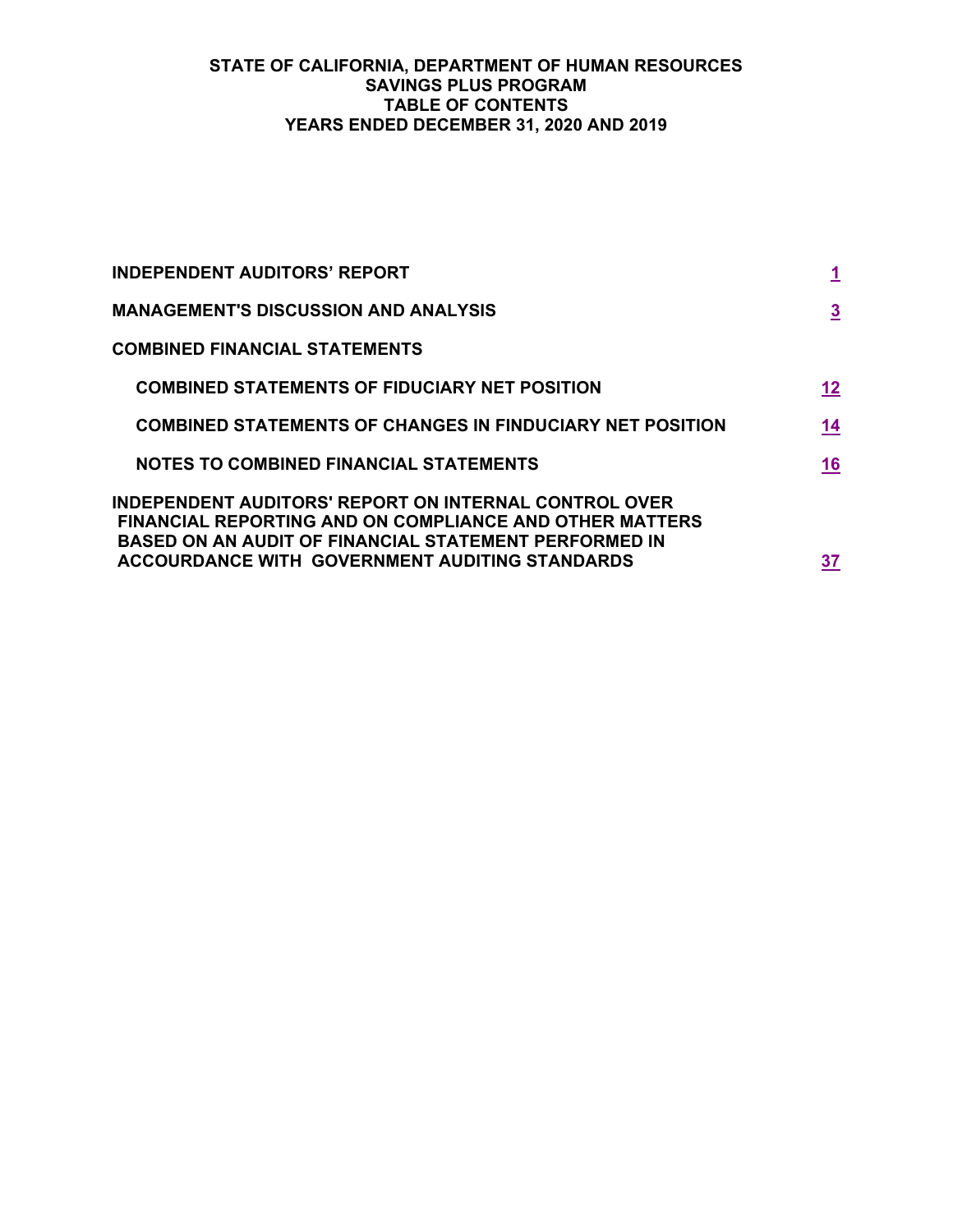

CliftonLarsonAllen LLP CLAconnect.com

# **INDEPENDENT AUDITORS' REPORT**

<span id="page-2-0"></span>Ms. Eraina Ortega, Director State of California, Department of Human Resources Savings Plus Program Sacramento, California

# **Report on the Financial Statements**

We have audited the accompanying combined financial statements of fiduciary net position and changes in fiduciary net position of the State of California, Department of Human Resources Savings Plus Program (the Plan), which comprise a 457(b) Plan, a 401(k) Plan, a Part-time, Seasonal, and Temporary Employees Retirement Program ("PST Program"), and an Alternate Retirement Program ("ARP"), as of and for the years ended December 31, 2020 and 2019, and the related notes to the financial statements, which collectively comprise the Plan's basic financial statements as listed in the accompanying table of contents.

# **Management's Responsibility for the Financial Statements**

Management is responsible for the preparation and fair presentation of these financial statements in accordance with accounting principles generally accepted in the United States of America; this includes the design, implementation, and maintenance of internal control relevant to the preparation and fair presentation of financial statements that are free from material misstatement, whether due to fraud or error.

# **Auditors' Responsibility**

Our responsibility is to express opinions on these financial statements based on our audits. We conducted our audits in accordance with auditing standards generally accepted in the United States of America and the standards applicable to financial audits contained in *Government Auditing Standards*, issued by the Comptroller General of the United States. Those standards require that we plan and perform the audit to obtain reasonable assurance about whether the financial statements are free from material misstatement.

An audit involves performing procedures to obtain audit evidence about the amounts and disclosures in the financial statements. The procedures selected depend on the auditors' judgment, including the assessment of the risks of material misstatement of the financial statements, whether due to fraud or error. In making those risk assessments, the auditor considers internal control relevant to the entity's preparation and fair presentation of the financial statements in order to design audit procedures that are appropriate in the circumstances, but not for the purpose of expressing an opinion on the effectiveness of the entity's internal control. Accordingly, we express no such opinion. An audit also includes evaluating the appropriateness of accounting policies used and the reasonableness of significant accounting estimates made by management, as well as evaluating the overall presentation of the financial statements.

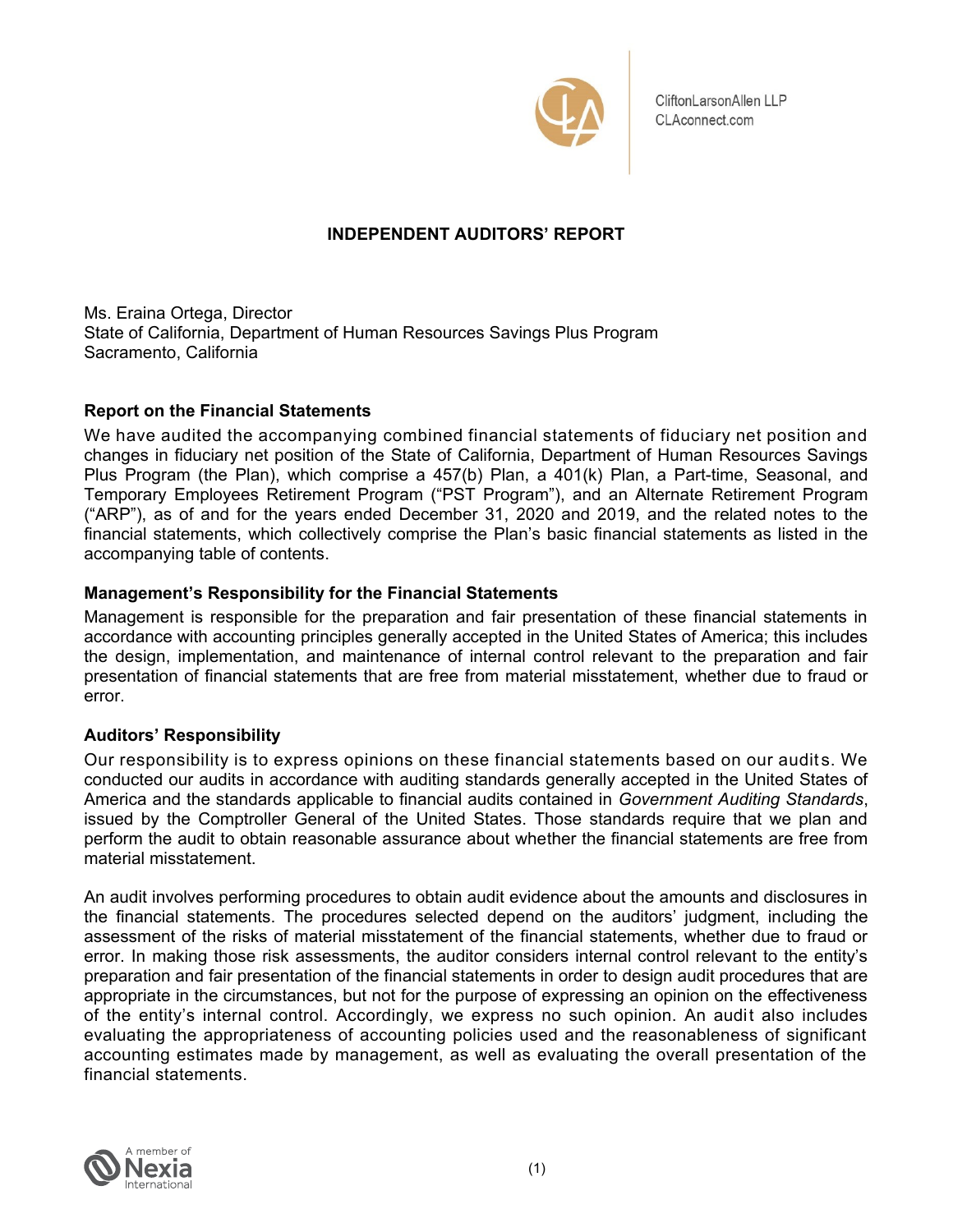We believe that the audit evidence we have obtained is sufficient and appropriate to provide a basis for our audit opinions.

# **Opinion**

In our opinion, the financial statements referred to above present fairly, in all material respects, the fiduciary net position of the Plan as of December 31, 2020 and 2019, and the respective changes in its fiduciary net position for the years then ended in accordance with accounting principles generally accepted in the United States of America.

# **Other Matters**

# *Required Supplementary Information*

Accounting principles generally accepted in the United States of America require that the management's discussion and analysis on pages 3 through 11 be presented to supplement the basic financial statements. Such information, although not a part of the basic financial statements, is required by the Governmental Accounting Standards Board who considers it to be an essential part of financial reporting for placing the basic financial statements in an appropriate operational, economic, or historical context. We have applied certain limited procedures to the required supplementary information in accordance with auditing standards generally accepted in the United States of America, which consisted of inquiries of management about the methods of preparing the information and comparing the information for consistency with management's responses to our inquiries, the basic financial statements, and other knowledge we obtained during our audits of the basic financial statements. We do not express an opinion or provide any assurance on the information because the limited procedures do not provide us with sufficient evidence to express an opinion or provide any assurance.

# **Other Reporting Required by** *Government Auditing Standards*

In accordance with *Government Auditing Standards*, we have also issued our report dated June 10, 2021, on our consideration of the Plan's internal control over financial reporting and on our tests of its compliance with certain provisions of laws, regulations, contracts, and grant agreements and other matters. The purpose of that report is solely to describe the scope of our testing of internal control over financial reporting and compliance and the results of that testing, and not to provide an opinion on the effectiveness of the Plan's internal control over financial reporting or on compliance. That report is an integral part of an audit performed in accordance with *Government Auditing Standards* in considering the Plan's internal control over financial reporting and compliance.

Clifton Larson Allen LLP

**CliftonLarsonAllen LLP** 

Baltimore, Maryland June 10, 2021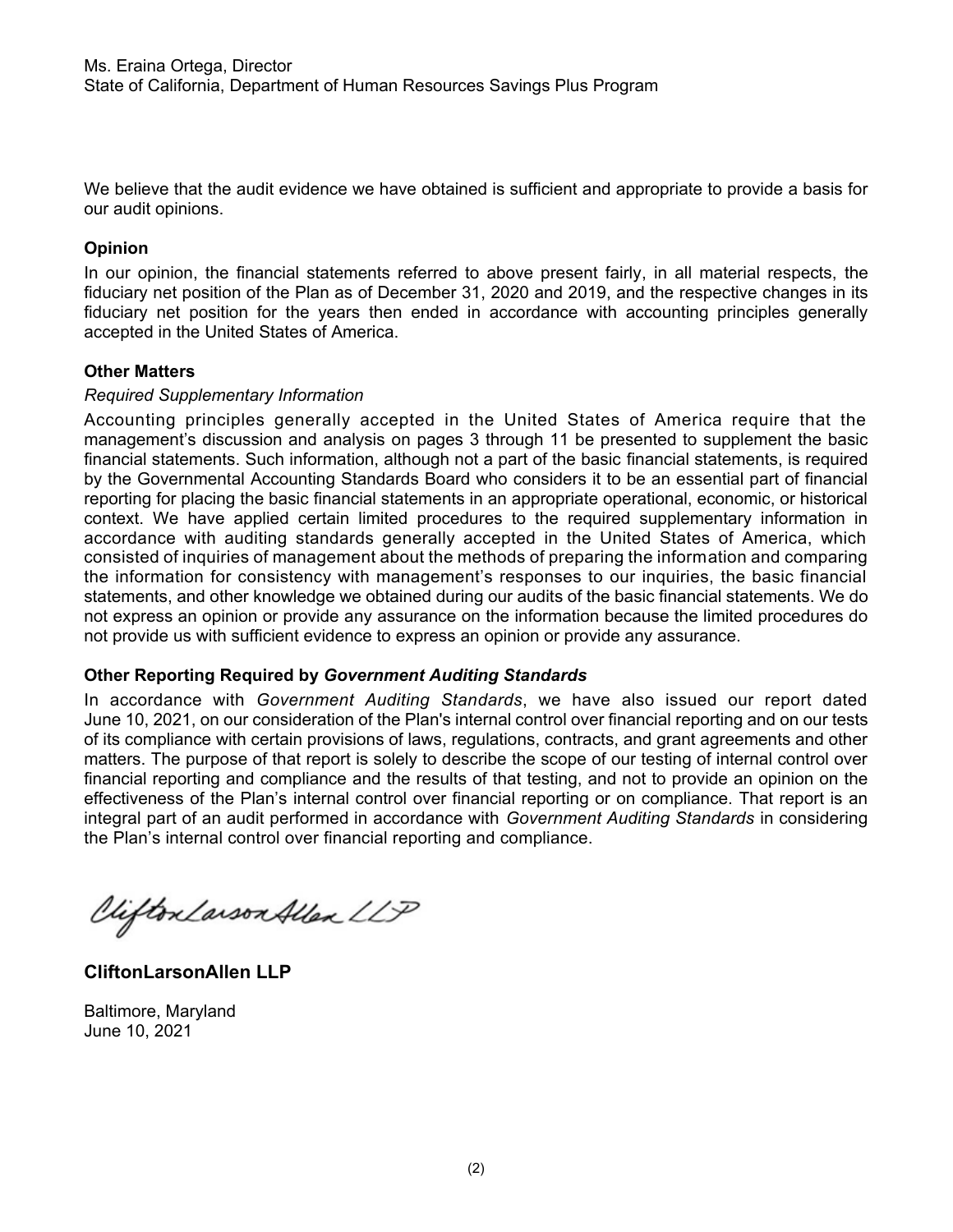<span id="page-4-0"></span>This section presents management's discussion and analysis of the State of California, Department of Human Resources ("CalHR") Savings Plus Program's ("Savings Plus") financial performance for the years ended December 31, 2020 and 2019 and 2018.

Savings Plus administers a deferred compensation plan ("457(b) Plan") established in 1974 under Section 457(b) of the Internal Revenue Code (IRC); a tax-deferred thrift plan ("401(k) Plan") established in 1985 and implemented in 1989 under Section 401(k) of the IRC; a Part-time, Seasonal, and Temporary Employees Retirement Program ("PST Program") established in 1991 under Section 457(b) of the IRC; and an Alternate Retirement Program ("ARP") established in 2004 under Section 401(a) of the IRC. CalHR's authority to establish these plans is found in the *California Government Code* sections 19993, 19999.5, 19999.2, and 19999.3, respectively. The 457(b) Plan and the 401(k) Plan together are referred to as the "Main Plan." The four plans together are referred to as the "Plan" or "Savings Plus" for the sake of this document.

# **USING THE FINANCIAL REPORT**

This discussion and analysis is intended to serve as an introduction to the Plan's basic financial statements, which comprise the following three components: (1) Combined Statement of Fiduciary Net Position, (2) Combined Statement of Changes in Fiduciary Net Position, and (3) Notes to Combined Financial Statements. Collectively, this information presents the fiduciary net position held in trust for participants.

The Combined Statement of Fiduciary Net Position reports Savings Plus' assets, liabilities, and resultant fiduciary net position where Assets - Liabilities = Fiduciary Net Position. The assets are held in a trust for the benefit of participants at Savings Plus' year-end, which is December 31. It can be thought of as a snapshot of the financial position of the Plan at that specific point in time.

The Combined Statement of Changes in Fiduciary Net Position reports Savings Plus' transactions that occurred during the plan year where Additions - Deductions = Net Change in Fiduciary Net Position. It is a record of the activity that occurred during the year and explains the changes that have occurred since the prior year's fiduciary net position on the Combined Statement of Fiduciary Net Position.

Although the 457(b) Plan and the 401(k) Plan are separate, distinct retirement savings plans, they are generally and collectively referred to as the "Main Plan." Main Plan investment options consist of eleven (11) Target Date Funds, four (4) actively managed equity funds, one (1) actively managed socially responsible fund, one (1) actively managed diversified real return fund, one (1) actively managed bond fund, one (1) short-term investment fund ("STIF"), one (1) STIF–Cash fund, and five (5) passively managed funds (index funds). In addition, Savings Plus offers a self-directed brokerage account ("SDBA") option within the Main Plan. The PST Program and ARP invest assets in the above-noted STIF strategy, but are invested in distinct funds, the STIF–PST and STIF–ARP, respectively. Savings Plus utilizes a combination of separately managed investment accounts, collective investment trusts, Federal Deposit Insurance Corporation ("FDIC") depository savings accounts, and mutual funds.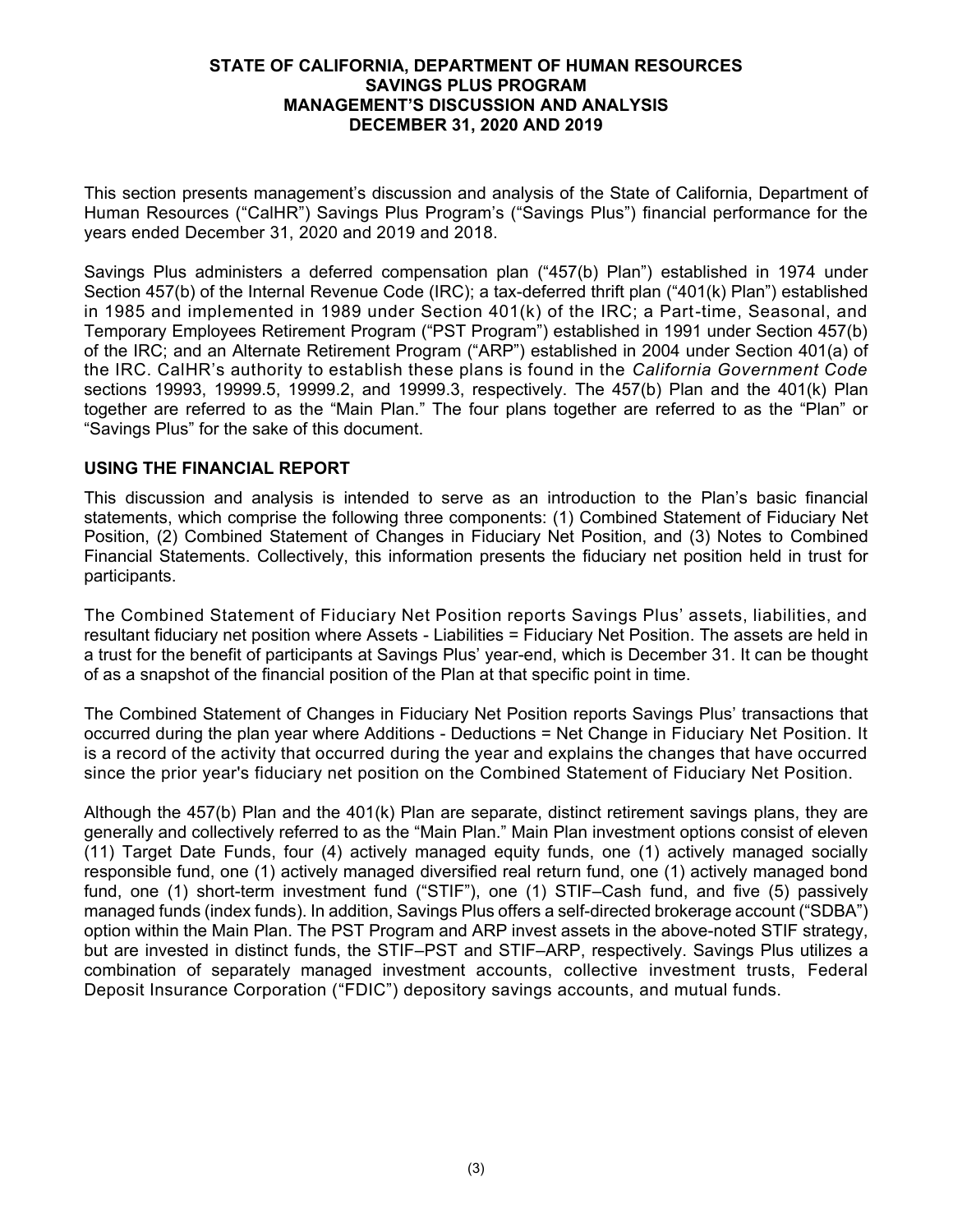# **CONDENSED SUMMARY FINANCIAL STATEMENTS**

The following tables present a condensed summary of the fiduciary net position and changes in fiduciary net position for the year ended December 31, 2020 (in thousands):

|                                             |    |             | <b>Combined Statement of Fiduciary Net Position</b> |               |                          |              |
|---------------------------------------------|----|-------------|-----------------------------------------------------|---------------|--------------------------|--------------|
|                                             |    | 457(b) Plan | 401(k) Plan                                         | <b>PST</b>    | ARP                      | Total        |
| <b>ASSETS</b>                               |    |             |                                                     |               |                          |              |
| <b>Total Investments</b>                    | \$ | 8,974,513   | \$<br>9,209,300                                     | \$<br>106.269 | \$<br>489                | \$18,290,571 |
| <b>Total Receivables</b>                    |    | 159,116     | 127,287                                             | 1,049         | $\overline{\phantom{0}}$ | 287,452      |
| <b>Total Assets</b>                         |    | 9,133,629   | 9,336,587                                           | 107,318       | 489                      | 18,578,023   |
| <b>FIDUCIARY NET POSITION HELD IN TRUST</b> |    |             |                                                     |               |                          |              |
| Total Fiduciary Net Position Held in Trust  | S  | 9,133,629   | \$<br>9,336,587                                     | \$<br>107,318 | \$<br>489                | \$18,578,023 |

**Combined Statement of Changes in Fiduciary Net Position**

|                                         | 457(b) Plan     | 401(k) Plan     | <b>PST</b>   | <b>ARP</b>  | Total           |
|-----------------------------------------|-----------------|-----------------|--------------|-------------|-----------------|
| <b>ADDITIONS</b>                        |                 |                 |              |             |                 |
| <b>Total Contributions</b>              | \$<br>585,377   | \$<br>510.656   | \$<br>25,771 | \$<br>50    | \$<br>1,121,854 |
| Net Investment Income                   | 1,032,057       | 1,105,320       | 4,113        | 31          | 2,141,521       |
| <b>Total Additions</b>                  | 1,617,434       | 1,615,976       | 29,884       | 81          | 3,263,375       |
| <b>DEDUCTIONS</b>                       |                 |                 |              |             |                 |
| <b>Total Withdrawals</b>                | 450.596         | 394,962         | 24,151       | 960         | 870,669         |
| <b>Administrative Expenses</b>          | 4,967           | 3,680           |              | 3           | 8,651           |
| <b>Total Deductions</b>                 | 455,563         | 398,642         | 24,152       | 963         | 879,320         |
| <b>CHANGE IN FIDUCIARY NET POSITION</b> | 1,161,871<br>\$ | 1,217,334<br>\$ | \$<br>5,732  | (882)<br>\$ | \$<br>2,384,055 |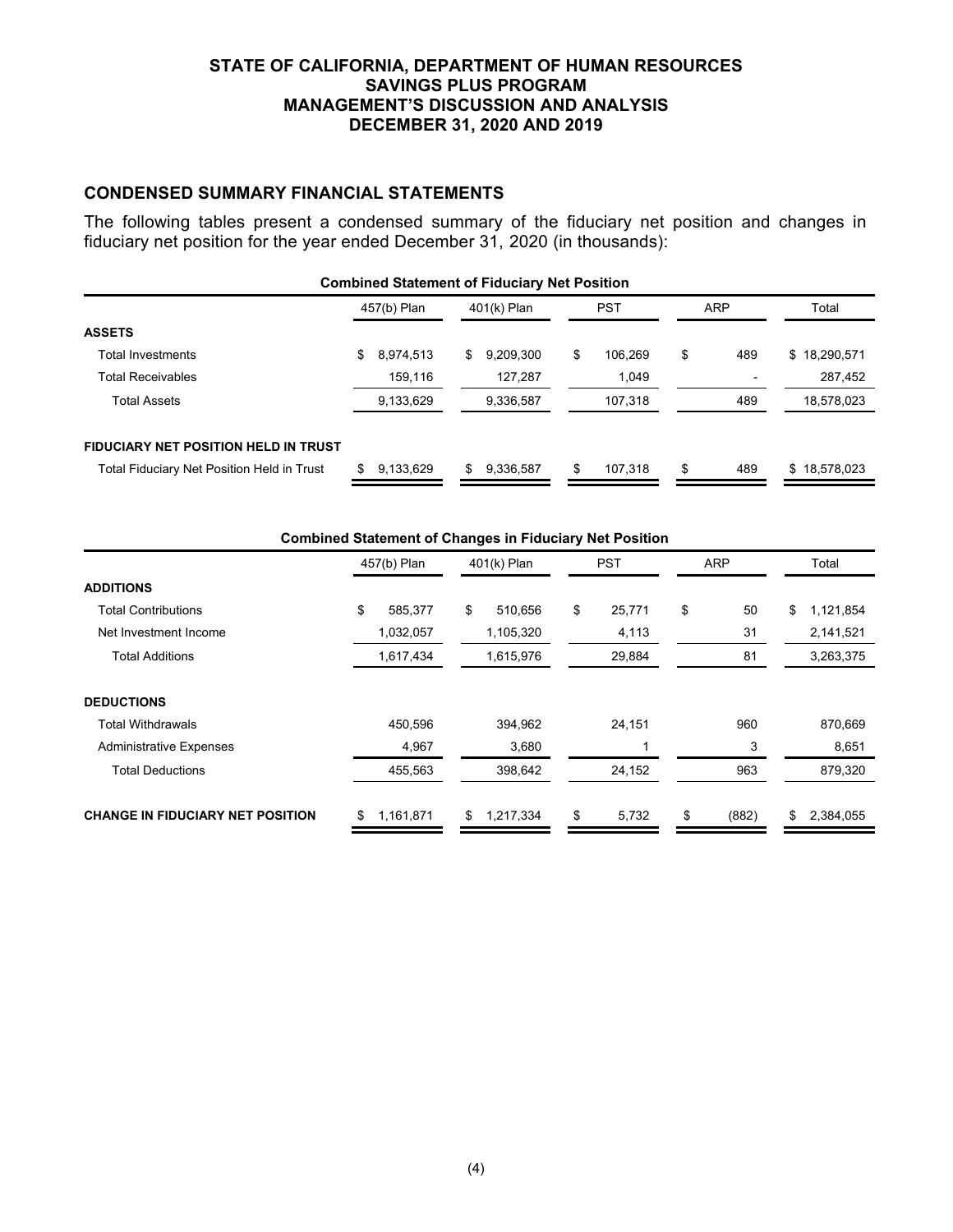# **CONDENSED SUMMARY FINANCIAL STATEMENTS (CONTINUED)**

The following tables present a condensed summary of the fiduciary net position and changes in fiduciary net position for the year ended December 31, 2019 (in thousands):

|                                             |    | <b>Combined Statement of Fiduciary Net Position</b> |    |               |               |                          |              |
|---------------------------------------------|----|-----------------------------------------------------|----|---------------|---------------|--------------------------|--------------|
|                                             |    | 457(b) Plan                                         |    | $401(k)$ Plan | <b>PST</b>    | <b>ARP</b>               | Total        |
| <b>ASSETS</b>                               |    |                                                     |    |               |               |                          |              |
| <b>Total Investments</b>                    | \$ | 7,823,274                                           | S  | 7,993,547     | \$<br>100.384 | \$<br>1.371              | \$15,918,576 |
| <b>Total Receivables</b>                    |    | 148,484                                             |    | 125.706       | 1,202         | $\overline{\phantom{0}}$ | 275,392      |
| <b>Total Assets</b>                         |    | 7,971,758                                           |    | 8,119,253     | 101,586       | 1.371                    | 16,193,968   |
| <b>FIDUCIARY NET POSITION HELD IN TRUST</b> |    |                                                     |    |               |               |                          |              |
| Total Fiduciary Net Position Held in Trust  | S. | 7,971,758                                           | \$ | 8,119,253     | \$<br>101,586 | \$<br>1,371              | \$16,193,968 |

**Combined Statement of Changes in Fiduciary Net Position**

|                                         | 457(b) Plan    | 401(k) Plan     | <b>PST</b>   | <b>ARP</b>     | Total           |
|-----------------------------------------|----------------|-----------------|--------------|----------------|-----------------|
| <b>ADDITIONS</b>                        |                |                 |              |                |                 |
| <b>Total Contributions</b>              | \$<br>560.519  | \$<br>502.686   | \$<br>27.463 | \$<br>(620)    | \$<br>1,090,048 |
| Net Investment Income                   | 1,287,673      | 1,370,404       | 4,647        | 126            | 2,662,850       |
| <b>Total Additions</b>                  | 1,848,192      | 1,873,090       | 32,110       | (494)          | 3,752,898       |
| <b>DEDUCTIONS</b>                       |                |                 |              |                |                 |
| <b>Total Withdrawals</b>                | 450,058        | 382,678         | 25,861       | 1,680          | 860,277         |
| <b>Administrative Expenses</b>          | 4,593          | 3,479           | 5            |                | 8,084           |
| <b>Total Deductions</b>                 | 454,651        | 386,157         | 25,866       | 1,687          | 868,361         |
| <b>CHANGE IN FIDUCIARY NET POSITION</b> | \$<br>.393,541 | 1,486,933<br>\$ | \$<br>6,244  | \$<br>(2, 181) | \$<br>2,884,537 |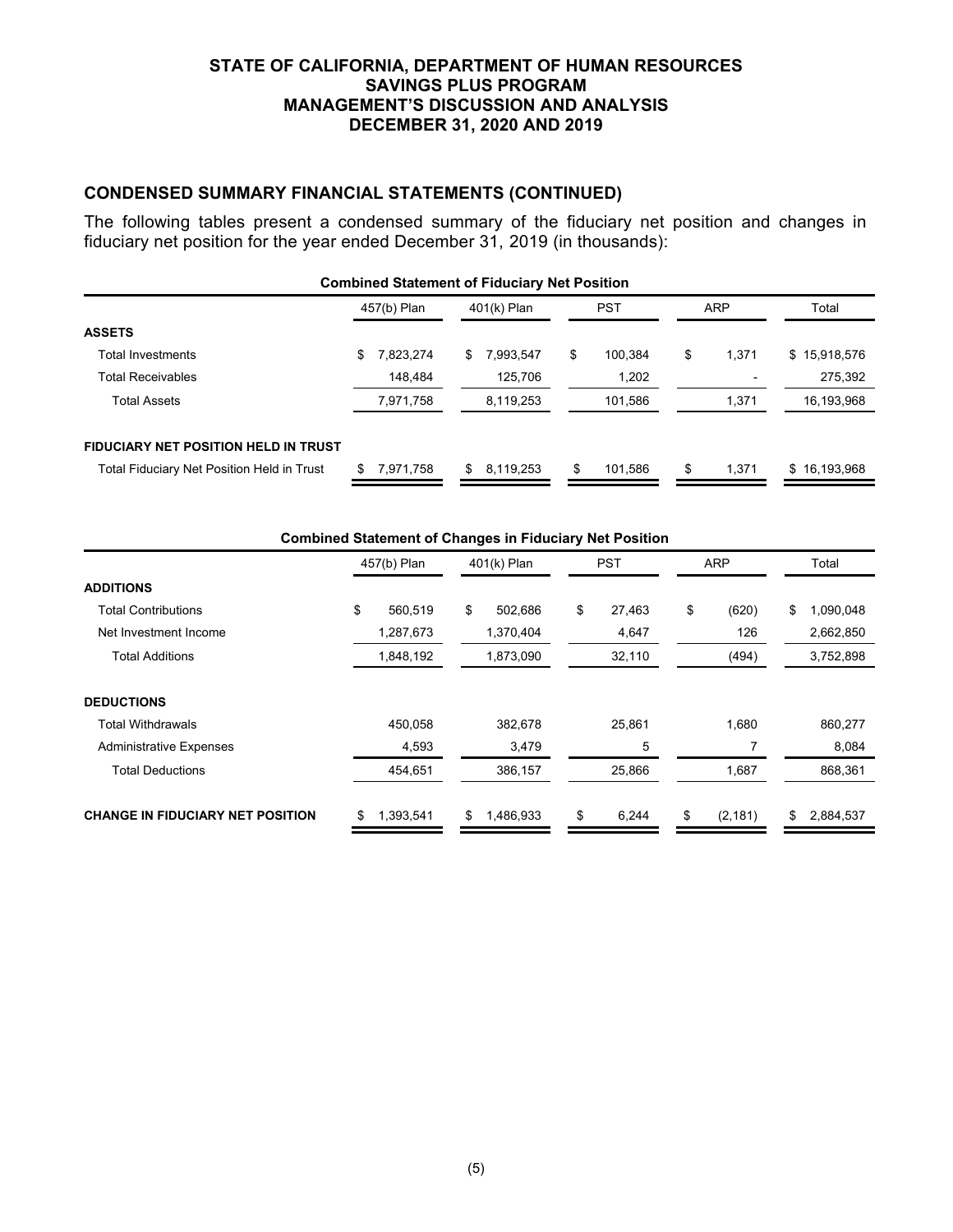# **CONDENSED SUMMARY FINANCIAL STATEMENTS (CONTINUED)**

The following tables present a condensed summary of the fiduciary net position and changes in fiduciary net position for the year ended December 31, 2018 (in thousands):

| <b>Combined Statement of Fiduciary Net Position</b> |                 |                 |              |                          |              |  |  |
|-----------------------------------------------------|-----------------|-----------------|--------------|--------------------------|--------------|--|--|
|                                                     | 457(b) Plan     | 401(k) Plan     | <b>PST</b>   | <b>ARP</b>               | Total        |  |  |
| <b>ASSETS</b>                                       |                 |                 |              |                          |              |  |  |
| <b>Total Investments</b>                            | \$<br>6,439,108 | 6,508,644<br>\$ | 94.144<br>\$ | \$<br>3.552              | \$13,045,448 |  |  |
| <b>Total Receivables</b>                            | 139.109         | 123,676         | 1,198        | $\overline{\phantom{0}}$ | 263,983      |  |  |
| <b>Total Assets</b>                                 | 6,578,217       | 6,632,320       | 95,342       | 3,552                    | 13,309,431   |  |  |
| <b>FIDUCIARY NET POSITION HELD IN TRUST</b>         |                 |                 |              |                          |              |  |  |
| Total Fiduciary Net Position Held in Trust          | 6.578.217<br>S. | 6.632.320<br>\$ | 95,342<br>\$ | 3.552<br>\$              | \$13,309,431 |  |  |

#### **Combined Statement of Changes in Fiduciary Net Position**

|                                         | 457(b) Plan     | 401(k) Plan      | <b>PST</b>   | <b>ARP</b>     | Total            |  |
|-----------------------------------------|-----------------|------------------|--------------|----------------|------------------|--|
| <b>ADDITIONS</b>                        |                 |                  |              |                |                  |  |
| <b>Total Contributions</b>              | \$<br>525,721   | \$<br>479,338    | \$<br>25,943 | \$<br>(278)    | \$<br>1,030,724  |  |
| Net Investment Income (Loss)            | (329,410)       | (361, 273)       | 1,318        | 54             | (689, 311)       |  |
| <b>Total Additions</b>                  | 196,311         | 118,065          | 27,261       | (224)          | 341,413          |  |
| <b>DEDUCTIONS</b>                       |                 |                  |              |                |                  |  |
| <b>Total Withdrawals</b>                | 426.358         | 361.795          | 22,689       | 2,008          | 812,850          |  |
| <b>Administrative Expenses</b>          | 4,373           | 3,447            | 5            | 13             | 7,838            |  |
| <b>Total Deductions</b>                 | 430,731         | 365,242          | 22,694       | 2,021          | 820,688          |  |
| <b>CHANGE IN FIDUCIARY NET POSITION</b> | \$<br>(234,420) | \$<br>(247, 177) | \$<br>4,567  | \$<br>(2, 245) | \$<br>(479, 275) |  |

# **NOTES TO FINANCIAL STATEMENTS**

The notes to the financial statements are an integral part of the financial statements and include additional information not readily evident in the statements themselves. Information in the financial statement notes is described below:

- Note 1 describes the Plan and provides descriptions of staff support and administration, participant accounts, vesting, portfolio structure, participant loans, SDBA, administrative expenses, participant-directed fees, contributions, benefit payments, and in-service withdrawals.
- Note 2 summarizes the Plan's significant accounting policies.
- Note 3 describes the Plan's investment options including required disclosures and risks.
- Note 4 describes *Transfers In* and *Transfers Out* values.
- Note 5 describes the Plan's termination rights.
- Note 6 describes the Plan's tax status.
- Note 7 discloses reclassifications of certain amounts in the prior year's financial statements.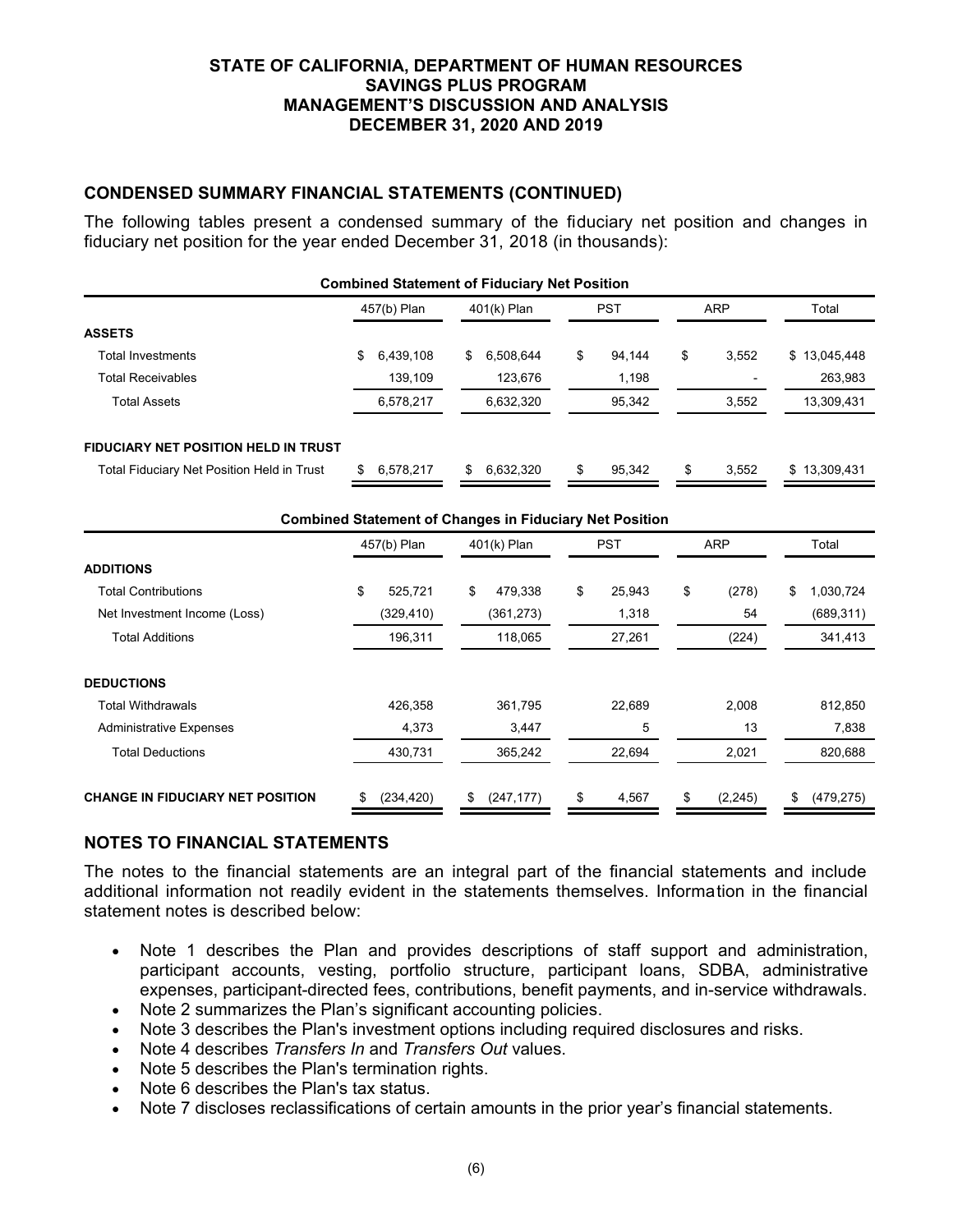# **FINANCIAL HIGHLIGHTS**

# **457(b) Plan**

The following financial highlights occurred during the 457(b) Plan years ended December 31, 2020 and 2019:

- The 457(b) Plan's fiduciary net position increased from approximately \$7.972 billion to \$9.134 billion from 2019 to 2020. This is an increase of approximately \$1.162, compared to an increase of approximately \$1.394 million from 2018 to 2019. The change in fiduciary net position in both years was primarily due to an increase in net appreciation in fair value of investments and contributions outpacing withdrawals. Net appreciation in fair value of investments, which measures net change in the fair value of investments and interest earned on those investments, was approximately \$1.023 billion at 2020 year-end as compared to \$1.278 billion at 2019 yearend. In addition, net contributions into and withdrawals from the 457(b) Plan resulted in a positive inflow of \$135 million in 2020 as compared to \$110 million in 2019.
- The number of 457(b) Plan participant accounts increased from 164,044 to 168,569 from 2019 to 2020; an increase of 4,525 accounts as compared to an increase of 8,156 accounts from 2018 to 2019. Participants with 457(b) Plan accounts may have 401(k) Plan accounts as well.
- At December 31, 2020, the five (5) largest 457(b) Plan investment options were: Large Cap Index Fund (15.1%); Large Cap Fund (11.0%); STIF–Cash (8.7%); STIF (7.9%); and Mid Cap Fund (7.5%) totaling 50.2% of 457(b) Plan assets. Combined Target Date Fund assets totaled 22.3% of 457(b) Plan assets. At December 31, 2019, the five (5) largest 457(b) Plan investment options were: Large Cap Index Fund (14.9%); Large Cap Fund (11.4%); STIF (8.8%); STIF– Cash (8.5%); and Mid Cap Fund (7.7%) totaling 51.3% of 457(b) Plan assets. Combined Target Date Fund assets totaled 22.1% of 457(b) Plan assets.

# **401(k) Plan**

The following financial highlights occurred during the 401(k) Plan years ended December 31, 2020 and 2019:

- The 401(k) Plan's fiduciary net position increased from approximately \$8.119 billion to \$9.337 billion from 2019 to 2020. This is an increase of approximately \$1.218 billion, compared to an increase of approximately \$1.487 billion from 2018 to 2019. The change in asset value in both years was primarily due to an increase in net appreciation in fair value of investments and contributions outpacing withdrawals. Net appreciation in fair value of investments, which measures net change in the fair value of investments and interest earned on those investments, was approximately \$1.104 billion at 2020 year-end as compared to \$1.369 billion at 2019 yearend. In addition, net contributions into and withdrawals from the 401(k) Plan resulted in a positive inflow of \$116 million in 2020 as compared to \$120 million in 2019.
- The number of 401(k) Plan participant accounts increased from 117,372 to 118,028 from 2019 to 2020; an increase of 656 accounts as compared to an increase of 2,109 accounts from 2018 to 2019. Participants with 401(k) Plan accounts may have 457(b) Plan accounts as well.
- At December 31, 2020, the five (5) largest 401(k) Plan investment options were: Large Cap Index Fund (16.7%); Large Cap Fund (12.0%); Mid Cap Fund (8.6%); SDBA (7.4%); and STIF– Cash (6.8%), totaling 51.5% of 401(k) Plan assets. Combined Target Date Fund assets totaled 19.8% of 401(k) Plan assets. At December 31, 2019, the five (5) largest 401(k) Plan investment options were: Large Cap Index Fund (16.6%); Large Cap Fund (12.4%); Mid Cap Fund (8.8%); STIF (7.4%); and STIF–Cash (6.2%), totaling 51.4% of 401(k) Plan assets. Combined Target Date Fund assets totaled 19.9% of 401(k) Plan assets.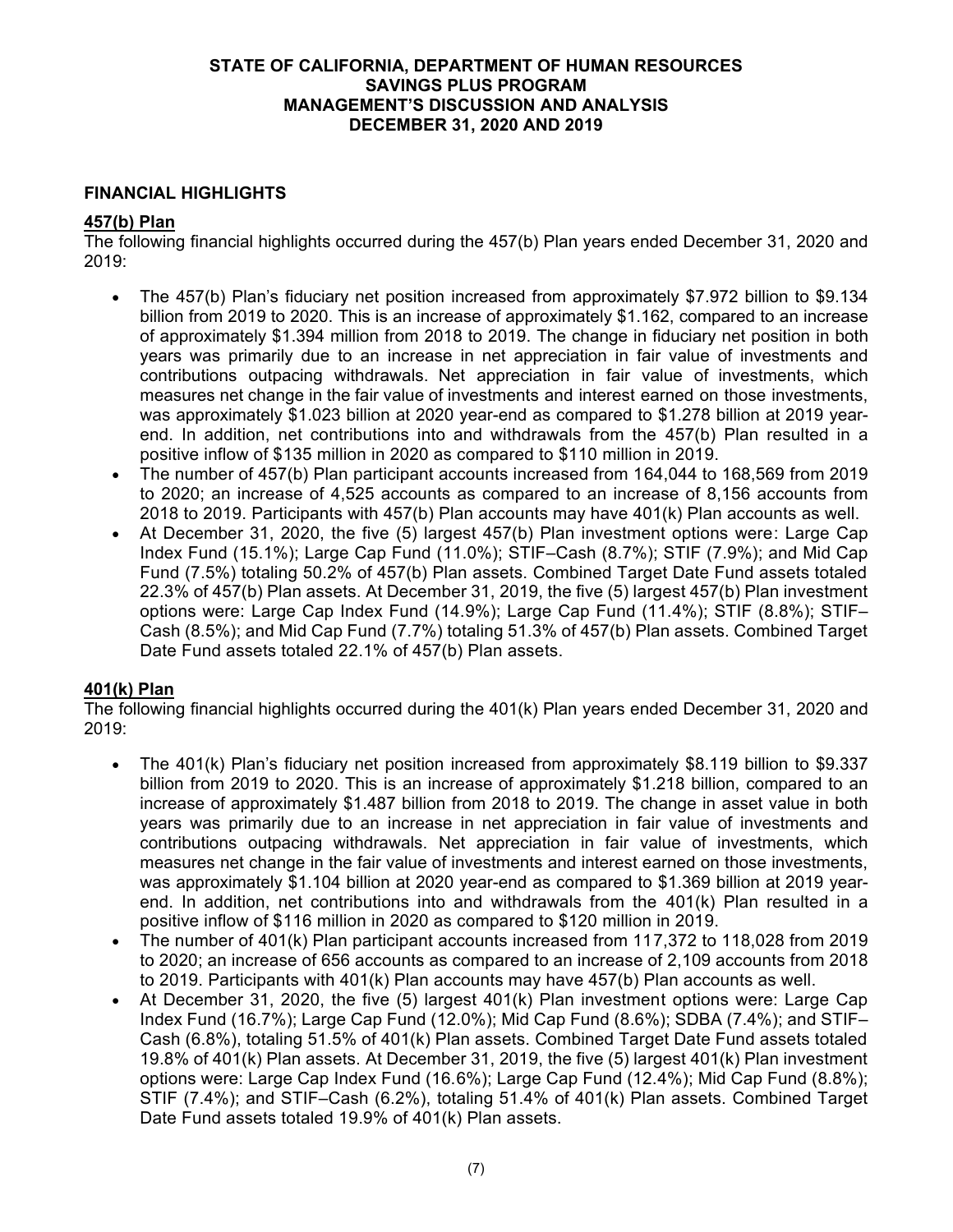# **FINANCIAL HIGHLIGHTS (CONTINUED)**

# **PST Program and ARP**

The following financial highlights occurred during the Plan's years ended December 31, 2020 and 2019:

- The PST Program's fiduciary net position increased from approximately \$101.6 million to \$107.3 million from 2019 to 2020. This is an increase of approximately \$5.7 million, compared to an increase of \$6.2 million from 2018 to 2019. The PST Program's asset growth shows new contributions slightly outpaced transfers out and withdrawals. Net appreciation in fair value of investments was \$4.1 million at 2020 year-end as compared to \$4.6 million at 2019 year-end.
- The total number of PST Program participant accounts decreased from 86,688 to 81,833 from 2019 to 2020; a decrease of 4,855 accounts as compared to a decrease of 10,093 accounts from 2018 to 2019.
- ARP's fiduciary net position decreased from approximately \$1.4 million to \$489 thousand from 2019 to 2020. This is a decrease of approximately \$900 thousand, compared to a decrease of approximately \$2.2 million from 2018 to 2019. The Plan is designed that a reduction in assets is expected at this point in the Plan's timeline. Net appreciation in fair value of investments was approximately \$31 thousand at 2020 year-end as compared to approximately \$126 thousand at 2019 year-end.
- The number of ARP participant accounts decreased from 395 to 129 from 2019 to 2020; a decrease of 266 accounts as compared to a decrease of 550 accounts from 2018 to 2019. The decline in ARP accounts was anticipated as a result of the program no longer accepting new participants after June 30, 2013. Since the majority of ARP accounts left the program during Phase III (ARP Payout Election period) and new accounts are not being created, the program experienced expected declines during plan years 2020 and 2019.

# **OTHER HIGHLIGHTS**

As of January 1, 2021, PST Program participants are eligible to enroll and contribute to the 457(b) Plan and 401(k) Plan. This provides an opportunity to invest a portion of their salary on both a pre-tax and Roth basis and provides the flexibility to select investment options in the Savings Plus fund line-up.

Effective January 1, 2021, the age upon which participants may take an in-service withdrawal from their 457(b) account was lowered to age 59½. In addition, participants may take up to \$5,000, penalty free, from their 457(b) Plan or 401(k) Plan account within a year of the birth or adoption of a child. Participants must pay income tax on the distribution unless they repay the funds.

Calendar year 2021 contribution limits remain unchanged from 2020 for the 457(b) Plan and 401(k) Plan. The annual limit for normal contributions is \$19,500 with an additional \$6,500 for participants age 50 or older. The limit for 457(b) Traditional Catch-Up contributions is \$39,000.

The Coronavirus Aid, Relief and Economic Security Act ("CARES Act") signed into law on March 27, 2020 included several provisions affecting defined contribution retirement plans. Savings Plus implemented the following temporary changes: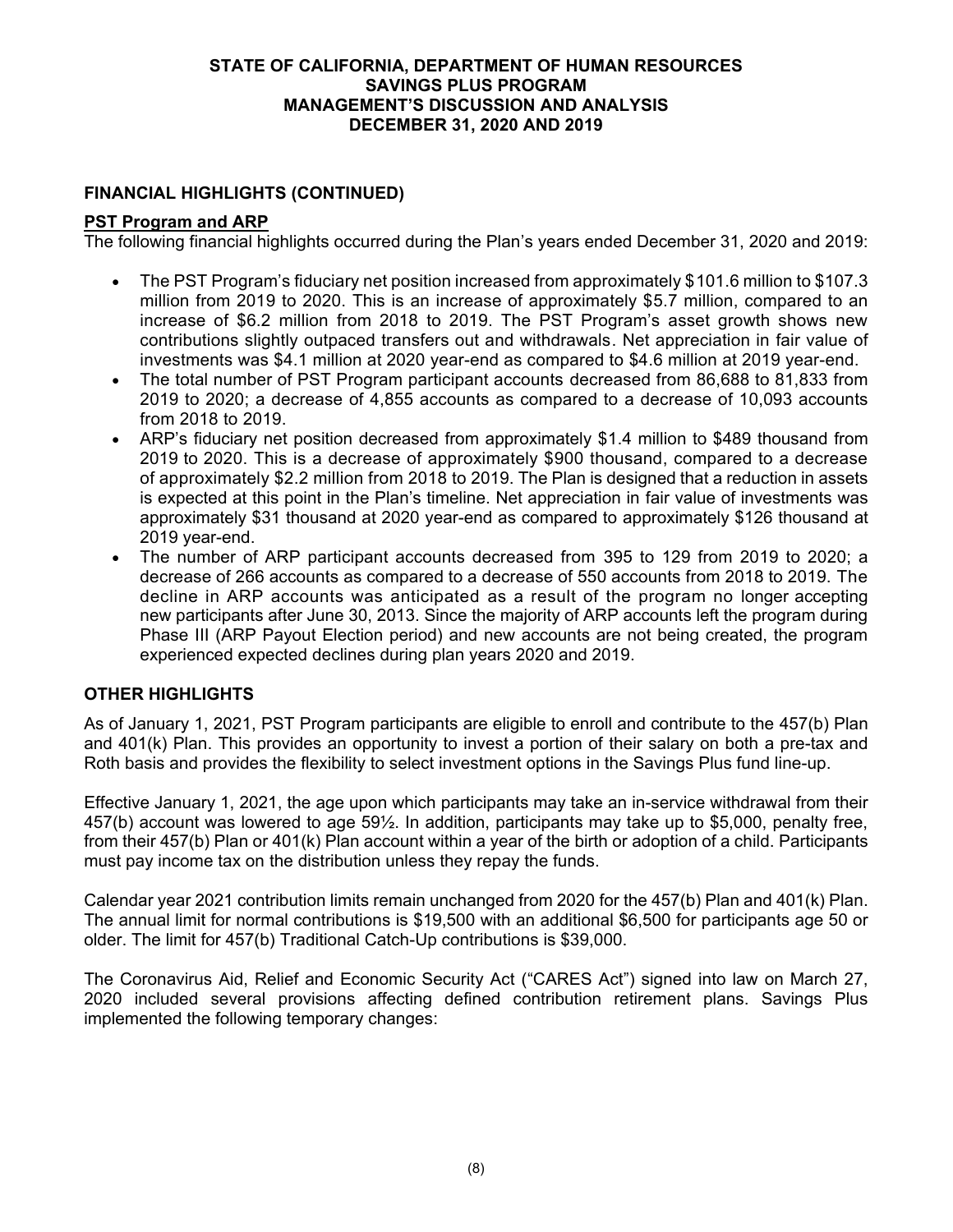# **Required Minimum Distributions (RMDs)**

The CARES Act made available temporary waivers to RMDs for all types of defined contribution plans (including 401(a), 401(k), 403(b), and governmental 457(b) plans) and IRAs for calendar year 2020. RMD requirements resumed January 1, 2021. However, RMDs were waived for individuals who postponed their initial RMD to April 1, 2021.

In 2020, the Plan issued RMD payments to participants who actively set-up RMD systematic payments. However, participants who received an RMD during calendar year 2020 were allowed to redeposit the money back into their Savings Plus account by the latter of August 31, 2020 or 60 days from issuance of payment.

# **Coronavirus-Related Distributions**

The CARES Act allowed the 457(b) Plan and 401(k) Plan to be amended to permit participants to receive a Coronavirus-related distribution (CRD) if they met the definition of a "qualified individual" under the CARES Act. The 457(b) Plan and 401(k) Plan were amended to allow for CRD distributions up to \$25,000. Participants can repay a portion or all of their qualifying CRDs up to \$100,000 received from any eligible retirement plan. CRD repayments are available within three years of when the participant received the distribution. Participants may repay up to the gross amount of the total distribution with multiple repayments over the three-year period.

The Plan is unable to accept Roth money back into Savings Plus participant accounts. Participants may be able to repay this amount to a Roth IRA. Repayments are treated as a rollover contribution to the Plan and are not subject to the annual contribution limit.

A qualifying individual for purposes of requesting a CRD is defined in the CARES Act, which requires that the participant self-certify to the following:

- I was diagnosed with the virus SARS-CoV-2 or with coronavirus disease 2019 (referred to collectively as COVID-19) by a test approved by the Centers for Disease Control and Prevention (including a test authorized under the Federal Food, Drug, and Cosmetic Act); or
- My spouse or my dependent was diagnosed with COVID-19 by a test approved by the Centers for Disease Control and Prevention (including a test authorized under the Federal Food, Drug, and Cosmetic Act); or
- I have experienced adverse financial consequences because:
	- $\circ$  I, my spouse, or a member of my househol[d\\*](#page-10-0) was quarantined, furloughed or laid off, or had work hours reduced due to COVID-19; or
	- $\circ$  I, my spouse, or a member of my househol[d\\*](#page-10-0) was unable to work due to lack of child care due to COVID-19; or
	- $\circ$  A business owned or operated by me, my spouse, or a member of my househol[d\\*](#page-10-0) closed or reduced hours due to COVID-19; or
	- $\circ$  I, my spouse, or a member of my househol[d\\*](#page-10-0) had a reduction in pay (or self-employment income) due to COVID-19, or had a job offer rescinded or start date for a job delayed due to COVID-19.

<span id="page-10-0"></span>\*A member of the individual's household is someone who shares the individual's principal residence.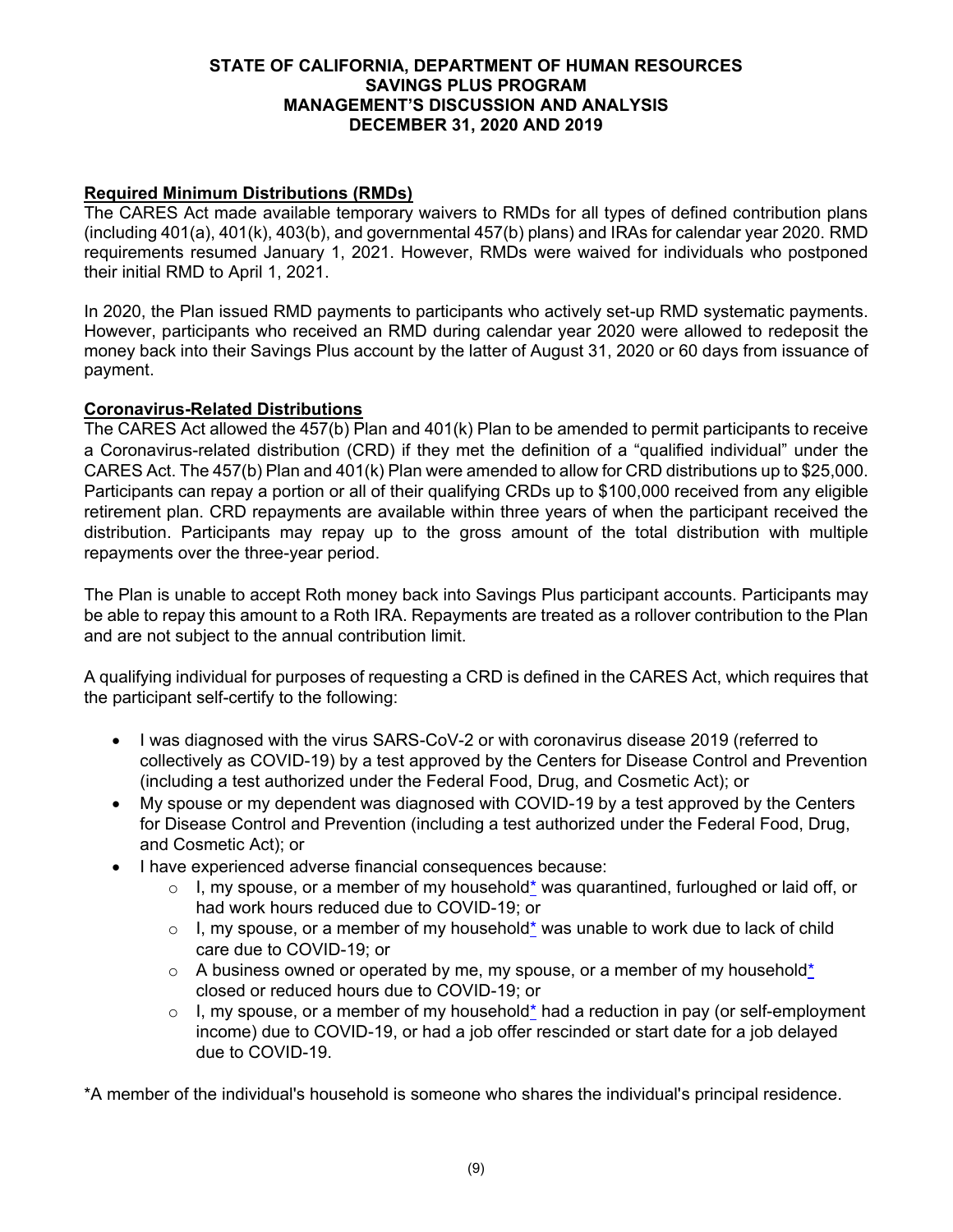# **Delay Loan Repayments**

The CARES Act allowed the 457(b) Plan and 401(k) Plan to be amended to permit qualifying participants to suspend loan repayments until 2021. However, loans continued to accrue interest during the suspension period. In January 2021 when loan repayments resumed, the loan term was extended by 12 months and the outstanding loan amount, including accrued interest during the loan suspension period, was re-amortized across the new loan term. As such, the monthly repayment amount typically decreased.

### **Modifications to Current Loan Provision**

From April 28, 2020 through September 30, 2020, the loan initiation fee was waived for participants who self-certified they met certain qualifications, as defined in the CARES Act. The check writing fee was waived for all distributions issued by check. Additionally, the following changes to the loan parameters for all participants remained in effect from April 28, 2020 through March 31, 2021:

- Increased the maximum number of loans per plan from one to two. However, primary residence loans are limited to one per plan
- Reduced the minimum required balance to qualify for a loan from \$10,000 to \$5,000
- Reduced the minimum loan amount from \$5,000 to \$2,500

Beginning April 1, 2021, the Plan reinstated the standard loan parameters for taking out a new loan in accordance with the Loan Fact Sheet as follows:

- One loan per plan, not to exceed two outstanding loans across both  $401(k)$  and  $457(b)$  Plans
- Must have a minimum balance of \$10,000
- Minimum loan amount of \$5,000

# **ECONOMIC DISCUSSION**

From both societal and investment standpoints, COVID-19 and its impact on severe economic restrictions and government responses will define the year 2020. Facing a \$54 billion budget gap brought on by the COVID-19 recession, California's Governor released the May 2020 Revision to the state budget. Consistent with the state's constitutional obligation to enact a balanced budget, the May Revision proposed to spend reserves, cancel new initiatives, cancel and reduce spending included in the 2019 Budget Act, borrow from special funds, make government more efficient, and temporarily increase revenues. It also directed agencies and departments to find ways for government to do more with less by increasing efficiency. It called for increased federal funds and reflected reductions to address the remaining budget gap if these funds did not materialize to the level needed to balance the budget. The May Revision intended to protect public health, public safety, and public education and to support Californians facing the greatest hardships. As a result, full-time California state employees (essentially Plan participants and eligible participants) saw a reduction in pay in exchange for Furlough or Personal Leave Program credits beginning mid-2020.

On a broader level, equity markets started the year up before the virus spread to the U.S., but quickly sold off by 35 percent from mid-February through late-March. As a result, the Federal Reserve reduced the overnight rate from 1.5 percent to zero percent and the U.S. federal government passed a \$2.2 trillion stimulus bill. In April, the U.S. lost more than 20 million jobs and the first quarter real Gross Domestic Product (GDP) declined by about five (5) percent. The market downturn was short-lived, however, vigorously rallying from March 23 lows to a new high by mid-summer. The recovery accorded with the U.S. Bureau of Economic Analysis reporting a 31 percent real GDP decline during the second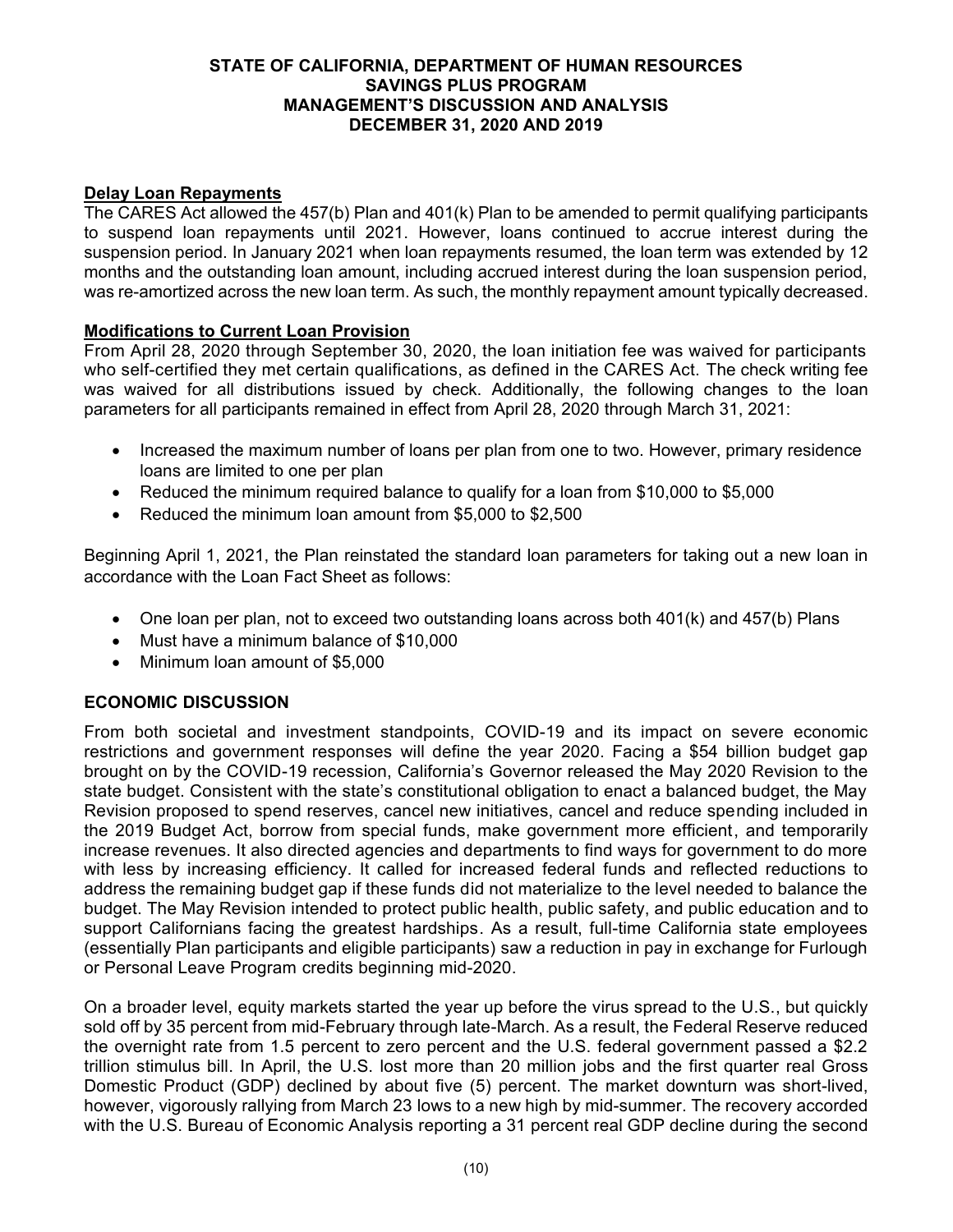quarter. Toward the end of the year, equities fell below their previous high while confirmed virus cases swiftly accelerated, yet markets finished the year near all-time highs.

With 2020 behind us, many are viewing 2021 with continued optimism for the markets and are buying with enthusiasm. Volatility will likely continue until we see concrete results in getting the pandemic under control and in the re-opening of businesses across the U.S. As we move through these unprecedented times, we remind our participants to maintain a disciplined approach to investing for retirement.

# **REQUESTS FOR INFORMATION**

This financial report is designed to provide a general overview of the California Savings Plus Program. Questions concerning the information provided in this report or requests for additional information should be addressed to CalHR Savings Plus Program, 1515 S Street, Suite 500N, Sacramento, CA 95811. Inquiries may also be made online at [savingsplusnow.com](http://www.savingsplusnow.com/) or by calling (855) 616-4776.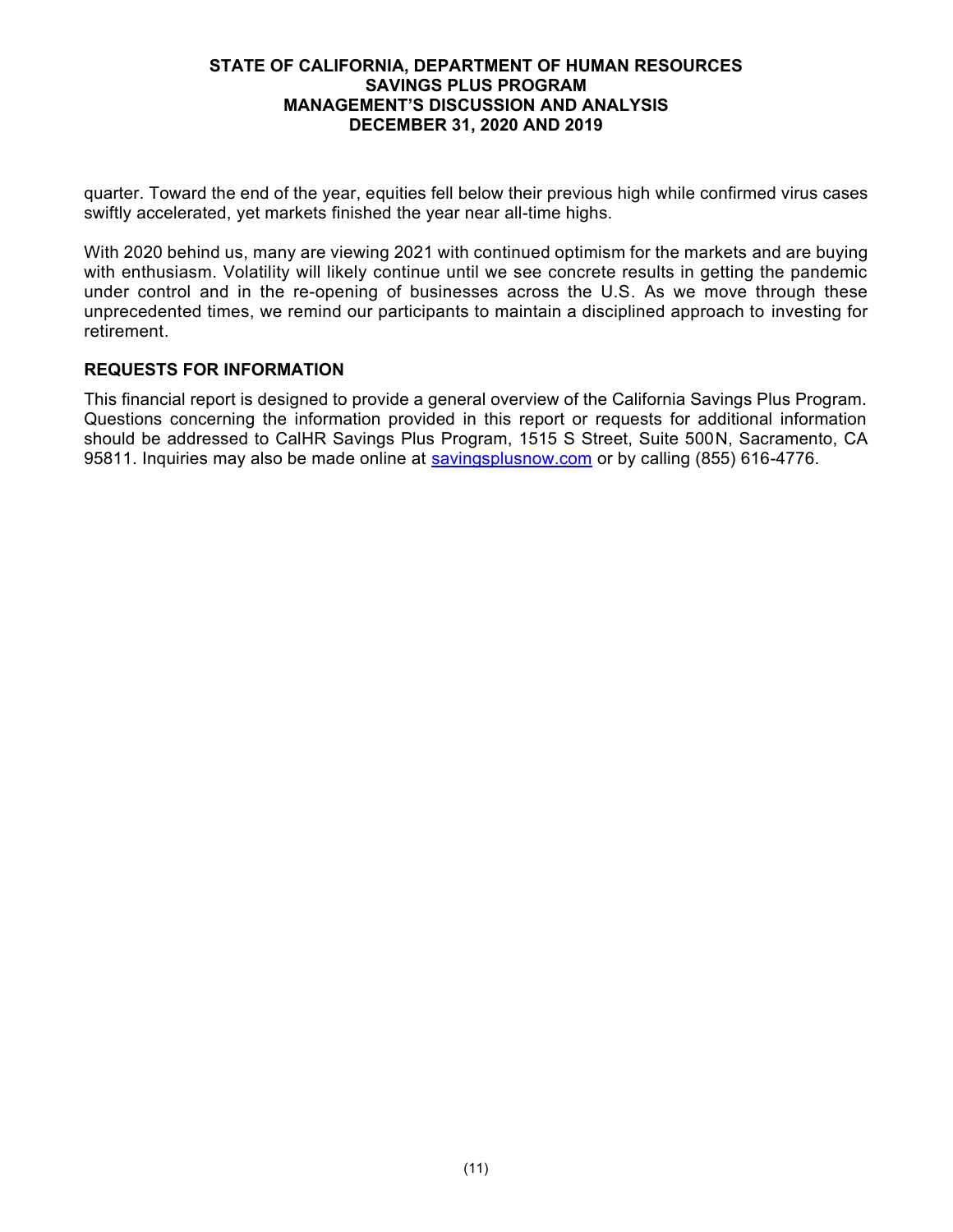## **STATE OF CALIFORNIA, DEPARTMENT OF HUMAN RESOURCES SAVINGS PLUS PROGRAM COMBINED STATEMENT OF FIDUCIARY NET POSITION DECEMBER 31, 2020 (In Thousands)**

<span id="page-13-0"></span>

|                                             | 457(b) Plan     | <b>PST</b><br>401(k) Plan |         | ARP                      | Total            |  |
|---------------------------------------------|-----------------|---------------------------|---------|--------------------------|------------------|--|
| <b>ASSETS</b>                               |                 |                           |         |                          |                  |  |
| Investments:                                |                 |                           |         |                          |                  |  |
| <b>Target Date Funds</b>                    | 2,005,518<br>\$ | 1,825,195<br>\$           | \$      | \$                       | 3,830,713<br>\$  |  |
| Core Investment Options Active              | 3,954,150       | 4,042,168                 | 106,269 | 489                      | 8,103,076        |  |
| Core Investment Options Passive             | 2,383,559       | 2,664,290                 | ٠       | $\overline{\phantom{a}}$ | 5,047,849        |  |
| Self-Directed Brokerage Account             | 631,286         | 677,647                   |         |                          | 1,308,933        |  |
| <b>Total Investments</b>                    | 8,974,513       | 9,209,300                 | 106,269 | 489                      | 18,290,571       |  |
| Receivables:                                |                 |                           |         |                          |                  |  |
| <b>Contributions Receivable</b>             | 47,873          | 39,869                    | 1,049   |                          | 88,791           |  |
| Loans Receivable from Participants          | 111,243         | 87,418                    |         |                          | 198,661          |  |
| <b>Total Receivables</b>                    | 159,116         | 127,287                   | 1,049   |                          | 287,452          |  |
| <b>Total Assets</b>                         | 9,133,629       | 9,336,587                 | 107,318 | 489                      | 18,578,023       |  |
| <b>FIDUCIARY NET POSITION HELD IN TRUST</b> |                 |                           |         |                          |                  |  |
| Total Fiduciary Net Position Held in Trust  | 9,133,629<br>\$ | 9,336,587<br>\$           | 107,318 | 489<br>\$                | 18,578,023<br>\$ |  |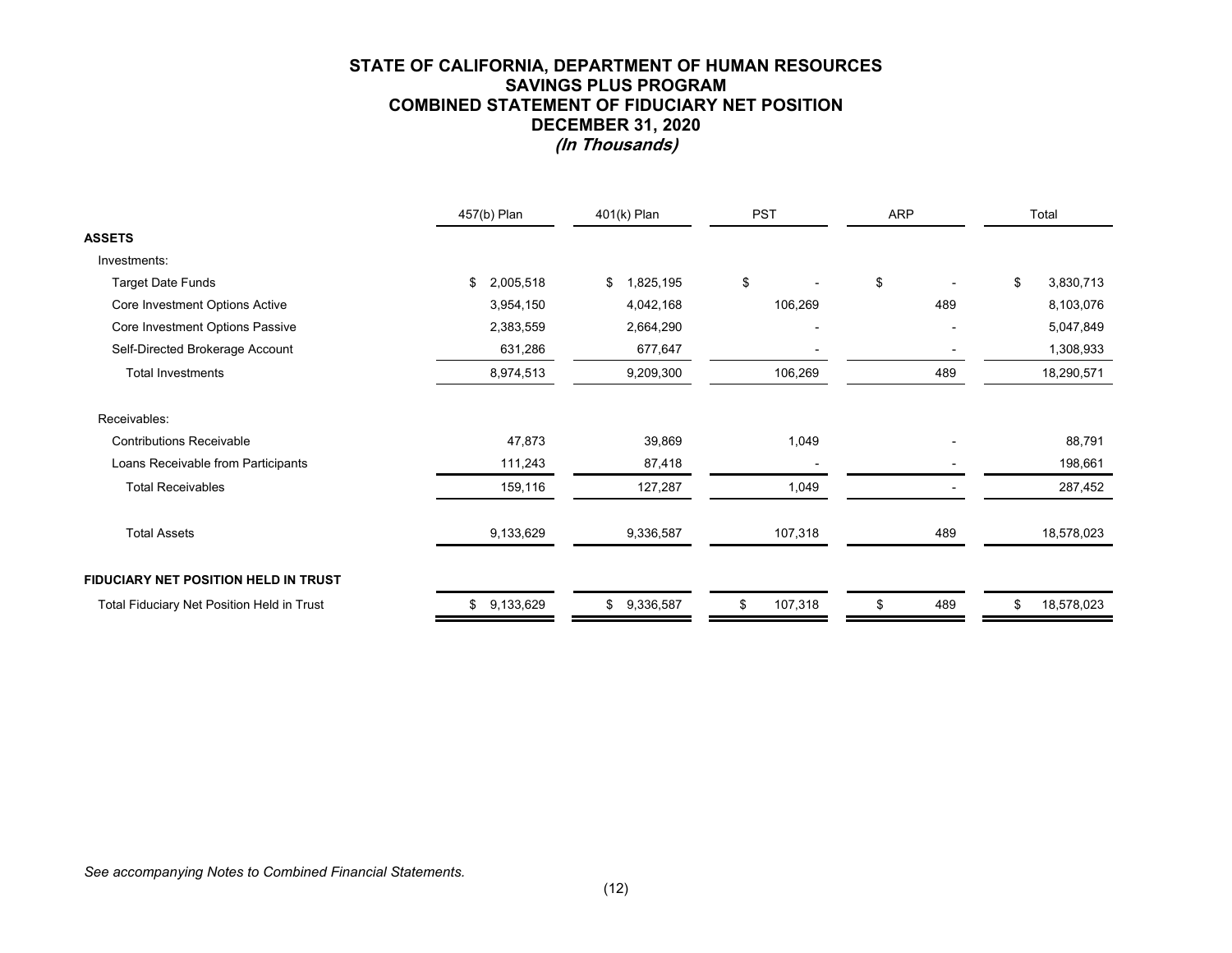## **STATE OF CALIFORNIA, DEPARTMENT OF HUMAN RESOURCES SAVINGS PLUS PROGRAM COMBINED STATEMENT OF FIDUCIARY NET POSITION DECEMBER 31, 2019 (In Thousands)**

|                                            | 457(b) Plan     | 401(k) Plan     | <b>PST</b>               | <b>ARP</b>  | Total            |  |
|--------------------------------------------|-----------------|-----------------|--------------------------|-------------|------------------|--|
| <b>ASSETS</b>                              |                 |                 |                          |             |                  |  |
| Investments:                               |                 |                 |                          |             |                  |  |
| <b>Target Date Funds</b>                   | 1,726,694<br>\$ | 1,587,501<br>\$ | \$<br>$\blacksquare$     | \$          | 3,314,195<br>\$  |  |
| Core Investment Options Active             | 3,579,518       | 3,599,771       | 100,384                  | 1,371       | 7,281,044        |  |
| Core Investment Options Passive            | 2,084,518       | 2,349,570       | $\overline{\phantom{0}}$ |             | 4,434,088        |  |
| Self-Directed Brokerage Account            | 432,544         | 456,705         |                          |             | 889,249          |  |
| <b>Total Investments</b>                   | 7,823,274       | 7,993,547       | 100,384                  | 1,371       | 15,918,576       |  |
| Receivables:                               |                 |                 |                          |             |                  |  |
| <b>Contributions Receivable</b>            | 43,572          | 38,141          | 1,202                    |             | 82,915           |  |
| Loans Receivable from Participants         | 104,912         | 87,565          |                          |             | 192,477          |  |
| <b>Total Receivables</b>                   | 148,484         | 125,706         | 1,202                    |             | 275,392          |  |
| <b>Total Assets</b>                        | 7,971,758       | 8,119,253       | 101,586                  | 1,371       | 16,193,968       |  |
| FIDUCIARY NET POSITION HELD IN TRUST       |                 |                 |                          |             |                  |  |
| Total Fiduciary Net Position Held in Trust | 7,971,758<br>\$ | 8,119,253<br>\$ | 101,586<br>\$            | 1,371<br>\$ | \$<br>16,193,968 |  |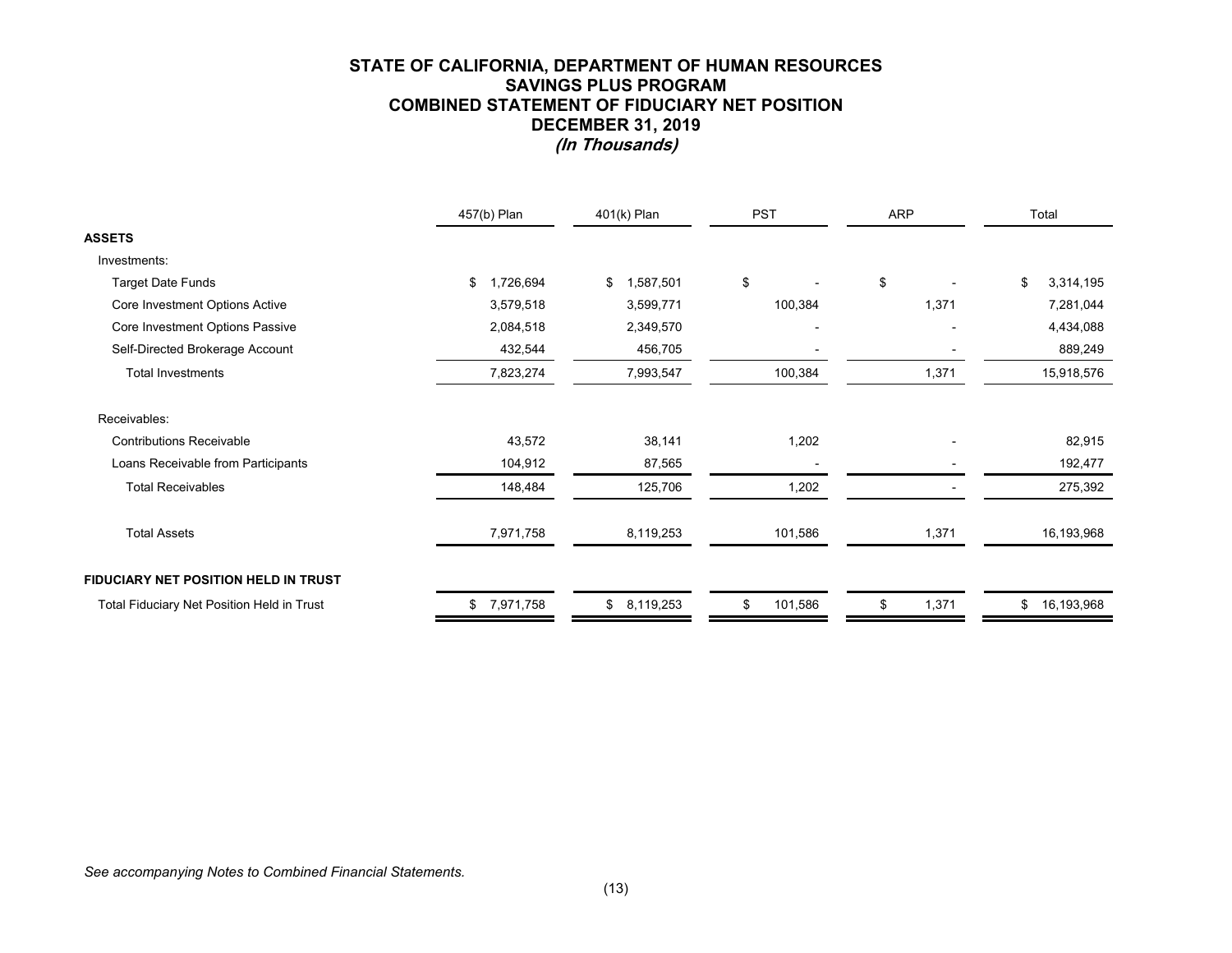## **STATE OF CALIFORNIA, DEPARTMENT OF HUMAN RESOURCES SAVINGS PLUS PROGRAM COMBINED STATEMENT OF CHANGES IN FIDUCIARY NET POSITION YEAR ENDED DECEMBER 31, 2020 (In Thousands)**

<span id="page-15-0"></span>

|                                               | 457(b) Plan     | 401(k) Plan     | <b>PST</b>    | <b>ARP</b> | Total            |  |
|-----------------------------------------------|-----------------|-----------------|---------------|------------|------------------|--|
| <b>ADDITIONS</b>                              |                 |                 |               |            |                  |  |
| Contributions:                                |                 |                 |               |            |                  |  |
| <b>Employee Contributions</b>                 | \$<br>493,633   | 421,881<br>\$   | \$<br>25,732  | \$         | \$<br>941,246    |  |
| Transfers In                                  | 91,744          | 88,775          | 39            | 50         | 180,608          |  |
| <b>Total Contributions</b>                    | 585,377         | 510,656         | 25,771        | 50         | 1,121,854        |  |
| Investment Income:                            |                 |                 |               |            |                  |  |
| Net Appreciation in Fair Value of Investments | 1,022,962       | 1,104,003       | 4,113         | 31         | 2,131,109        |  |
| Interest Income from Participant Loans        | 4,736           | 3,678           |               |            | 8,415            |  |
| Net Loan Activity                             | 4,358           | (2, 361)        |               |            | 1,997            |  |
| Net Investment Income                         | 1,032,057       | 1,105,320       | 4,113         | 31         | 2,141,521        |  |
| <b>Total Additions</b>                        | 1,617,434       | 1,615,976       | 29,884        | 81         | 3,263,375        |  |
| <b>DEDUCTIONS</b>                             |                 |                 |               |            |                  |  |
| Withdrawals:                                  |                 |                 |               |            |                  |  |
| <b>Benefits and Withdrawals</b>               | 209,633         | 162,315         | 8,090         | 182        | 380,220          |  |
| Loan Defaults                                 | 2,764           | 1,464           |               |            | 4,228            |  |
| <b>Transfers Out</b>                          | 238,199         | 231,183         | 16,061        | 778        | 486,221          |  |
| <b>Total Withdrawals</b>                      | 450,596         | 394,962         | 24,151        | 960        | 870,669          |  |
| <b>Administrative Expenses</b>                | 4,967           | 3,680           |               | 3          | 8,651            |  |
| <b>Total Deductions</b>                       | 455,563         | 398,642         | 24,152        | 963        | 879,320          |  |
| <b>CHANGE IN FIDUCIARY NET POSITION</b>       | 1,161,871       | 1,217,334       | 5,732         | (882)      | 2,384,055        |  |
| Fiduciary Net Position - Beginning of Year    | 7,971,758       | 8,119,253       | 101,586       | 1,371      | 16,193,968       |  |
| <b>FIDUCIARY NET POSITION - END OF YEAR</b>   | 9,133,629<br>\$ | 9,336,587<br>\$ | 107,318<br>\$ | 489<br>\$  | 18,578,023<br>\$ |  |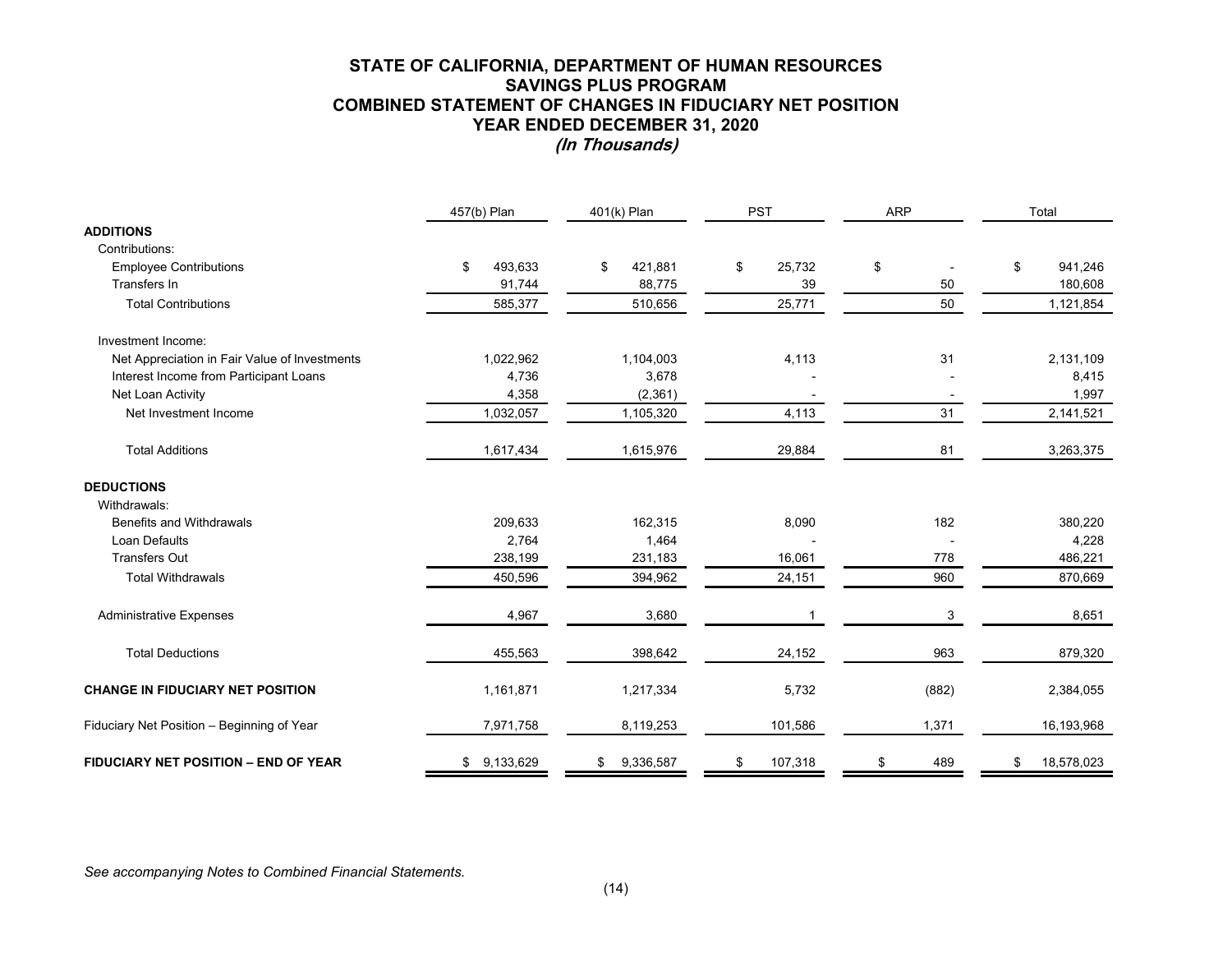## **STATE OF CALIFORNIA, DEPARTMENT OF HUMAN RESOURCES SAVINGS PLUS PROGRAM COMBINED STATEMENT OF CHANGES IN FIDUCIARY NET POSITION YEAR ENDED DECEMBER 31, 2019 (In Thousands)**

|                                               | 457(b) Plan   | 401(k) Plan     | <b>PST</b>    | <b>ARP</b>     | Total            |  |
|-----------------------------------------------|---------------|-----------------|---------------|----------------|------------------|--|
| <b>ADDITIONS</b>                              |               |                 |               |                |                  |  |
| Contributions:                                |               |                 |               |                |                  |  |
| Employee Contributions (Adjustments)          | 463,013<br>\$ | 405,904<br>\$   | 27,367<br>\$  | (705)<br>\$    | 895,579<br>\$    |  |
| <b>Transfers In</b>                           | 97,506        | 96,782          | 96            | 85             | 194,469          |  |
| <b>Total Contributions</b>                    | 560,519       | 502,686         | 27,463        | (620)          | 1,090,048        |  |
| Investment Income:                            |               |                 |               |                |                  |  |
| Net Appreciation in Fair Value of Investments | 1,278,092     | 1,368,695       | 4,647         | 126            | 2,651,560        |  |
| Interest Income from Participant Loans        | 4,168         | 4,054           |               |                | 8,222            |  |
| Net Loan Activity                             | 5,413         | (2, 345)        |               |                | 3,068            |  |
| Net Investment Income                         | 1,287,673     | 1,370,404       | 4,647         | 126            | 2,662,850        |  |
| <b>Total Additions</b>                        | 1,848,192     | 1,873,090       | 32,110        | (494)          | 3,752,898        |  |
| <b>DEDUCTIONS</b>                             |               |                 |               |                |                  |  |
| Withdrawals:                                  |               |                 |               |                |                  |  |
| <b>Benefits and Withdrawals</b>               | 210,879       | 157,996         | 9,763         | 373            | 379,011          |  |
| Loan Defaults                                 | 3,132         | 2,000           |               |                | 5,132            |  |
| <b>Transfers Out</b>                          | 236,047       | 222,682         | 16,098        | 1,307          | 476,134          |  |
| <b>Total Withdrawals</b>                      | 450,058       | 382,678         | 25,861        | 1,680          | 860,277          |  |
| <b>Administrative Expenses</b>                | 4,593         | 3,479           | 5             | $\overline{7}$ | 8,084            |  |
| <b>Total Deductions</b>                       | 454,651       | 386,157         | 25,866        | 1,687          | 868,361          |  |
| <b>CHANGE IN FIDUCIARY NET POSITION</b>       | 1,393,541     | 1,486,933       | 6,244         | (2, 181)       | 2,884,537        |  |
| Fiduciary Net Position - Beginning of Year    | 6,578,217     | 6,632,320       | 95,342        | 3,552          | 13,309,431       |  |
| <b>FIDUCIARY NET POSITION - END OF YEAR</b>   | \$7,971,758   | 8,119,253<br>\$ | 101,586<br>\$ | 1,371<br>\$    | 16,193,968<br>\$ |  |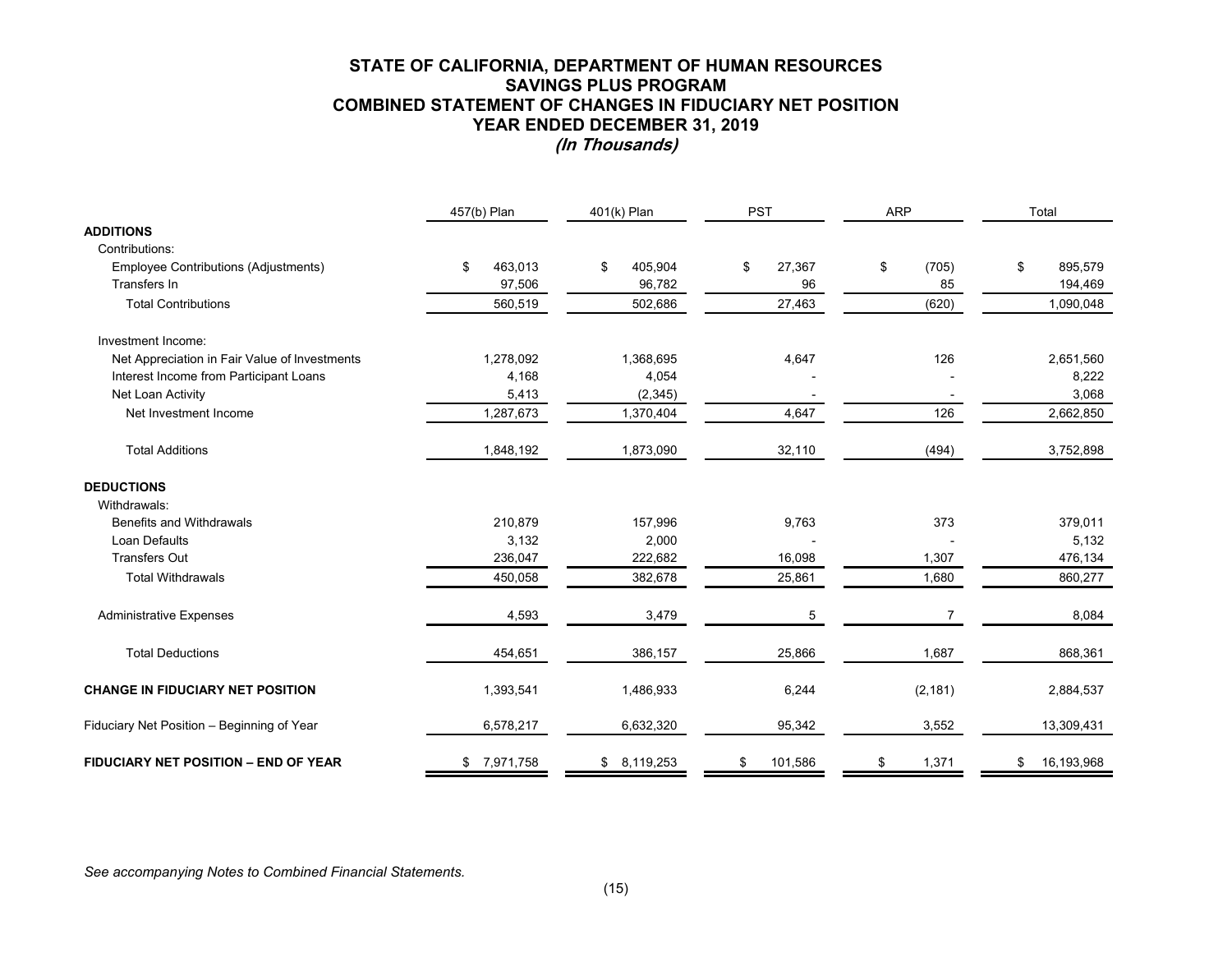# <span id="page-17-0"></span>**NOTE 1 DESCRIPTION OF THE PLAN**

The following description of the Plan provides only general information. Participants should refer to the Plan documents for a more complete description of the Plan's provisions.

## **General**

The State of California, Department of Human Resources ("CalHR") administers the Savings Plus Program ("Savings Plus"), which consists of a deferred compensation plan ("457(b) Plan") established in 1974 under Section 457(b) of the Internal Revenue Code (IRC); a taxdeferred thrift plan ("401(k) Plan") established in 1985 and implemented in 1989 under Section 401(k) of the IRC; a Part-time, Seasonal, and Temporary Employees Retirement Program ("PST Program") established in 1991 under Section 457(b) of the IRC; and an Alternate Retirement Program ("ARP") established in 2004 under Section 401(a) of the IRC. CalHR's authority to establish these plans is found in the *California Government Code* sections 19993, 19999.5, 19999.2, and 19999.3, respectively. The 457(b) Plan and the 401(k) Plan together are referred to as the "Main Plan." The four plans together are referred to as the "Plan" or "Savings Plus" for the sake of this document.

The purpose of the Main Plan is to encourage and increase savings opportunities for state employees to better provide for and to complement their retirement income, including income received from their defined benefit retirement plan. Persons eligible to participate in the Main Plan include state employees, appointed and elected officers of the state, California State Judges, California State University employees, and other eligible state employees.

The PST Program was implemented as a result of the 1990 Federal Omnibus Budget Reconciliation Act. It is a mandatory program with the purpose to provide a retirement savings program for state employees not covered by CalPERS, Social Security, or other specified state retirement plans.

The purpose of ARP (a mandatory program) was to provide a retirement savings plan in lieu of retirement benefits under CalPERS during the first twenty-four (24) months of state employment for certain employees first hired into state service (employment with the State of California) between August 11, 2004 and June 30, 2013. ARP is closed to new participants.

## **Staff Support**

Savings Plus staff provides primary support to the Director of CalHR in the Director's role as the Named Fiduciary who has ultimate oversight of, and responsibility for, the administration of Savings Plus. The Director has delegated responsibility for the administration and policy development of the Plan to the Program Administrator and staff, who make recommendations to the Administrator and the Management Team on Plan design issues, fees, and policies. Staff monitor contract compliance; serve as liaison to the third party administrator ("TPA"), investment providers, investment consultants, trustee/custodian, legal counsel, and other third-party service providers; and facilitate employee participation in Savings Plus. Staff establish, monitor, and revise the Plan documents, administrative fees, policies, and procedures for the administration of the Plans. Staff also provide support in the areas of budget/fiscal, operations, projects, legislative analysis, and payroll.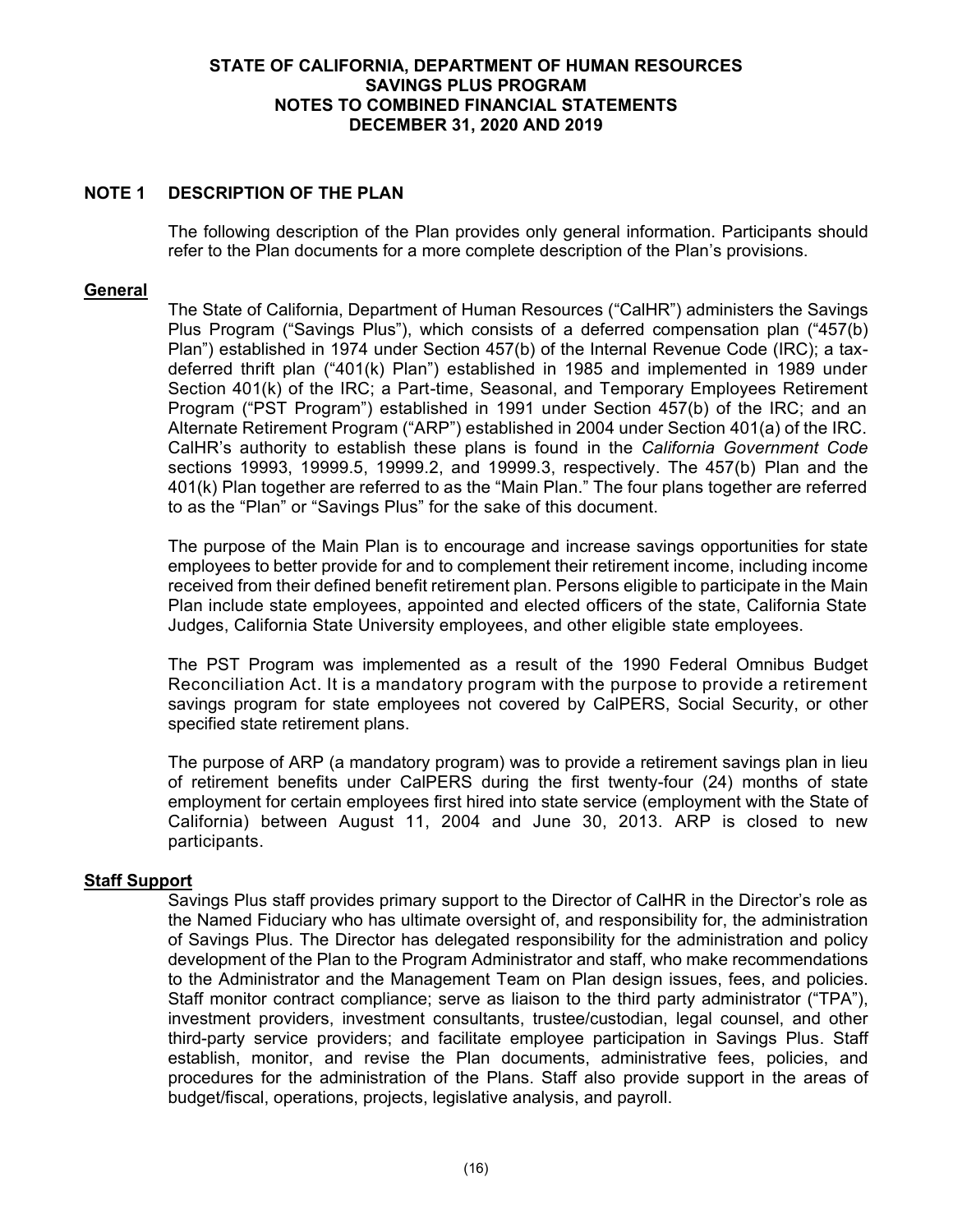# **NOTE 1 DESCRIPTION OF THE PLANS (CONTINUED)**

### **Staff Support (Continued)**

The CalHR Director has delegated fiduciary authority with respect to Plan investments to the Plan's Investment Committee, which operates under the Investment Committee Charter and with the guidance of the Plan's investment consultants. The Committee is the body responsible for establishing and monitoring the Plan's investment portfolio and other investment-related matters. It makes recommendations to the Director or the Director's designee on portfolio design, investment strategies, and investment consultants; establishes and maintains the Investment Policy; evaluates investment performance; and reviews and votes on portfolio design, investment structure, securities lending program, monitoring guidelines, and manager standing based on recommendations from the Plan's consultants.

### **Administration**

Savings Plus operates in an "unbundled" program structure. Nationwide Retirement Solutions, Inc. ("Nationwide") serves as the Plan's TPA. Nationwide provides consolidated recordkeeping and accounting services for participants; operates the website, call center, and walk-in center; provides the self-directed brokerage account ("SDBA"); makes available a fee-based managed account service; reaches out to and educates participants; provides marketing and communication services; reports investment performance to participants; maintains fund fact sheets; and provides participant automated account access features.

The Plan maintains separate contracts for these services: Investment Management; Custodial, Trustee, and Securities Lending; Consulting; Transition Management; External Legal Counsel; and Financial Audit. Plan staff provide some in-house administrative functions.

### **Participant Accounts**

Each participant's account is credited with the participant's contributions and earnings (realized and unrealized). The benefit to which a participant is entitled is the benefit that can be provided from the participant's vested account balance.

#### **Vesting**

Participant contributions and related earnings are immediately and fully vested.

#### **Portfolio Structure**

Savings Plus currently offers Main Plan participants twenty-five (25) investment options and an SDBA through the following three-tiered structure:

Tier 1 – Target Date Funds: Consists of eleven (11) custom asset allocation funds constructed from a combination of Savings Plus Tier 2 investment options and underlying strategies.

Tier 2 – Core Investment Options: Core Active consists of four (4) actively managed equity funds, one (1) actively managed socially responsible fund, one (1) actively managed diversified real return fund, one (1) actively managed bond fund, one (1) short term investment fund (STIF), and one (1) STIF–Cash fund. Core Passive consists of five (5) index funds.

Tier 3 – Schwab Personal Choice Retirement Account® (PCRA): Provides an SDBA option.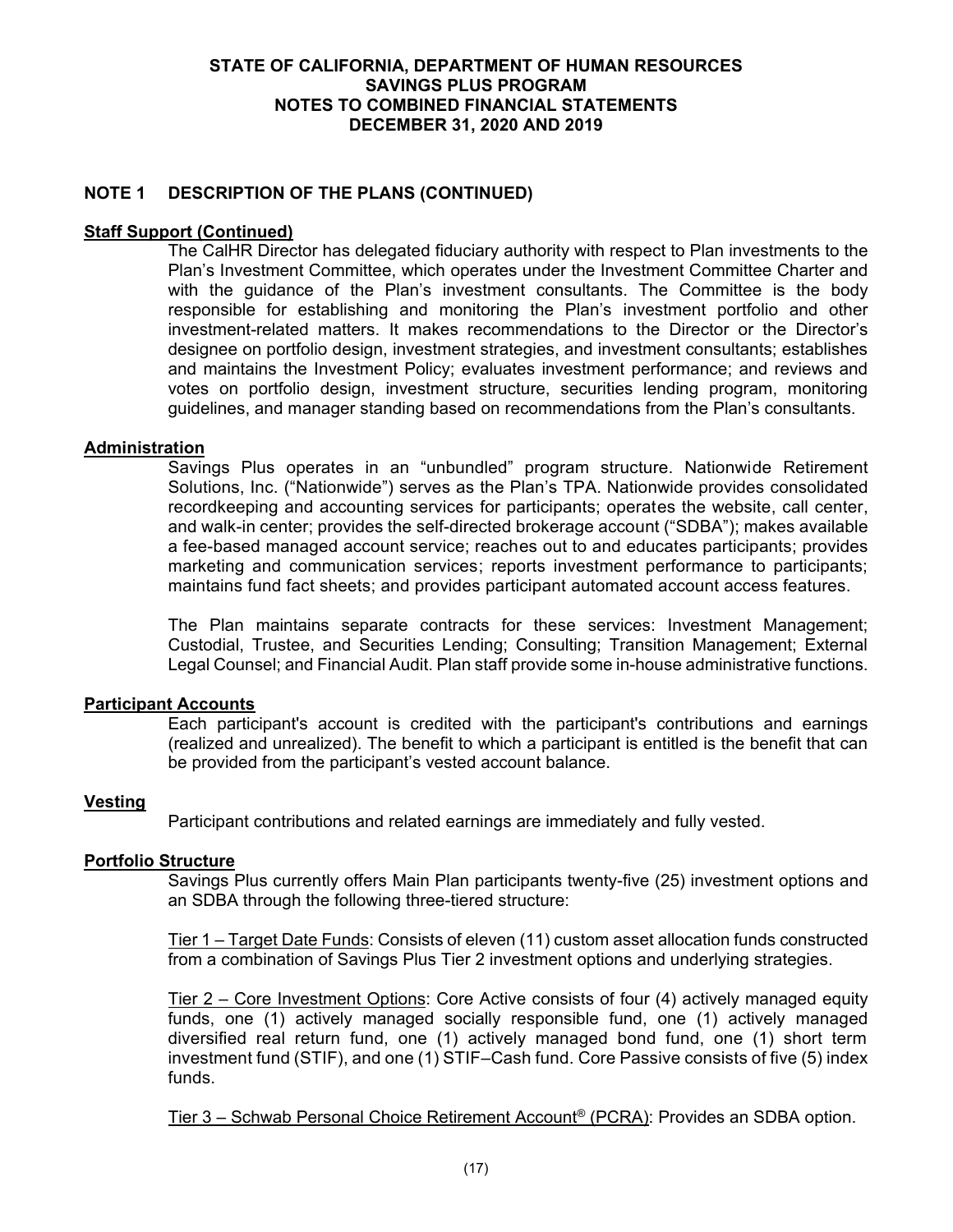# **NOTE 1 DESCRIPTION OF THE PLANS (CONTINUED)**

### **Portfolio Structure (Continued)**

Except for the index funds and the socially responsible fund, Savings Plus' Main Plan investment options are constructed through the use of fund-of-fund structures. The underlying investment strategies include a total of twenty-five (25) separate accounts, two (2) commingled trust funds, two (2) FDIC depository savings accounts, and two (2) mutual funds.

During the enrollment process, new enrollees may elect their investment allocation. Participants who do not elect an investment allocation are invested in the Qualified Default Investment Alternative (QDIA), which is the Target Date Fund that aligns with their date of birth. The asset allocations in the Target Date Funds are rebalanced annually, becoming more conservative as the target date approaches. Each Target Date Fund assumes age 62 as the date that distributions begin. Once enrolled, participants may change their investment election for contributions at any time.

PST Program assets are invested in the STIF–PST. ARP assets are invested in the STIF– ARP. The investment goal of these funds is to maximize total return consistent with capital preservation by investing in short-duration securities.

Additional information about Savings Plus' investments is available at [savingsplusnow.com.](http://www.savingsplusnow.com/)

CalHR evaluates, selects, and negotiates agreements with investment management companies in accordance with the *State Contracting Manual*. This resource can be found at: [www.dgs.ca.gov/OLS/Resources/Page-Content/Office-of-Legal-Services-Resources-List-](https://www.dgs.ca.gov/OLS/Resources/Page-Content/Office-of-Legal-Services-Resources-List-Folder/State-Contracting)[Folder/State-Contracting.](https://www.dgs.ca.gov/OLS/Resources/Page-Content/Office-of-Legal-Services-Resources-List-Folder/State-Contracting) CalHR essentially uses competitive bidding processes; other stateapproved non-competitive processes may be used in rare circumstances.

### **Participant Loans (Main Plan Only)**

A participant in active payroll status is eligible to take a loan from the pre-tax portion of their Main Plan accounts provided they agree to repay the outstanding loan balance, including accrued interest, within the specified time period. Since participants borrow from their account, their loan does not affect their credit rating.

The Plan normally permits participants to take one loan per plan, not to exceed two outstanding loans across both Main Plan accounts. Participants must have a minimum account balance of \$10,000 and the minimum loan amount is \$5,000. However, from April 28, 2020 through year-end, the Plan increased the maximum number of loans per plan from one to two (primary residence loans limited to one per plan), reduced the minimum required balance to qualify for a loan from \$10,000 to \$5,000, and reduced the minimum loan amount from \$5,000 to \$2,500.

For 2020 and 2019, the maximum loan amount is the lesser of 50 percent of the participant's combined plan account balances from all state-sponsored plans minus the participant's outstanding loan balances from all state-sponsored plans on the date of the loan or \$50,000 minus the highest outstanding loan balances from all state-sponsored plans within the last 12 months. In addition, the maximum amount available for a loan from each plan account cannot exceed 50 percent of the participants balance in that account,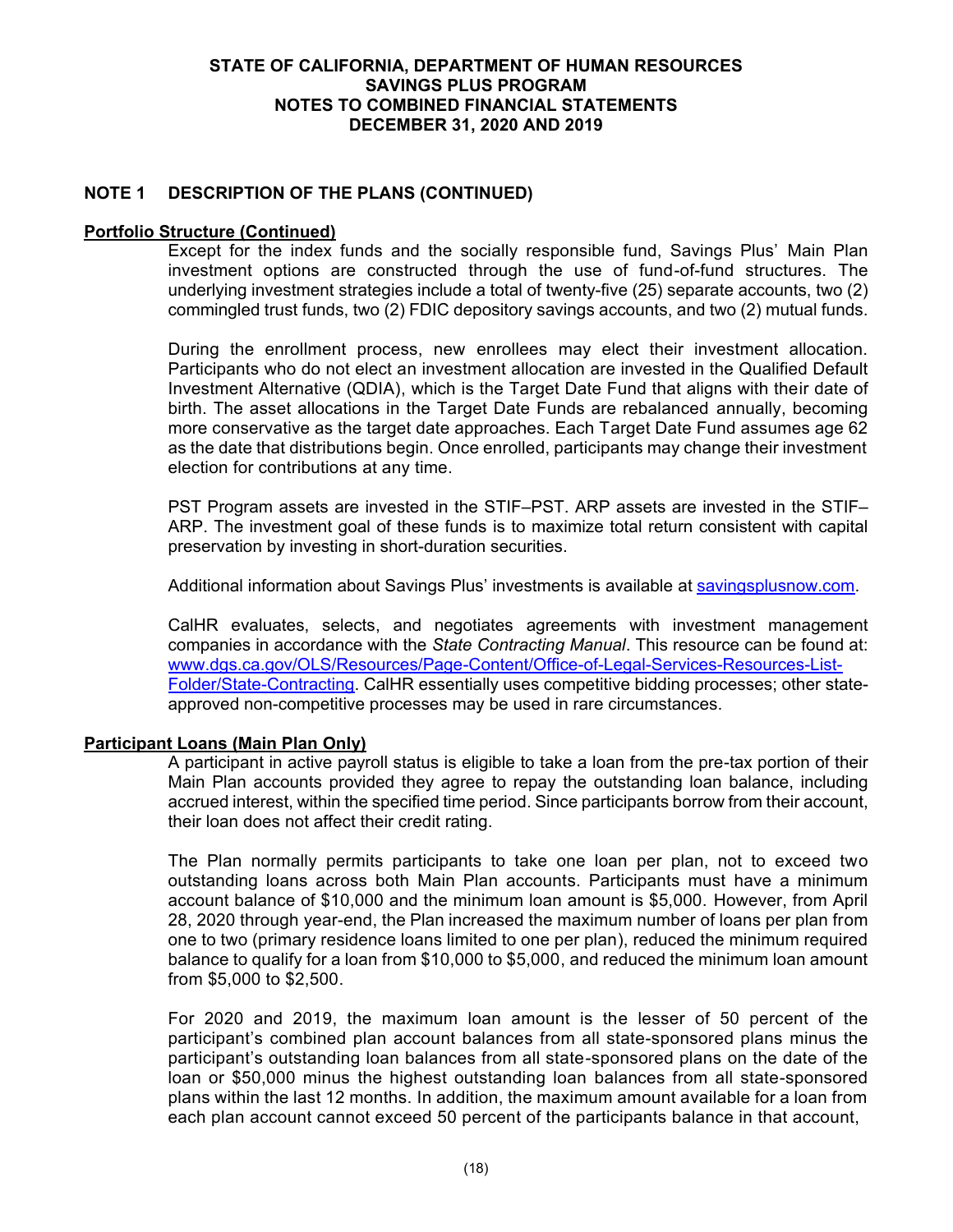# **NOTE 1 DESCRIPTION OF THE PLANS (CONTINUED)**

### **Participant Loans (Main Plan Only) (Continued)**

minus the outstanding loan balance in that account. The participant is charged a one-time \$50 loan initiation fee per loan. This fee was waived from April 28, 2020 through September 30, 2020 for participants who self-certified they met certain qualifications, as defined in the CARES Act.

Savings Plus offers two types of Loans: General Purpose for up to five (5) years and Purchase of Primary Residence for up to 15 years. Savings Plus reports a participant loan default as a distribution – a taxable event in the year of default.

The loan interest rate is equal to the prime rate plus 1.0 percent. The prime rate used is based upon the rate published in the *Wall Street Journal* two weeks prior to the end of the most current calendar quarter. The rate is effective on the first day of the next calendar quarter. As of December 31, 2020, the loan interest rate was 4.25 percent. As of December 31, 2019, the loan interest rate was 6.25 percent.

### **Self-Directed Brokerage Account (SDBA) (Main Plan Only)**

The Schwab Personal Choice Retirement Account® (PCRA) is the SDBA option offered by Charles Schwab & Co., Inc. (Member SIPC), the brokerage services provider. This service is made available through Nationwide. Participants may transfer assets from their Main Plan investments to the SDBA. As of November 2020, participants may establish recurring transfers from their payroll contributions to their PCRA account. This brokerage window allows participants to direct investments to a marketplace of retail investment options other than those available in the Savings Plus investment lineup. The SDBA allows greater flexibility by allowing the freedom to select and manage a portfolio from a larger universe of mutual funds, individual stocks, bonds, and a variety of other investment choices. Participants make their own investment decisions, have full discretion over the selection of investment options available to them on the brokerage platform, and assume all responsibility for the investments they choose in the SDBA. Participants must maintain a minimum balance of \$2,500 or 50 percent of their total account balance, whichever is less, in their Savings Plus account (excluding the SDBA). Transaction-based commissions and fees (paid to Schwab) are deducted directly from the assets in the SDBA.

## **Administrative Account Fees**

Savings Plus assesses all Main Plan participants an administrative account fee of \$1.50 per month in their 457(b) Plan account and a \$1.50 per month in their 401(k) Plan account. Savings Plus assesses a \$1.50 monthly administrative fee against ARP accounts that maintain a balance after completion of the Phase III payout election process (see Note 1, Benefit Payments).

### **Participant-Directed Fees**

Participants may incur the following participant-directed fees: (1) managed accounts, (2) loan initiation, (3) ACH loan non-sufficient funds, (4) paper check writing, (5) overnight check, (6) Domestic Relations Order (DRO), and (7) short-term trade (redemption).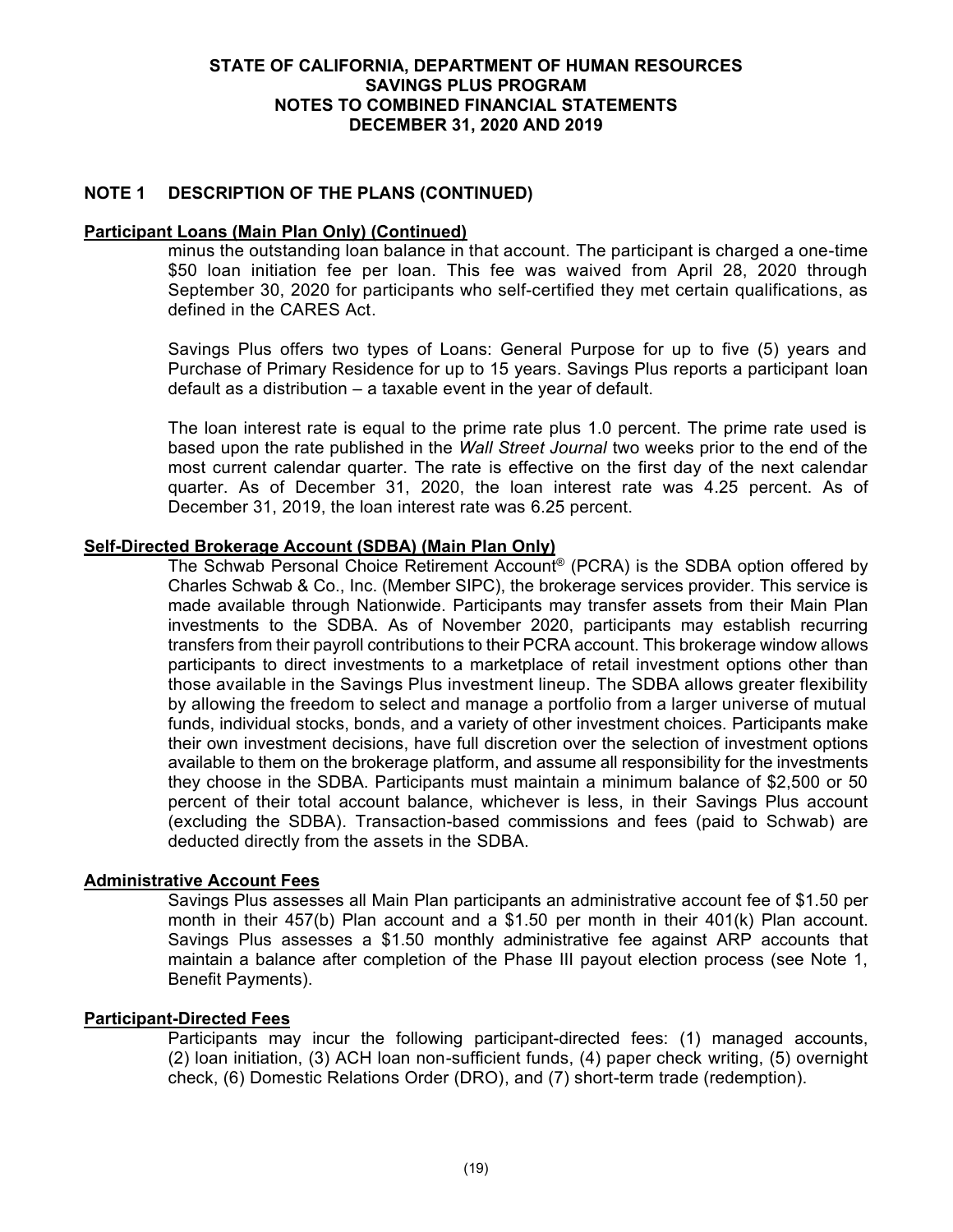# **NOTE 1 DESCRIPTION OF THE PLANS (CONTINUED)**

### **Contributions**

Main Plan contributions by eligible employees are voluntary. Participants predominantly contribute salary on a pre-tax basis. However, Savings Plus also permits contributions on an after-tax (Roth) basis. The State Controller's Office (SCO) is the primary payer of salary and processor of deductions of Savings Plus contributions. Additionally, there are a small number of payroll offices (e.g., Senate, Assembly, Legislative Analyst, District Fairs) that submit their contribution data separately.

In accordance with the IRC, the Plan limits an individual's annual contribution to an amount not to exceed the lesser of \$19,500 for 2020 and \$19,000 for 2019 or 100% of the employee's includable compensation.

The Plan also provides certain catch-up provisions for participants age 50 or older and for participants within three (3) years of their Normal Retirement Age, as defined by the Plan:

- Age-Based Deferrals For 2020 and 2019, participants age 50 or older and actively employed may defer up to \$6,500 and \$6,000, respectively, over the normal deferral limit to their Main Plan accounts.
- Traditional 457(b) Catch-Up For 2020 and 2019, participants within the three (3) years prior to their Normal Retirement Age may be eligible to make a one-time election to contribute up to twice the annual contribution limit into their 457(b) Plan account for a maximum of three (3) consecutive years. The catch-up amount allowed is limited to the underutilized amount in the previous years while employed by the state and eligible to contribute to the 457(b) Plan. Participants may only use one of these catch-up provisions in the 457(b) Plan at a time.

Normal Retirement Age is the age specified in the 457(b) Plan Document and the age is typically chosen by the participant for the purpose of initiating the Traditional 457(b) Catch-Up election. To be eligible, the participant must have the right to retire and to receive full retirement benefits under the state's pension plan with no reduction for age or service and must not be later than age 70½.

Participants may cash out their accumulated unused leave time ("Lump Sum Pay") when they retire; a taxable event. Another option is to contribute all or a portion of their Lump Sum Pay into their Savings Plus accounts via pre-tax or Roth contributions. Both contribution types may allow participants to maximize their contribution while offering more flexibility with future distribution options. In addition, pre-tax contributions may allow participants to defer taxes.

For 2020 and 2019, participants who separated from service on or after November 1 could defer their Lump Sum Pay to their Savings Plus accounts into the following tax year, allowing them to potentially maximize contributions for both the current and following tax years.

Savings Plus allows in-plan Roth conversions for assets in the Main Plan. All pre-tax contribution sources, not including outstanding loans and balances invested in the SDBA, and earnings thereon, are eligible for in-plan Roth conversions in accordance with the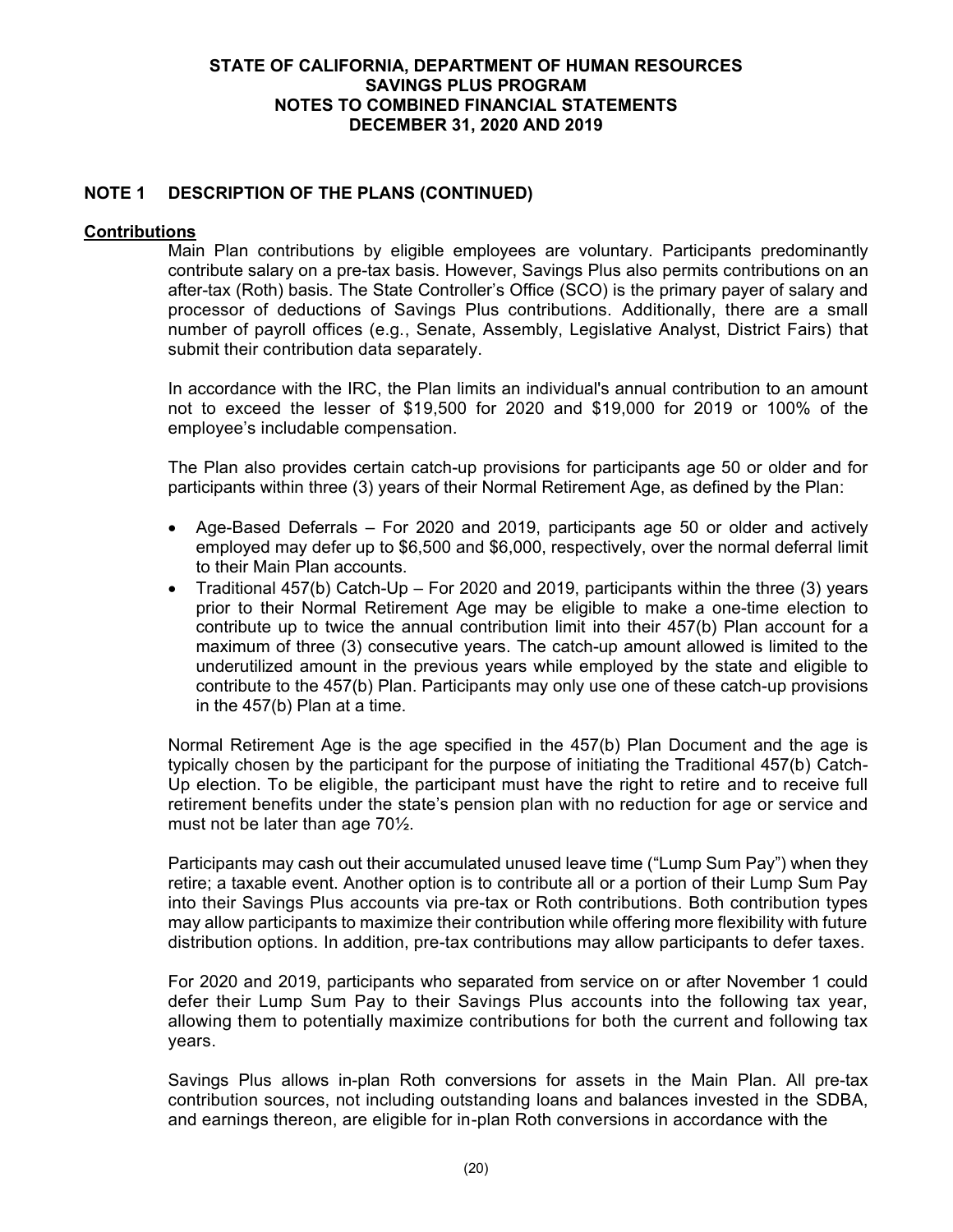# **NOTE 1 DESCRIPTION OF THE PLANS (CONTINUED)**

#### **Contributions (Continued)**

standard in-service withdrawal distribution provisions. Savings Plus reports the gross Roth conversion amount to the IRS as taxable income in the year of the conversion.

For the PST Program, employees hired by the state or by the California State University (CSU) system on a part-time, seasonal, or temporary time basis, whose wages do not qualify for Social Security deductions or membership in CalPERS, are required to contribute 7.5 percent of gross wages on a pre-tax basis into their PST Program account.

For ARP, as of July 1, 2013, new CalPERS membership-eligible state employees were appointed directly into CalPERS instead of into ARP. No new contributions were added to ARP during 2020. For 2019, state departments made corrections to personnel records of employees who were erroneously appointed into ARP. These corrections/contribution adjustments account for the \$0 and (\$705,000) on the Employee Contributions (Adjustments) line item within the 2020 and 2019 Combined Statement of Changes in Fiduciary Net Position financial statements, respectively.

Coordination limits apply to 457(b) Plan and PST Program contributions. Additionally, Coordination limits apply to the 401(k) Plan, ARP (a tax-qualified plan under IRC 401(a)), and 403(b) Plan contributions inclusive of any other such state sponsored plans.

### **Benefit Payments**

Generally, participant accounts cannot be closed and payments cannot be made until a "distributable event" occurs. A "distributable event" is an IRS approved event that allows payments from the Plan, such as death, disability, separation, retirement, etc.

As of December 31, 2020, participants are eligible to take benefit payments from their 457(b) Plan pre-tax assets upon separation from state service or beginning at age  $70\frac{1}{2}$  regardless of employment status. Participants are eligible to take benefit payments from their 401(k) Plan pre-tax assets without an additional 10 percent tax for early withdrawal if they meet one of the following criteria: separated from state service during or after the year they turn age 55; for public safety employees, separated from state service during or after the year they turn age 50; or attainment of age 59½ regardless of employment status. Participants are eligible to take a tax-free qualified payment from their Roth assets if they meet the withdrawal guidelines stipulated above and the payment is made on account of death, disability, or attainment of age 59½ **and** the payment is made five (5) years or more after January 1 of the first year the participant made a Roth contribution.

For PST Program distributions, the participant must be separated from state service and have no contributions into or out of their account for 90 days or be at least age  $70\frac{1}{2}$ , regardless of employment status. For ARP distributions, the participant must be separated from state service during or after the year they turn age 55 or be at least age 59½, regardless of employment status to receive a payment without an additional 10 percent early withdrawal penalty. ARP participants were eligible to take a distribution by selecting Option 2 during ARP Phase III, as described in the next paragraph.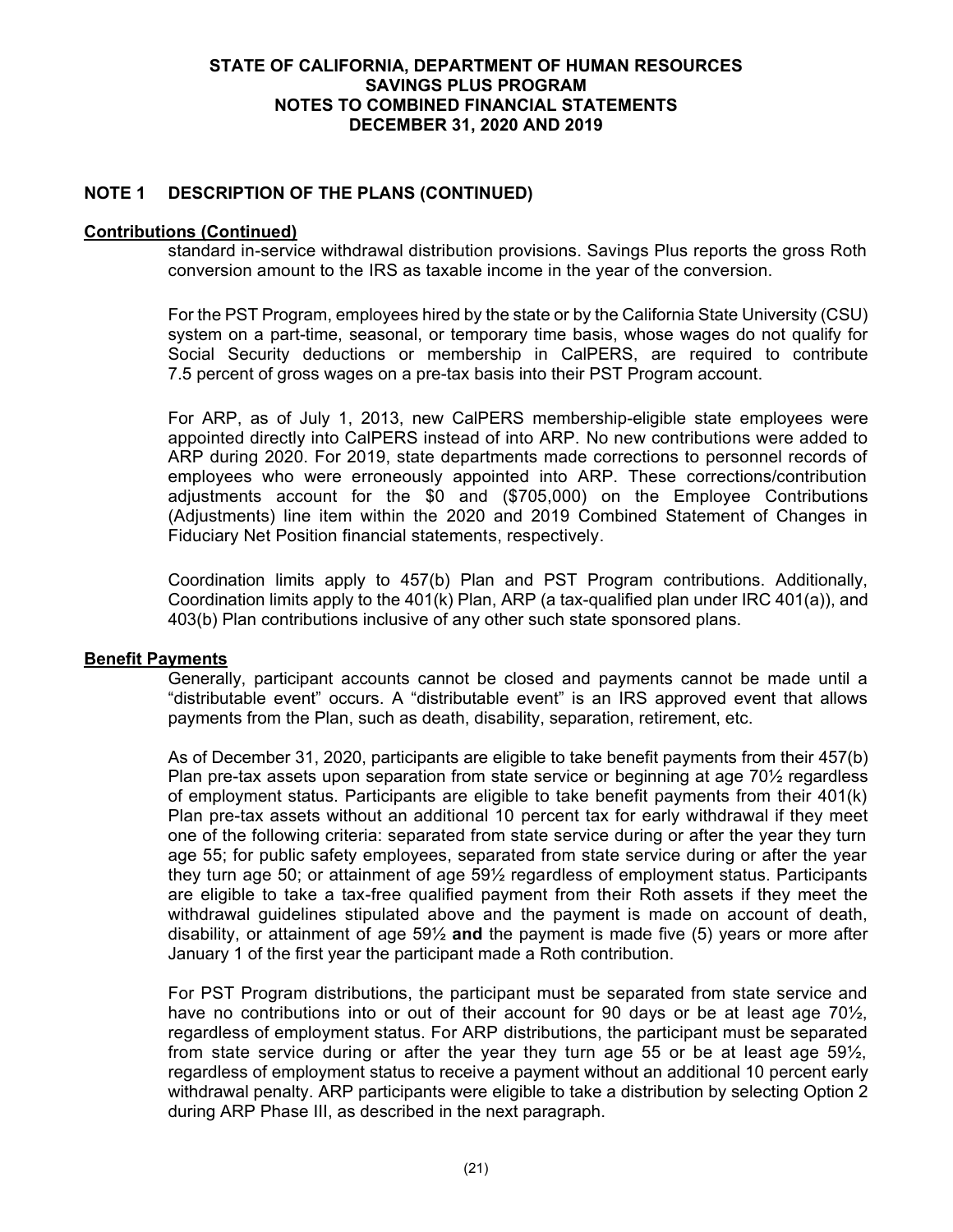# **NOTE 1 DESCRIPTION OF THE PLANS (CONTINUED)**

### **Benefit Payments (Continued)**

Participants have the following payment options from their Main Plan accounts: lump‐sum payment; periodic payments; partial lump‐sum payment, or rollover to another qualified plan or to an IRA. The PST Program and ARP allow for direct payment or direct rollover distributions. ARP Phase III provided three payout options available based on the participant's date of appointment into ARP: Option 1 - Transfer ARP funds to CalPERS for retirement service credit; Option 2 - Take a distribution via direct payment or direct rollover; or Option 3 - Transfer ARP funds to a Savings Plus 401(k) account.

### **In-Service Withdrawals**

A 457(b) Plan participant who experiences an unforeseeable emergency (as defined by the IRC) may apply in writing for an unforeseen emergency withdrawal of both their contribution and the associated earnings. A 401(k) Plan participant who experiences an immediate and heavy financial need (as defined by the IRC) may apply in writing for a hardship withdrawal of both their contribution and the associated earnings. Payments are subject to applicable taxes and may be subject to early withdrawal penalties.

A participant may be entitled to a full withdrawal of their 457(b) Plan account prior to separation from service if they meet the following conditions specific to their 457(b) Plan account: (1) their account balance does not exceed \$5,000, (2) they have not made contributions during the two-year period ending on the date of distribution, (3) they do not have an active or a defaulted loan, (4) they do not have a freeze or hold on their account, and (5) they have not previously received a voluntary withdrawal distribution.

From April 27, 2020 through year-end, the CARES Act authorized qualified participants affected by COVID-19 to withdraw up to \$25,000 from their accounts and waived any applicable 401(k) early withdrawal penalties.

# **NOTE 2 SUMMARY OF SIGNIFICANT ACCOUNTING POLICIES**

### **Basis of Accounting**

The financial statements have been prepared in accordance with accounting principles generally accepted in the United States of America, including all applicable effective statements of the Governmental Accounting Standards Board ("GASB"), and on the accrual basis of accounting.

#### **Use of Estimates in Preparing Financial Statements**

The preparation of financial statements in conformity with accounting principles generally accepted in the United States of America may require management to make estimates and assumptions that affect amounts reported in financial statements and accompanying notes. Actual results may differ from those estimates.

#### **Contributions and Contributions Receivable**

Contributions are recognized when amounts are withheld from employees' payroll and posted to the participants' accounts. Contributions receivable represents amounts withheld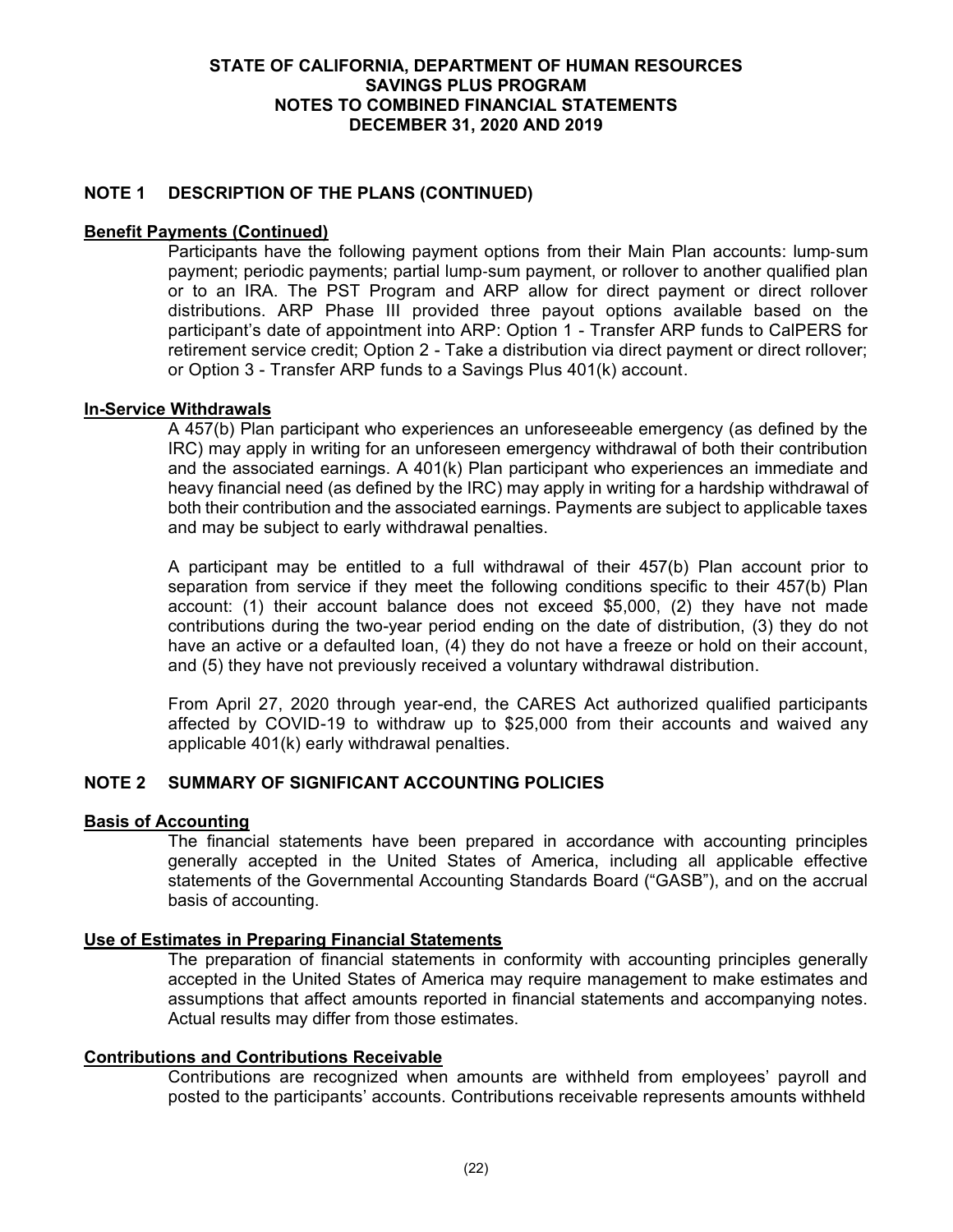# **NOTE 2 SUMMARY OF SIGNIFICANT ACCOUNTING POLICIES (CONTINUED)**

### **Contributions and Contributions Receivable (Continued)**

from employees, but not yet remitted to and recorded by the master trust as of December 31.

### **Participant Loans and Loans Receivable**

Participant loans are valued at their outstanding balances, which approximate fair value. The TPA reviews participant loans receivable throughout the year to identify defaulted loans, which are taxable to the participant in the year of default. The loan status remains in default until either the participant pays the outstanding amount or upon separation, at which time the defaulted loan amount is reduced from the participant's account balance. Once a loan default occurs, the participant is prohibited from receiving another loan from the loan program unless/until the loan is paid off. Loans Receivable represents the value of participant account balances on loan as of December 31, 2020 and 2019.

In the Combined Statement of Changes in Fiduciary Net Position, the *Net Loan Activity* values include the net of all loan disbursements and loan repayments.

#### **Securities Lending**

The securities lending program ("Securities Lending") is a non-cash collateral program. Bonds are received as collateral on Securities Lending transactions and are reported as investments in the accompanying financial statements. See Note 3 for further discussion.

### **NOTE 3 INVESTMENTS**

This section describes the Plan's authorized investments, loans receivable, investments authorized by debt agreements, disclosure about fair value of financial instruments, securities lending, investment fees, interest rate risk, credit risk, custodial credit risk, foreign currency risk, and concentration of credit risk.

### **Authorized Investments**

As of December 31, 2020, pursuant to sections 19993.05 and 19999.5 of the *California Government Code*, assets of the Plans may be invested in a broad range of investment options. The Department of Human Resources ("Department") shall have the exclusive authority to determine the investment products provided in the core portfolio under taxadvantaged retirement savings plans and shall make these selections in a prudent manner for the exclusive benefit of Plan participants, retirees, and their beneficiaries. The Department shall ensure that the cost of these investment options are reasonable under the prevailing facts and circumstances and that any investment alternatives determined appropriate for the core portfolio. The investment options available under the taxadvantaged retirement savings plans shall also be limited to the extent necessary to ensure the continued qualification of the plans under the Internal Revenue Code, applicable to state law, and the cost-efficient and timely administration of the Plans. In addition to the core options, the Department shall offer a brokerage option.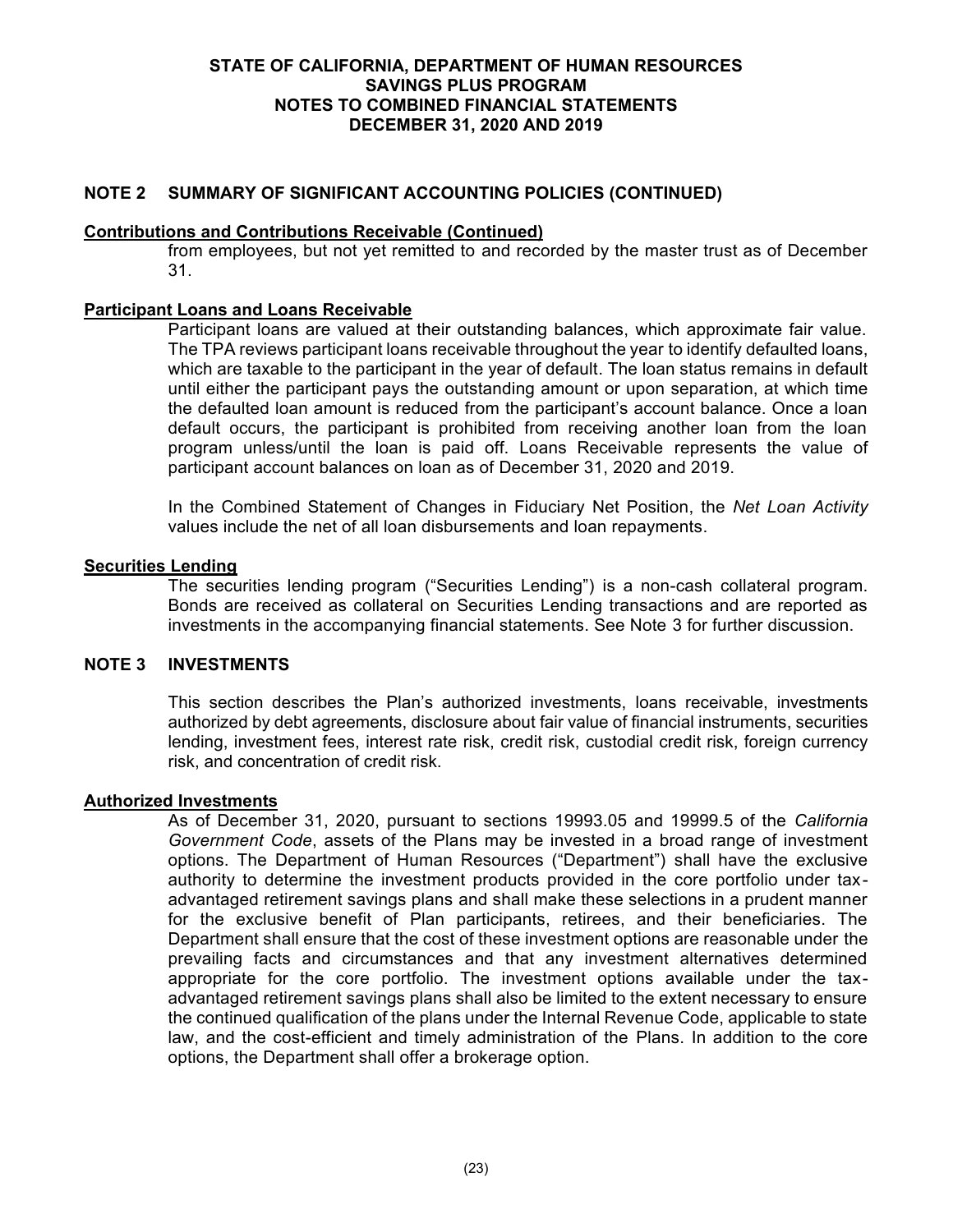# **NOTE 3 INVESTMENTS (CONTINUED)**

#### **Authorized Investments (Continued)**

Although the Plans are exempt from the provisions of Section 3(32), Title I, of the Employee Retirement Income Security Act of 1974 ("ERISA"), CalHR generally follows the fiduciary best practices as outlined in ERISA.

The Plan's investment structure and portfolio design for the Main Plan is intended to provide participants with the option to invest their assets in a manner such that the investment options satisfy the requirements of ERISA Section 404(c). This section generally requires that the investment structure of a participant-directed defined contribution plan offers participants an opportunity to exercise control over the assets in their individual account and an opportunity to choose from a broad range of investment options that allow participants to construct a diversified portfolio appropriate to the individual's investment strategy to accumulate retirement savings or achieve other savings objectives, which is a function of multiple personal factors, including but not limited to age, income, time horizon, risk tolerance, return expectations, accumulation objectives, anticipated pension and Social Security benefits, and other assets outside of the Plan.

The Plan's *Investment Policy Statement (IPS)* indicates the Plan intends to offer a broad range of investment options, including at least three investment alternatives, each of which is diversified and has materially different risk and return characteristics. By selecting among such investment alternatives, participants have the opportunity to diversify their balances and construct portfolios consistent with their unique individual circumstances, goals, time horizons, and risk tolerance. Investments are governed by the respective fund's investment guidelines outlined in the fund fact sheets and in the investment advisory agreements, respectively.

No fiduciary of the Plan shall be liable for any loss that results from any individual investment choice made by a participant of the Plan, except in the case of malfeasance or misfeasance by any fiduciary of the Plan.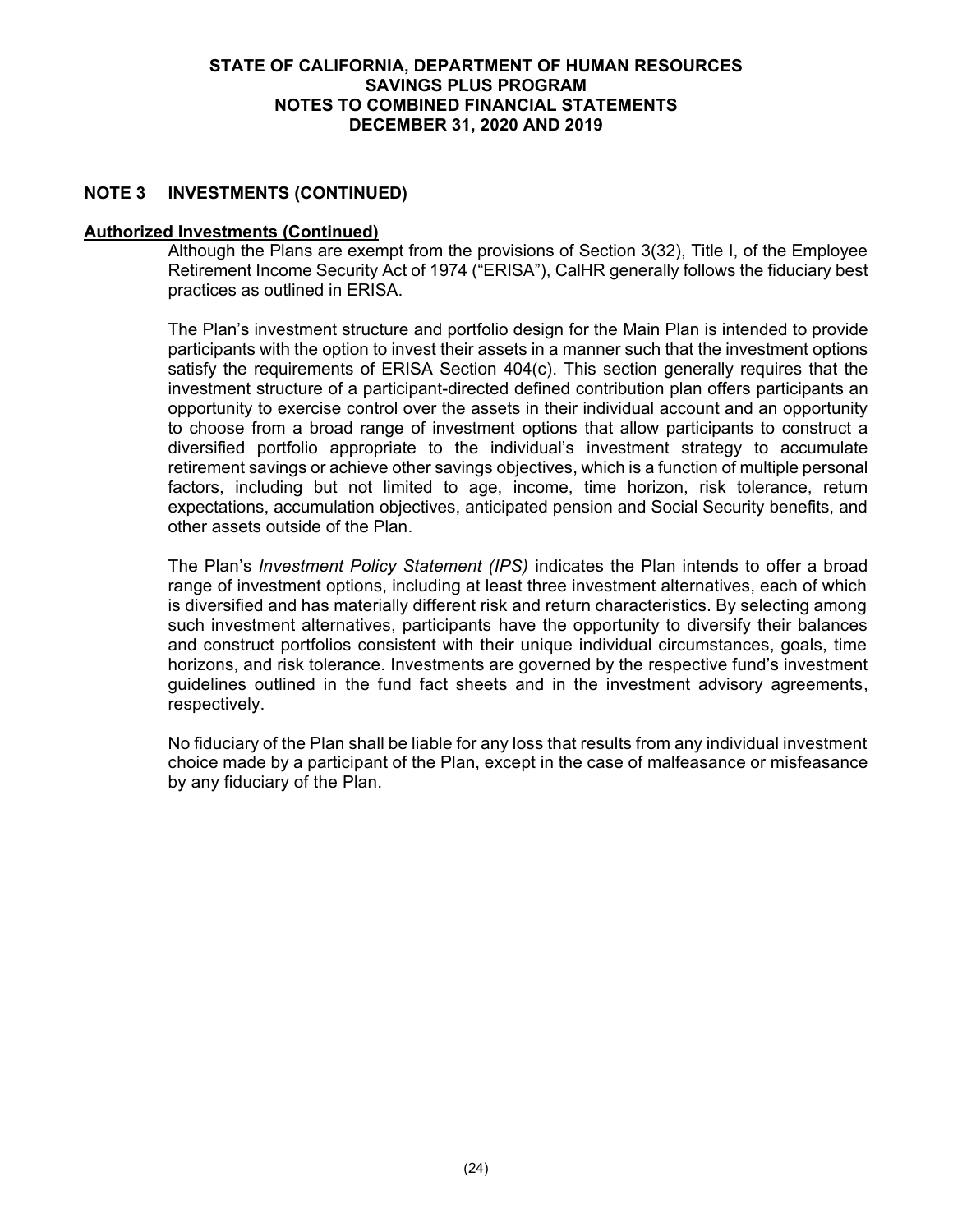# **NOTE 3 INVESTMENTS (CONTINUED)**

#### **Authorized Investments (Continued)**

The Plan offers participants the option to choose among Target Date Funds ("TDF"), actively managed funds, index funds, and an SDBA. The investment options and Assets Under Management (in thousands) consisted of the following at December 31, 2020:

| 2020                               |               |                |                |                |                   |                       |  |  |
|------------------------------------|---------------|----------------|----------------|----------------|-------------------|-----------------------|--|--|
| <b>Participant Directed</b>        | 457(b) Plan   | 401(k) Plan    | <b>PST</b>     | <b>ARP</b>     | <b>Total Plan</b> | % of Total            |  |  |
| Investments                        | Balance       | <b>Balance</b> | <b>Balance</b> | <b>Balance</b> | Balance           | Plan AUM <sup>1</sup> |  |  |
| TDF Income*                        | 307,155<br>\$ | 306,455<br>\$  | \$             | \$             | \$<br>613,610     | 3.4%                  |  |  |
| TDF 2020*                          | 280,104       | 298,745        |                |                | 578,759           | 3.2%                  |  |  |
| TDF 2025*                          | 322,812       | 365,316        |                |                | 688,128           | 3.8%                  |  |  |
| TDF 2030*                          | 297,111       | 294,229        |                |                | 591,340           | 3.2%                  |  |  |
| TDF 2035*                          | 256,143       | 221,025        |                |                | 477,168           | 2.6%                  |  |  |
| TDF 2040*                          | 213,718       | 154,801        |                |                | 368,519           | 2.0%                  |  |  |
| TDF 2045*                          | 182,816       | 105,492        |                |                | 288,308           | 1.6%                  |  |  |
| TDF 2050*                          | 91,609        | 52,352         |                |                | 143,961           | 0.8%                  |  |  |
| TDF 2055*                          | 39,173        | 15,582         |                |                | 54,755            | 0.3%                  |  |  |
| TDF 2060*                          | 12,520        | 8,358          |                |                | 20,878            | 0.1%                  |  |  |
| TDF 2065*                          | 2,447         | 2,840          |                |                | 5,287             | 0.0%                  |  |  |
| <b>Target Date Funds</b>           | 2,005,518     | 1,825,195      |                |                | 3,830,713         | 21.0%                 |  |  |
|                                    |               |                |                |                |                   |                       |  |  |
| STIF-Cash                          | 781,901       | 624,362        |                |                | 1,406,263         | 7.7%                  |  |  |
| STIF*                              | 707,332       | 617,171        |                |                | 1,324,503         | 7.2%                  |  |  |
| STIF-PST                           |               |                | 106,269        |                | 106,269           | 0.6%                  |  |  |
| <b>STIF-ARP</b>                    |               |                |                | 489            | 489               | 0.0%                  |  |  |
| Socially Responsible               | 152,713       | 173,761        |                |                | 326,474           | 1.8%                  |  |  |
| Bond*                              | 180,262       | 190,907        |                |                | 371,169           | 2.0%                  |  |  |
| Large Cap                          | 985,978       | 1,104,667      |                |                | 2,090,645         | 11.4%                 |  |  |
| Mid Cap*                           | 669,294       | 792,223        |                |                | 1,461,517         | 8.0%                  |  |  |
| Small Cap                          | 222,939       | 253,636        |                |                | 476,575           | 2.6%                  |  |  |
| International*                     | 215,297       | 248,878        |                |                | 464,175           | 2.5%                  |  |  |
| Diversified Real Return*           | 38,434        | 36,563         |                |                | 74,997            | 0.4%                  |  |  |
| <b>Core Investments Active</b>     | 3,954,150     | 4,042,168      |                |                | 8,103,076         | 44.2%                 |  |  |
|                                    |               |                |                |                |                   |                       |  |  |
| <b>Bond Index</b>                  | 419,048       | 472,974        |                |                | 892,022           | 4.9%                  |  |  |
| Large Cap Index                    | 1,357,739     | 1,536,292      |                |                | 2,894,031         | 15.8%                 |  |  |
| Mid Cap Index                      | 280,572       | 302,234        |                |                | 582,806           | 3.2%                  |  |  |
| Small Cap Index                    | 163,897       | 180,681        |                |                | 344,578           | 1.9%                  |  |  |
| International Index*               | 162,303       | 172,109        |                |                | 334,412           | 1.8%                  |  |  |
| Core Investments Passive           | 2,383,559     | 2,664,290      |                |                | 5,047,849         | 27.6%                 |  |  |
| Self-Directed Brokerage<br>Account | 631,286       | 677,647        |                |                | 1,308,933         | 7.2%                  |  |  |
| Balance as of 12/31/2020           | \$8,974,513   | \$9,209,300    | \$<br>106,269  | \$<br>489      | \$18,290,571      | 100%                  |  |  |

<span id="page-26-1"></span><span id="page-26-0"></span>†Percentages in bold face font = investments with five percent or greater of total Plan AUM \*Represents international exposure contained within this investment option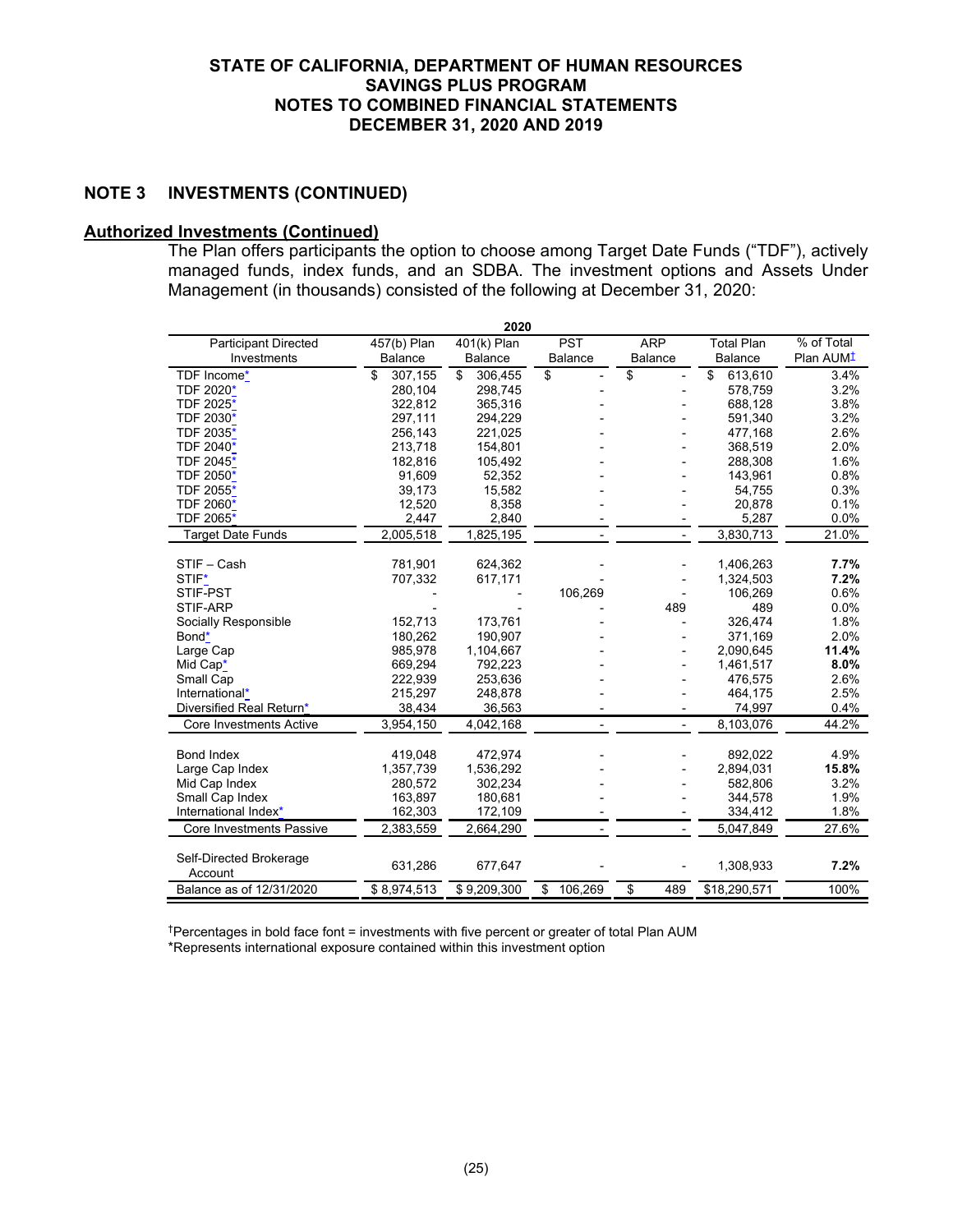### **NOTE 3 INVESTMENTS (CONTINUED)**

### **Authorized Investments (Continued)**

The investment options and Assets Under Management (in thousands) consisted of the following at December 31, 2019:

| 2019                               |               |               |                |                |                   |                       |  |  |  |  |  |  |
|------------------------------------|---------------|---------------|----------------|----------------|-------------------|-----------------------|--|--|--|--|--|--|
| <b>Participant Directed</b>        | 457(b) Plan   | 401(k) Plan   | <b>PST</b>     | <b>ARP</b>     | <b>Total Plan</b> | % of Total            |  |  |  |  |  |  |
| Investments                        | Balance       | Balance       | <b>Balance</b> | <b>Balance</b> | Balance           | Plan AUM <sup>1</sup> |  |  |  |  |  |  |
| TDF Income*                        | \$<br>293,568 | 291,451<br>\$ | \$             | \$<br>٠        | \$<br>585,019     | 3.8%                  |  |  |  |  |  |  |
| TDF 2020*                          | 265,270       | 281,100       |                |                | 546,370           | 3.4%                  |  |  |  |  |  |  |
| TDF 2025*                          | 284,815       | 319,996       |                |                | 604,811           | 3.9%                  |  |  |  |  |  |  |
| TDF 2030*                          | 251,197       | 249,820       |                |                | 501,017           | 3.1%                  |  |  |  |  |  |  |
| TDF 2035*                          | 217,488       | 184,653       |                |                | 402,141           | 2.5%                  |  |  |  |  |  |  |
| TDF 2040*                          | 169,766       | 123,408       |                |                | 293,174           | 1.8%                  |  |  |  |  |  |  |
| TDF 2045*                          | 144,982       | 82,932        |                |                | 227,914           | 1.4%                  |  |  |  |  |  |  |
| TDF 2050*                          | 64,390        | 36,327        |                |                | 100,717           | 0.6%                  |  |  |  |  |  |  |
| TDF 2055*                          | 25,237        | 10,271        |                |                | 35,508            | 0.2%                  |  |  |  |  |  |  |
| TDF 2060*                          | 8,980         | 6,784         |                |                | 15,764            | 0.1%                  |  |  |  |  |  |  |
| TDF 2065*                          | 1,000         | 758           |                |                | 1,758             | 0.0%                  |  |  |  |  |  |  |
| <b>Target Date Funds</b>           | 1,726,694     | 1,587,501     | $\blacksquare$ |                | 3,314,195         | 20.8%                 |  |  |  |  |  |  |
|                                    |               |               |                |                |                   |                       |  |  |  |  |  |  |
| STIF-Cash                          | 665,978<br>\$ | \$<br>491,789 | \$             | \$             | \$1,157,767       | 7.3%                  |  |  |  |  |  |  |
| <b>STIF</b>                        | 685,684       | 592,163       |                |                | 1,277,847         | 8.0%                  |  |  |  |  |  |  |
| STIF-PST                           |               |               | 100,384        |                | 100,384           | 0.6%                  |  |  |  |  |  |  |
| STIF-ARP                           |               |               |                | 1,371          | 1.371             | 0.0%                  |  |  |  |  |  |  |
| Socially Responsible               | 146,469       | 164,754       |                |                | 311,223           | 2.0%                  |  |  |  |  |  |  |
| Bond*                              | 151,180       | 155,117       |                |                | 306,297           | 1.9%                  |  |  |  |  |  |  |
| Large Cap*                         | 888,229       | 993,679       |                |                | 1,881,908         | 11.9%                 |  |  |  |  |  |  |
| Mid Cap*                           | 603,945       | 702,306       |                |                | 1,306,251         | 8.2%                  |  |  |  |  |  |  |
| Small Cap                          | 212,036       | 240,863       |                |                | 452,899           | 2.8%                  |  |  |  |  |  |  |
| International*                     | 193,915       | 226,310       |                |                | 420,225           | 2.6%                  |  |  |  |  |  |  |
| Diversified Real Return*           | 32,082        | 32,790        |                |                | 64,872            | 0.4%                  |  |  |  |  |  |  |
| <b>Core Investments Active</b>     | 3,579,518     | 3,599,771     | 100,384        | 1,371          | 7,281,044         | 45.7%                 |  |  |  |  |  |  |
| <b>Bond Index</b>                  | 340,562       | 387,953       |                |                | 728,515           | 4.6%                  |  |  |  |  |  |  |
| Large Cap Index                    | 1,163,396     | 1,329,401     |                |                | 2,492,797         | 15.7%                 |  |  |  |  |  |  |
| Mid Cap Index                      | 278,233       | 299,563       |                |                | 577,796           | 3.6%                  |  |  |  |  |  |  |
| Small Cap Index                    | 152,926       | 169,083       |                |                | 322,009           | 2.0%                  |  |  |  |  |  |  |
| International Index*               | 149,401       | 163,571       |                |                | 312,972           | 2.0%                  |  |  |  |  |  |  |
|                                    |               |               |                |                |                   |                       |  |  |  |  |  |  |
| Core Investments Passive           | 2,084,518     | 2,349,570     |                |                | 4,434,088         | 27.9%                 |  |  |  |  |  |  |
| Self-Directed Brokerage<br>Account | 432,544       | 456,705       |                |                | 889,249           | 5.6%                  |  |  |  |  |  |  |
| Balance as of 12/31/2019           | \$7,823,274   | \$7,993,547   | \$100,384      | 1,371<br>\$    | \$15,918,576      | 100%                  |  |  |  |  |  |  |

†Percentages in bold face font = investments with five percent or greater of total Plan AUM \*Represents international exposure contained within this investment option

### <span id="page-27-1"></span><span id="page-27-0"></span>**Loans Receivable**

At December 31, 2020, outstanding participant loans totaled \$198.7 million, with \$111.3 million in the 457(b) Plan and \$87.4 million in the 401(k) Plan. At December 31, 2019, outstanding participant loans totaled \$192.5 million, with \$104.9 million in the 457(b) Plan and \$87.6 million in the 401(k) Plan. These loan values are reported as loans receivable in the accompanying financial statements.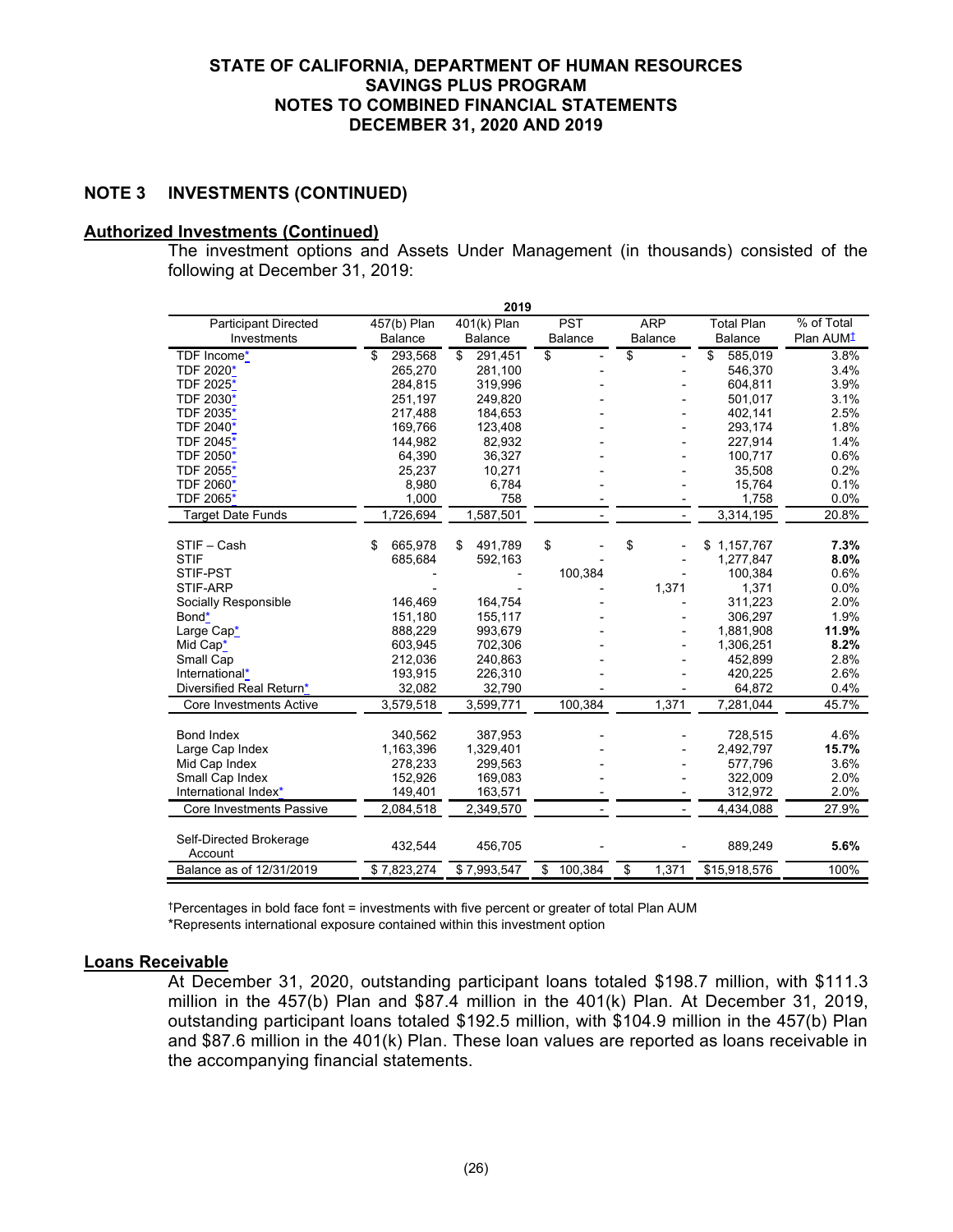# **NOTE 3 INVESTMENTS (CONTINUED)**

## **Investments Authorized by Debt Agreements**

Except for the SDBA, Plan investment options do not include individual bond issuances. Bond exposure is limited to open-end investment options provided through Amundi Pioneer Institutional Asset Management, Inc. (Bond Fund), BlackRock Financial Management, Inc. (Bond Fund and Bond Index Fund), Voya Investment Management Co. LLC and Wells Capital Management, Inc. (STIF), Boston Trust & Investment Management Company (Socially Responsible Fund); and Cohen & Steers (Diversified Real Return Fund). In addition, the Target Date Funds have bond exposure, as the Bond Fund, Bond Index Fund, STIF, and Cohen & Steers are underlying components of the Target Date Funds.

### **Disclosure about Fair Value of Financial Instruments**

Savings Plus investments are recorded at fair value as of December 31, 2020 and 2019. GASB Statement No. 72 - *Fair Value Measurement and Application*, defines fair value as the price that would be received to sell an asset or paid to transfer a liability in an orderly transaction between market participants at the measurement date. This statement establishes a hierarchy of valuation inputs based on the extent to which the inputs are observable in the marketplace. Inputs are used in applying the various valuation techniques and take into account the assumptions that market participants use to make valuation decisions. Inputs may include price information, credit data, interest and yield curve data, and other factors specific to the financial instrument. Observable inputs reflect market data obtained from independent sources. In contrast, unobservable inputs reflect the Plan's assumptions about how market participants would value the financial instrument. Valuation techniques should maximize the use of observable inputs to the extent available.

A financial instrument's level within the fair value hierarchy is based on the lowest level of any input that is significant to the fair value measurement. The following describes the hierarchy of inputs used to measure fair value and the primary valuation methodologies used for financial instruments measured at fair value on a recurring basis:

- Level 1 Investments whose values are based on quoted prices (unadjusted) for identical assets in active markets that a government can access at the measurement date. The fair value hierarchy gives the highest priority to Level 1 inputs.
- Level 2 Investments with inputs other than quoted prices included within Level 1 that are observable for an asset, either directly or indirectly.
- Level 3 Investments classified as Level 3 have unobservable inputs for an asset and may require a degree of professional judgment. The fair value hierarchy gives the lowest priority to Level 3 inputs.

In determining fair value, the Plan utilizes valuation techniques that maximize the use of observable inputs and minimize the use of unobservable inputs to the extent possible in its assessment of fair value.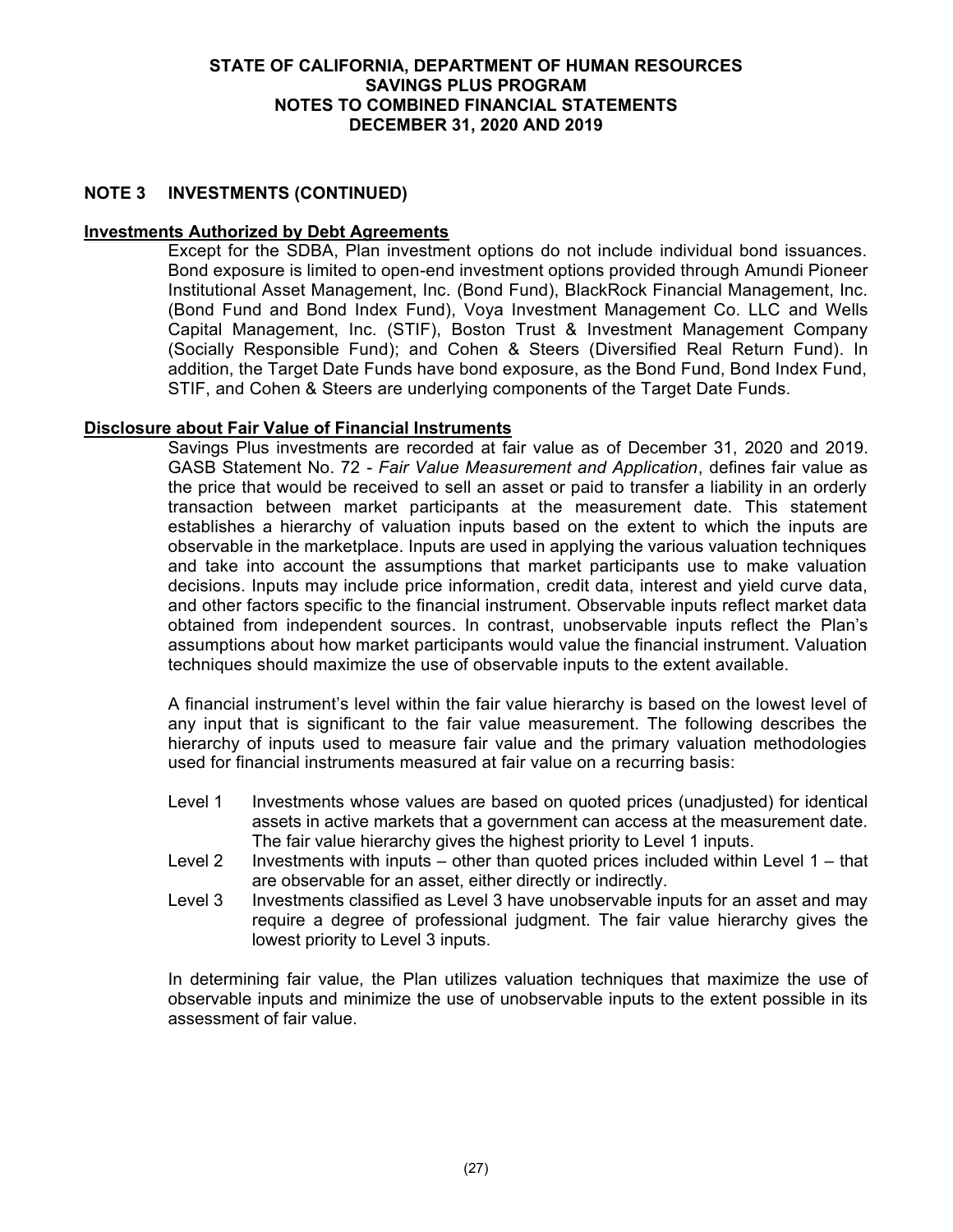# **NOTE 3 INVESTMENTS (CONTINUED)**

### **Disclosure about Fair Value of Financial Instruments (Continued)**

The following table summarizes Savings Plus investments (in thousands) within the fair value hierarchy at December 31, 2020 and 2019:

|                                                                                                                                                    |                                   | Fair Value Measurements Using                                                                                                                     |            |    |           |    |                                                    |
|----------------------------------------------------------------------------------------------------------------------------------------------------|-----------------------------------|---------------------------------------------------------------------------------------------------------------------------------------------------|------------|----|-----------|----|----------------------------------------------------|
|                                                                                                                                                    | At<br>12/31/2020                  | Quoted<br>Prices in<br>Significant<br><b>Active Markets</b><br>Other<br>for Identical<br>Observable<br>Assets<br>Inputs<br>(Level 1)<br>(Level 2) |            |    |           |    | Significant<br>Unobservable<br>Inputs<br>(Level 3) |
| <b>Investments at Fair Value</b>                                                                                                                   |                                   |                                                                                                                                                   |            |    |           |    |                                                    |
| <b>Investment Options</b>                                                                                                                          | \$<br>13,461,551                  | \$                                                                                                                                                | 8,973,218  | \$ | 4.488,333 | \$ |                                                    |
| Self-Directed Brokerage Account                                                                                                                    | 1,079,614                         |                                                                                                                                                   | 1,059,886  |    | 19,728    |    |                                                    |
| <b>Total Investments at Fair Value</b>                                                                                                             | 14,541,165                        |                                                                                                                                                   | 10,033,104 |    | 4,508,061 |    |                                                    |
| <b>Investments at Amortized Cost</b><br><b>Investment Options</b><br>Self-Directed Brokerage Account<br><b>Total Investments at Amortized Cost</b> | 2,146,570<br>229,319<br>2,375,889 |                                                                                                                                                   |            |    |           |    |                                                    |
| <b>Investments at Net Asset Value</b><br><b>Investment Options</b><br>Total Investments at Net Asset Value                                         | 1,373,517<br>1,373,517            |                                                                                                                                                   |            |    |           |    |                                                    |
|                                                                                                                                                    |                                   |                                                                                                                                                   |            |    |           |    |                                                    |
| <b>Total Investments</b>                                                                                                                           | 18,290,571                        | S                                                                                                                                                 | 10,033,104 | \$ | 4.508.061 | \$ |                                                    |

|                                                                                                                                             |    |                                   |    | Fair Value Measurements Using                                                        |                                                           |                                                    |  |  |
|---------------------------------------------------------------------------------------------------------------------------------------------|----|-----------------------------------|----|--------------------------------------------------------------------------------------|-----------------------------------------------------------|----------------------------------------------------|--|--|
|                                                                                                                                             |    | At<br>12/31/2019                  |    | Quoted<br>Prices in<br><b>Active Markets</b><br>for Identical<br>Assets<br>(Level 1) | Significant<br>Other<br>Observable<br>Inputs<br>(Level 2) | Significant<br>Unobservable<br>Inputs<br>(Level 3) |  |  |
| <b>Investments at Fair Value</b>                                                                                                            |    |                                   |    |                                                                                      |                                                           |                                                    |  |  |
| <b>Investment Options</b>                                                                                                                   | \$ | 12,184,064                        | \$ | 8,373,205                                                                            | \$<br>3,810,859                                           | \$                                                 |  |  |
| Self-Directed Brokerage Account                                                                                                             |    | 731,597                           |    | 696,125                                                                              | 35,472                                                    |                                                    |  |  |
| Total Investments at Fair Value                                                                                                             |    | 12,915,661                        |    | 9,069,330                                                                            | 3,846,331                                                 |                                                    |  |  |
| <b>Investments at Amortized Cost</b><br><b>Investment Options</b><br>Self-Directed Brokerage Account<br>Total Investments at Amortized Cost |    | 1,709,066<br>157,652<br>1,866,718 |    |                                                                                      |                                                           |                                                    |  |  |
| <b>Investments at Net Asset Value</b><br><b>Investment Options</b>                                                                          |    | 1,136,197                         |    |                                                                                      |                                                           |                                                    |  |  |
| Total Investments at Net Asset Value                                                                                                        |    | 1,136,197                         |    |                                                                                      |                                                           |                                                    |  |  |
| <b>Total Investments</b>                                                                                                                    | S  | 15,918,576                        | S  | 9.069.330                                                                            | \$<br>3.846.331                                           | \$                                                 |  |  |

Investment Options, as identified above, comprise the Target Date, Core Active, and Core Passive funds as listed in the Combined Statement of Fiduciary Net Position. These funds are comprised of positions in various separately managed accounts, collective investment trusts, mutual funds, and depository accounts. See Note 1 Portfolio Structure and Note 3 Authorized Investments for more information.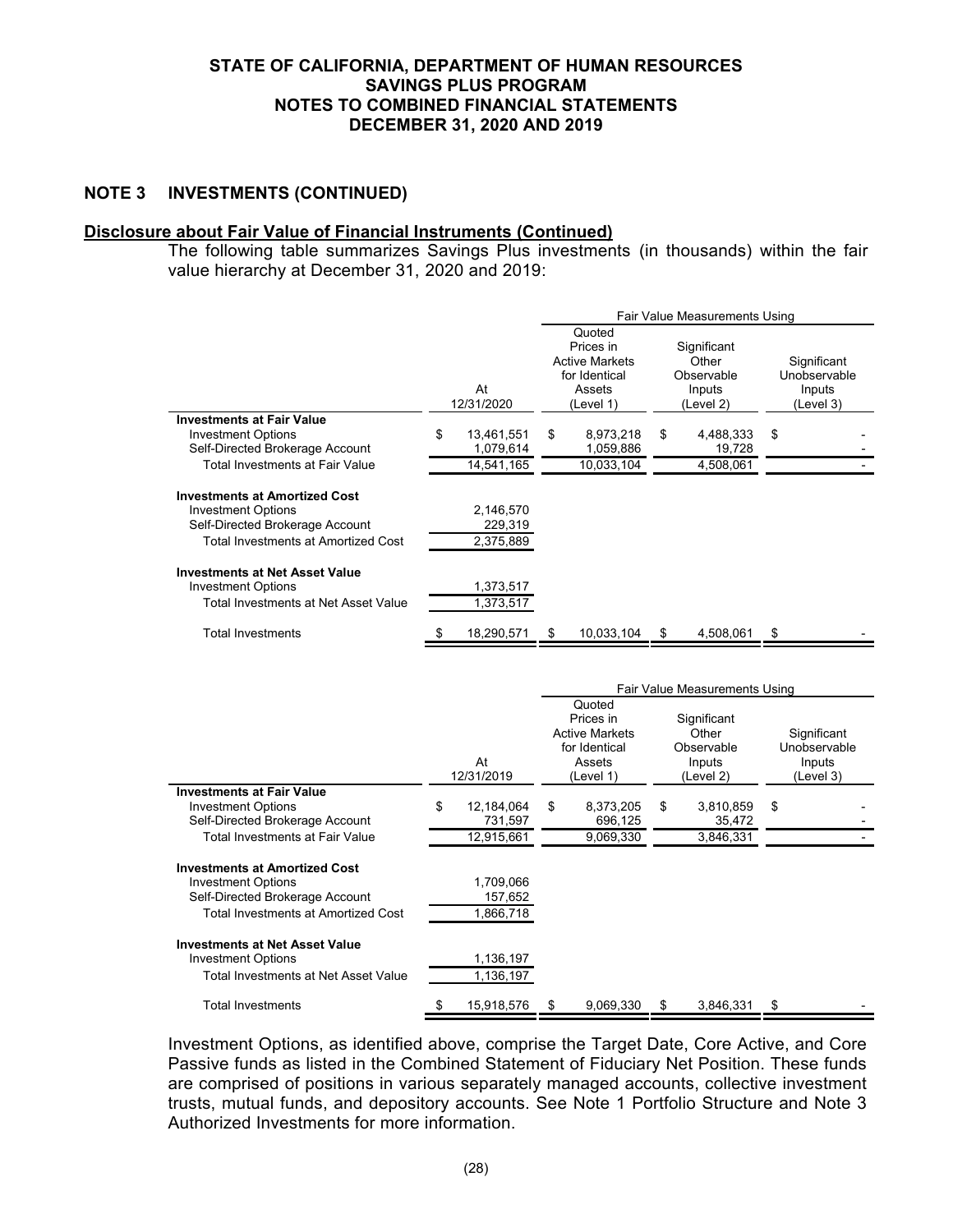# **NOTE 3 INVESTMENTS (CONTINUED)**

### **Disclosure about Fair Value of Financial Instruments (Continued)**

Investments in certain entities that calculate a net asset value ("NAV") per share (or its equivalent) sometimes do not have a readily determinable fair value. For these investments, governmental accounting standards permit establishment of fair value using a practical expedient based on the NAV per share (or its equivalent). The following table summarizes Savings Plus' investments measured at NAV (in thousands), unfunded commitments, the investment redemption frequency and redemption notice period as of December 31, 2020 and 2019:

|                                      |                                                                                                                       |  |                                         |                                                       | Investments Measured at Net Asset Value |                             |  |  |  |  |  |
|--------------------------------------|-----------------------------------------------------------------------------------------------------------------------|--|-----------------------------------------|-------------------------------------------------------|-----------------------------------------|-----------------------------|--|--|--|--|--|
|                                      | At<br>12/31/2020<br>1,373,517<br>S<br>£.<br>1,373,517<br>At<br>12/31/2019<br>\$<br>1,136,197<br>\$<br>1,136,197<br>\$ |  | Unfunded<br>Commitments                 | Redemption<br>Frequency<br>(if currently<br>eligible) | Redemption<br>Notice Period             |                             |  |  |  |  |  |
| Investment Options <sup>(1)</sup>    |                                                                                                                       |  |                                         |                                                       | Daily                                   | $1-3$ Days                  |  |  |  |  |  |
| Total Investments at Net Asset Value |                                                                                                                       |  |                                         |                                                       |                                         |                             |  |  |  |  |  |
|                                      |                                                                                                                       |  | Investments Measured at Net Asset Value |                                                       |                                         |                             |  |  |  |  |  |
|                                      |                                                                                                                       |  |                                         |                                                       | Redemption<br>Frequency                 |                             |  |  |  |  |  |
|                                      |                                                                                                                       |  | Unfunded<br>Commitments                 |                                                       | (if currently<br>eligible)              | Redemption<br>Notice Period |  |  |  |  |  |
| Investment Options <sup>(1)</sup>    |                                                                                                                       |  |                                         |                                                       | Daily                                   | $1-3$ Days                  |  |  |  |  |  |
| Total Investments at Net Asset Value |                                                                                                                       |  |                                         |                                                       |                                         |                             |  |  |  |  |  |

 $<sup>(1)</sup>$  Comprised of two (2) investment options. Each are valued at the net asset value of units held at the end of the</sup> period, based upon the fair value of the underlying investments.

## <span id="page-30-0"></span>**Securities Lending**

The Plan's investment portfolio participates in a non-cash (bonds borrowed) Securities Lending program managed by J.P. Morgan Chase Bank, N.A. ("J.P. Morgan"), whereby securities are loaned for the purpose of generating additional income, which is used by the Plan to offset administrative expenses. J.P. Morgan is responsible for making loans of securities on a collateralized basis from the Plan's investment portfolio to various third party broker-dealers and financial institutions. The fair value of the required bonds used as collateral must initially meet or exceed 102 percent of the fair value for dollar denominated securities secured by dollar denominated government securities, 102 percent for non-dollar denominated securities secured by government securities in the same denomination as the lent securities, 105 percent for dollar denominated securities secured by non-dollar denominated government securities, and 105 percent for non-dollar denominated securities secured by government securities in a different denomination from the lent securities, thus providing a margin against a decline in the fair value of collateral. Collateral is marked-tomarket each business day to ensure the fair value of the collateral meets the collateral requirements.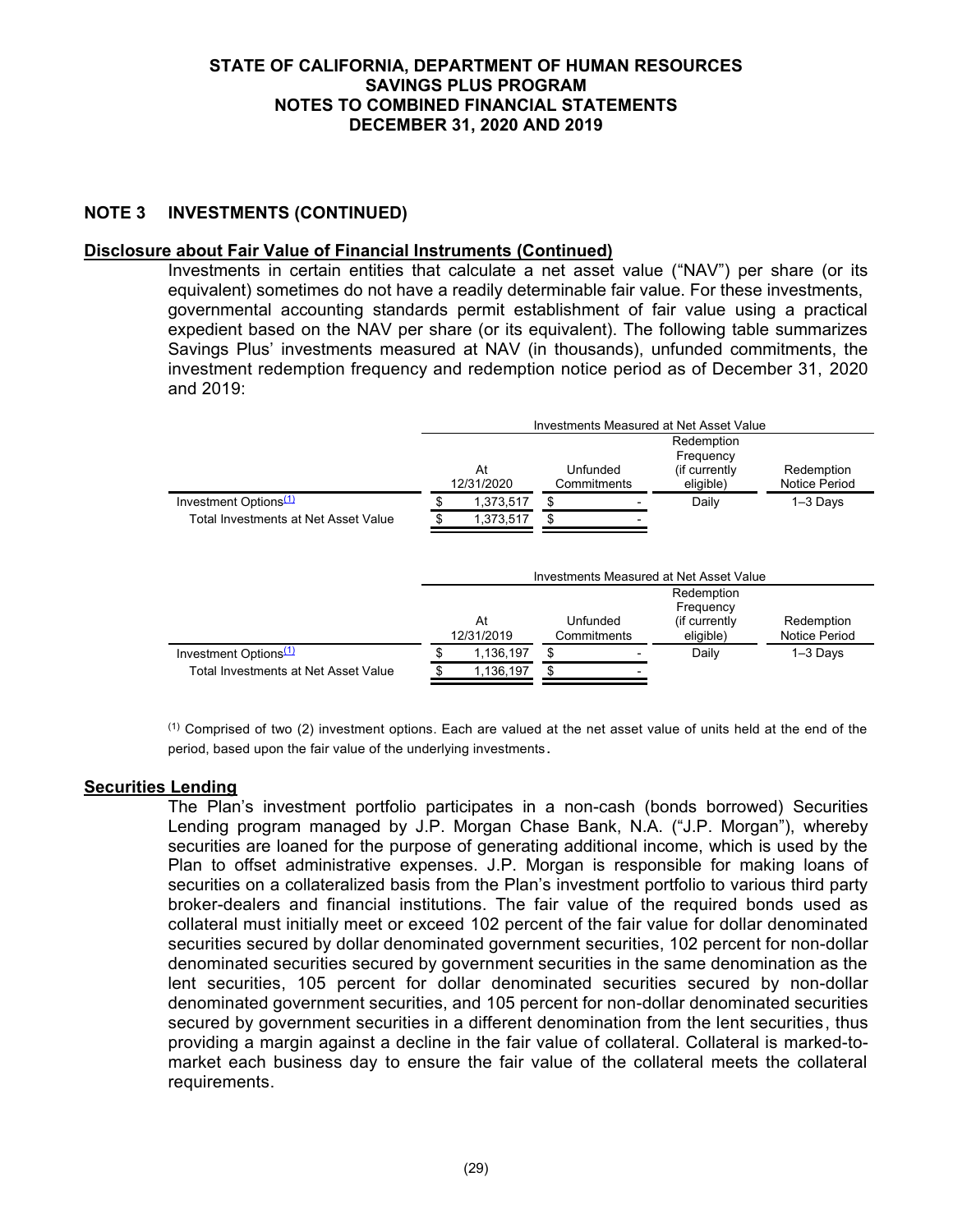# **NOTE 3 INVESTMENTS (CONTINUED)**

#### **Securities Lending (Continued)**

The types of securities available for loan during the year ended December 31, 2020 and 2019 included U.S. Government securities, U.S. Government agencies, Corporate bonds, Non-U.S. Fixed Income, U.S. equities, and Non-U.S. equities. The contractual agreement in place at calendar year-end between the Plan and J.P. Morgan as the Securities Lending agent provides indemnification in the event the borrower fails to return the securities lent or due to borrower default. U.S. Government Securities, U.S. Government Agencies, and U.K. Gilts are received as collateral for these loans and are held in safekeeping until such time that the borrower returns the loaned assets.

Since the Securities Lending program is a non-cash collateral program, bonds are received as collateral on Securities Lending transactions. At December 31, 2020 and 2019, the fair value of equity securities on loan was \$543.2 million and \$649.5 million and the fair value of the bonds on loan was \$82.1 million and \$214.5 million, totaling \$625.3 million and \$864.0 million, respectively, in Securities Lending obligations. The value of securities on loan are included within the investments in the accompanying financial statements.

Borrowers pay a fee to the Plan to borrow the securities. Revenue received by the Plan is used to help offset Plan administrative expenses. The gross Securities Lending revenue for 2020 and 2019 was \$1.634 million and \$1.026 million, respectively. Securities Lending fees paid to J.P. Morgan for 2020 and 2019 were \$572 thousand and \$359 thousand, respectively. Net income to the Plan for 2020 and 2019 was \$1.063 million and \$667 thousand, respectively.

With regard to counterparty credit risk, the Plan's bond collateral is held by the counterparty and is uninsured. All securities loaned can be terminated on demand by either the Plan or the borrower. Loans to an individual counterparty may not exceed 25 percent of the Plan's lendable portfolio. At December 31, 2020 and 2019, there had been no losses resulting from borrower defaults and the Plan had nominal credit risk exposure to borrowers related to any potential shortfall between J.P. Morgan's indemnification coverage and borrower collateral.

## **Short Term Investments**

Short Term Investments consist of the STIF and the STIF–Cash funds. The STIF invests in fixed income securities including securities issued by the U.S. Government, U.S. Agencies, corporate bonds, residential and commercial mortgage-backed securities, and asset-backed securities. The STIF–Cash provides safety and stability with savings account-like returns or better through a diversified combination of money market funds and FDIC insured savings accounts. The STIF–Cash managers include Government Money Market funds that invest primarily in U.S. Government related securities, and FDIC insured accounts, which have guarantees on deposits backed by the full faith and credit of the U.S. Government.

#### **Investment Fees**

The Plan's investment managers charge an investment management fee to manage the investments. The Plan assesses a 0.05 percent annualized expense reimbursement fee against Plan assets in the Main Plan and PST Program. This fee is used to help offset Plan administrative expenses. Additionally, there is a nominal Trustee/Custodial fee for J.P.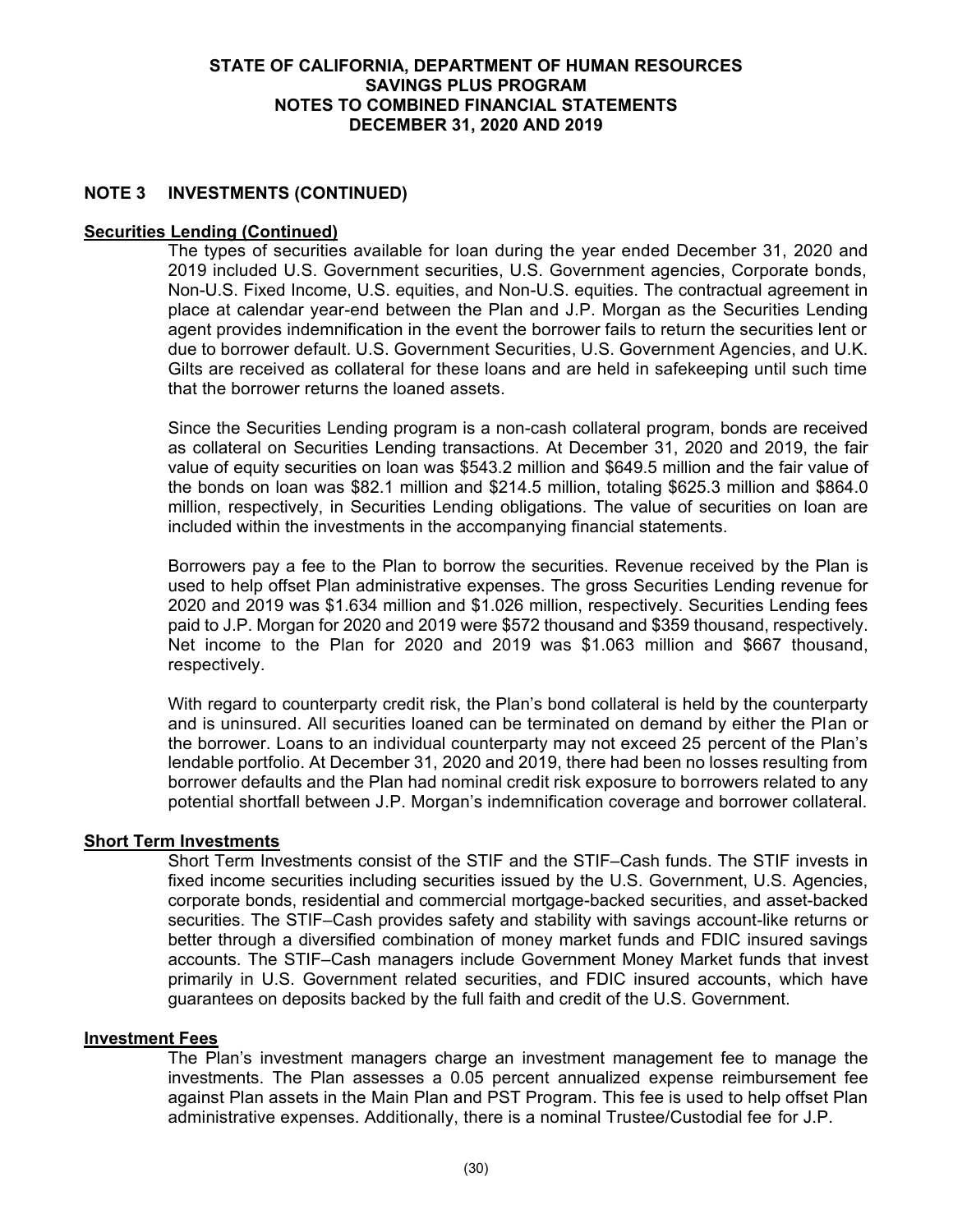### **NOTE 3 INVESTMENTS (CONTINUED)**

#### **Investment Fees (Continued)**

Morgan's trustee and custodial services. The fund expense ratio represents the summarization of these fees. The investment-related expenses are included in net appreciation of fair value of investments.

#### **Interest Rate Risk**

Interest rate risk is the risk that changes in interest rates could adversely affect the fair value of an investment. Since all investments are participant-directed, all risks exist at the participant level. Each individual participant within the Plan has the ability to liquidate their positions on demand and has responsibility for managing their exposure to fair value loss.

Certain fixed income investments within the Bond Fund, Bond Index Fund, STIF–Cash, STIF, Socially Responsible Fund, Diversified Real Return Fund, and the Target Date Funds are subject to interest rate risk. Additionally, these funds hold non-fixed income investments that are not subject to interest rate risk.

The following tables show the December 31, 2020 and 2019 value of investments subject to interest rate risk. These investments are unrated. CalHR selects the weighted average maturity as its primary mechanism for reporting interest rate risk. Fair value (in thousands) and weighted average maturity (in years) for each applicable investment and its respective fund(s) are as follows:

| Investment                               | Fund(s)                                                                | Fair<br>Value at<br>12/31/2020 | Weighted<br>Average<br>Maturity |
|------------------------------------------|------------------------------------------------------------------------|--------------------------------|---------------------------------|
| <b>Boston Trust SRI</b>                  | Socially Responsible Fund                                              | \$<br>105,907                  | 5.27                            |
| <b>BlackRock Bond Index</b>              | TDF Income Fund, TDF 2020 - 2065<br>Funds, Bond Index Fund, Bond Fund  | 1,433,906                      | 13.93                           |
| Cohen & Steers DIS                       | TDF 2025 - 2065 Funds, Diversified<br>Real Return Fund                 | 41,818                         | 0.60                            |
| Wells Capital Fixed Income               | STIF Fund, TDF Income Fund, TDF<br>$2020 - 2045$ Funds                 | 849,891                        | 6.52                            |
| Voya Fixed Income                        | STIF Fund, TDF Income Fund, TDF<br>$2020 - 2045$ Funds                 | 955,989                        | 3.47                            |
| Amundi Pioneer U.S. Core<br>Plus Bond    | TDF Income Fund, TDF 2020 - 2065<br>Funds, Bond Fund                   | 323.967                        | 16.46                           |
| Amundi Pioneer Global Fixed<br>Income    | TDF Income Fund, TDF 2020 - 2065<br>Funds, Bond Fund                   | 352,554                        | 10.97                           |
| Rhumbline TIPS Index                     | TDF Income Fund, TDF2020 - 2065<br>Funds, Diversified Real Return Fund | 188.718                        | 0.10                            |
| Goldman Sachs Government<br>Money Market | STIF - Cash Fund, TDF Income Fund,<br>TDF 2020 - 2045 Funds            | 722.693                        | 0.16                            |
| <b>RBC Government Money</b><br>Market    | STIF - Cash Fund, TDF Income Fund,<br>TDF 2020 - 2045 Funds            | 260,492                        | 0.15                            |
|                                          |                                                                        | \$<br>5,235,935                |                                 |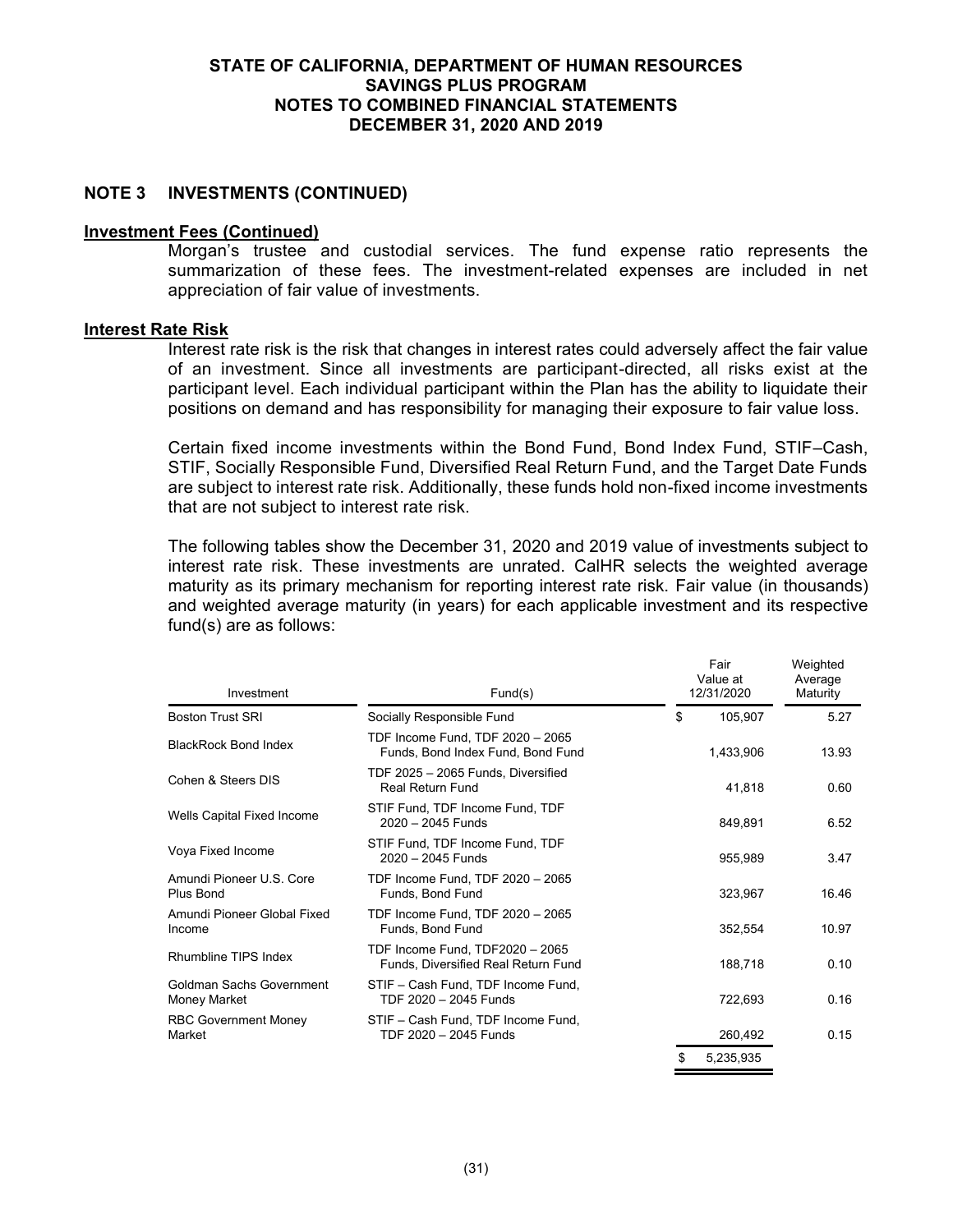# **NOTE 3 INVESTMENTS (CONTINUED)**

# **Interest Rate Risk (Continued)**

| Investment                               | Fund(s)                            | Fair<br>Socially Responsible Fund<br>\$<br>Funds, Bond Index Fund, Bond Fund<br><b>Real Return Fund</b><br>$2020 - 2045$ Funds<br>$2020 - 2045$ Funds<br>Funds, Bond Fund<br>Funds, Bond Fund<br>Funds, Diversified Real Return Fund<br>TDF 2020 - 2045 Funds<br>TDF 2020 - 2045 Funds | Value at<br>12/31/2019 | Weighted<br>Average<br>Maturity |
|------------------------------------------|------------------------------------|----------------------------------------------------------------------------------------------------------------------------------------------------------------------------------------------------------------------------------------------------------------------------------------|------------------------|---------------------------------|
| <b>Boston Trust SRI</b>                  |                                    | 81,883                                                                                                                                                                                                                                                                                 | 5.45                   |                                 |
| <b>BlackRock Bond Index</b>              | TDF Income Fund, TDF 2020 - 2065   |                                                                                                                                                                                                                                                                                        | 1,187,108              | 13.54                           |
| Cohen & Steers DIS                       | TDF 2020 - 2065 Funds, Diversified |                                                                                                                                                                                                                                                                                        | 40,912                 | 0.63                            |
| Wells Capital Fixed Income               | STIF Fund, TDF Income Fund, TDF    |                                                                                                                                                                                                                                                                                        | 826,992                | 5.70                            |
| Voya Fixed Income                        | STIF Fund, TDF Income Fund, TDF    |                                                                                                                                                                                                                                                                                        | 905,440                | 3.09                            |
| Amundi Pioneer U.S. Core<br>Plus Bond    | TDF Income Fund, TDF 2020 - 2065   |                                                                                                                                                                                                                                                                                        | 319,747                | 12.74                           |
| Amundi Pioneer Global Fixed<br>Income    | TDF Income Fund, TDF 2020 - 2065   |                                                                                                                                                                                                                                                                                        | 293,095                | 11.12                           |
| Rhumbline TIPS Index                     | TDF Income Fund, TDF2020 - 2065    |                                                                                                                                                                                                                                                                                        | 160,783                | 0.09                            |
| Goldman Sachs Government<br>Money Market | STIF - Cash Fund, TDF Income Fund, |                                                                                                                                                                                                                                                                                        | 591,126                | 0.10                            |
| <b>RBC Government Money</b><br>Market    | STIF - Cash Fund, TDF Income Fund, |                                                                                                                                                                                                                                                                                        | 228,763                | 0.08                            |
|                                          |                                    | \$                                                                                                                                                                                                                                                                                     | 4,635,849              |                                 |

### **Credit Risk**

Credit risk is the risk an issuer or other counterparty to an investment will not fulfill its obligations, such as the chance that a bond issuer will fail to pay interest or principal in a timely manner, or that negative perceptions of the issuer's ability to make these payments will cause security prices to decline. These circumstances may arise due to a variety of factors such as financial weakness, bankruptcy, litigation, and/or adverse political developments. Certain fixed income securities, including obligations of the U.S. government or those explicitly guaranteed by the U.S. government, are not considered to have credit risk.

A bond's credit quality is an assessment of the issuer's ability to pay interest on the bond, and ultimately to repay the principal. Credit quality is evaluated by one of the independent bond-rating agencies – for example, Moody's Investors Service ("Moody's"), Standard and Poor's ("S&P"), or Fitch Ratings ("Fitch"). The lower the rating, the greater the chance, in the rating agency's opinion, that the bond issuer will default or fail to meet its payment obligations. Generally, the lower a bond's credit rating, the higher its yield should be to compensate for the additional risk.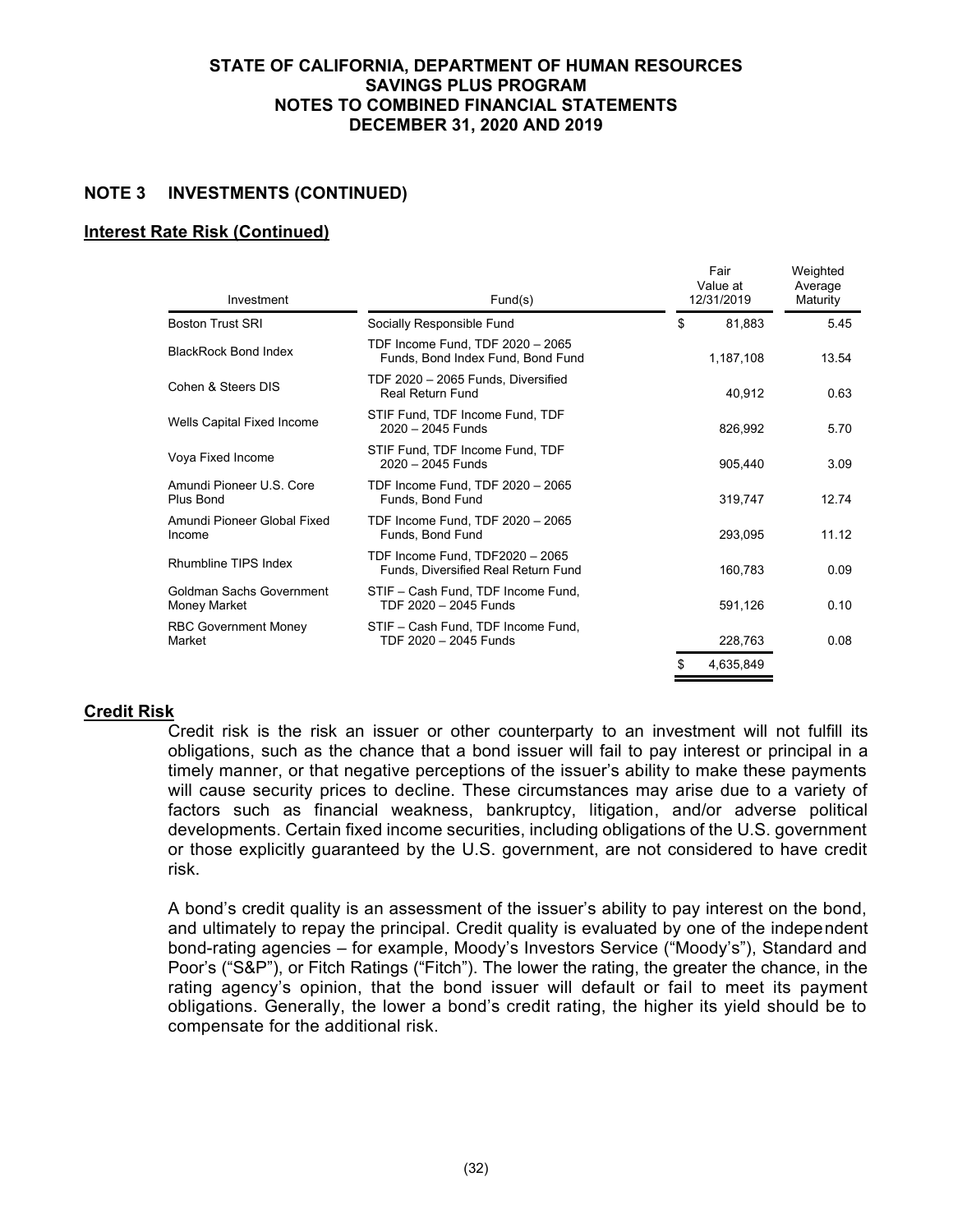## **NOTE 3 INVESTMENTS (CONTINUED)**

#### **Credit Risk (Continued)**

The following table presents the fixed income investments held within the investment options at December 31, 2020 (in thousands), categorized to give an indication of the level of credit risk assumed by Savings Plus:

| Investments                                                  |     | Credit Rating 1 |    |                          |    |         |    |            |    |           |  |        |             |                          |                          |    |                          |
|--------------------------------------------------------------|-----|-----------------|----|--------------------------|----|---------|----|------------|----|-----------|--|--------|-------------|--------------------------|--------------------------|----|--------------------------|
|                                                              | AAA |                 | AA |                          |    | Α       |    | <b>BBB</b> |    | <b>BB</b> |  | B      | CCC & Below |                          | Not Rated                |    | 12/31/2020 Fair<br>Value |
| Asset Backed                                                 | \$  | 114,263         |    | \$<br>51,282             | \$ | 39,093  | \$ | 5,282      | \$ |           |  | \$     | \$          |                          | \$<br>18,102             | \$ | 228,021                  |
| <b>CDO/Collateralized Debt</b><br>Obligation                 |     | 85,801          |    |                          |    | 892     |    | 2,795      |    | 249       |  |        |             |                          | 3,605                    |    | 92,642                   |
| <b>CMO/REMIC</b>                                             |     | 7,127           |    | 141,334                  |    | 2,355   |    | 1,657      |    | 5502      |  | 4,772  |             |                          | 25,303                   |    | 188,049                  |
| <b>Commercial Mortgage</b><br><b>Backed Securities</b>       |     | 121,992         |    | 55,519                   |    | 17,204  |    | 18,663     |    | 1,016     |  |        |             |                          | 28,644                   |    | 243,038                  |
| Corporate Bonds                                              |     | 7,967           |    | 79,163                   |    | 498,929 |    | 695,946    |    | 87,779    |  | 27,801 |             | 925                      | 1,349                    |    | 1,399,859                |
| <b>Demand Notes</b>                                          |     |                 |    | $\overline{\phantom{a}}$ |    | 3,202   |    |            |    |           |  |        |             |                          |                          |    | 3,202                    |
| Government Bonds                                             |     | 38,512          |    | 1,165,833                |    | 51,050  |    | 124,571    |    | 19,154    |  | 1,148  |             |                          | $\overline{\phantom{a}}$ |    | 1,400,268                |
| Mortgage Backed Securities                                   |     |                 |    | 609,965                  |    |         |    |            |    |           |  |        |             |                          |                          |    | 609,965                  |
| <b>Municipal Bonds</b>                                       |     | 1,371           |    | 27,823                   |    | 23,642  |    | 4,770      |    |           |  |        |             | $\overline{\phantom{0}}$ |                          |    | 57,605                   |
| <b>STIF</b>                                                  |     |                 |    |                          |    |         |    |            |    |           |  |        |             |                          | 1,423,636                |    | 1,423,636                |
| <b>Treasury Bills</b>                                        |     |                 |    |                          |    | 30,748  |    |            |    |           |  |        |             |                          |                          |    | 30,748                   |
| Total                                                        |     | 376,332         |    | 2,130,918                |    | 667,114 |    | 853,684    |    | 113,701   |  | 33,720 |             | 925                      | 1,500,639                |    | 5,677,034                |
| Other Investments Not<br>Subject to Credit Risk <sup>2</sup> |     |                 |    |                          |    |         |    |            |    |           |  |        |             |                          |                          |    | 12,613,537               |
| <b>Total Investments</b>                                     |     | 376,332         | \$ | 2,130,918                | £. | 667,114 |    | 853,684    |    | 113,701   |  | 33,720 |             | 925                      | \$<br>1,500,639          |    | 18,290,571               |
|                                                              |     |                 |    |                          |    |         |    |            |    |           |  |        |             |                          |                          |    |                          |

<span id="page-34-0"></span><sup>1</sup> When a security received split ratings between Moody's and S&P, this schedule was prepared using the rating that is indicative of the highest degree of risk.

<span id="page-34-1"></span><sup>2</sup> Includes obligations of the United States Government or obligations explicitly guaranteed by the United States Government, which are not considered to have credit risk and do not require disclosure of credit quality.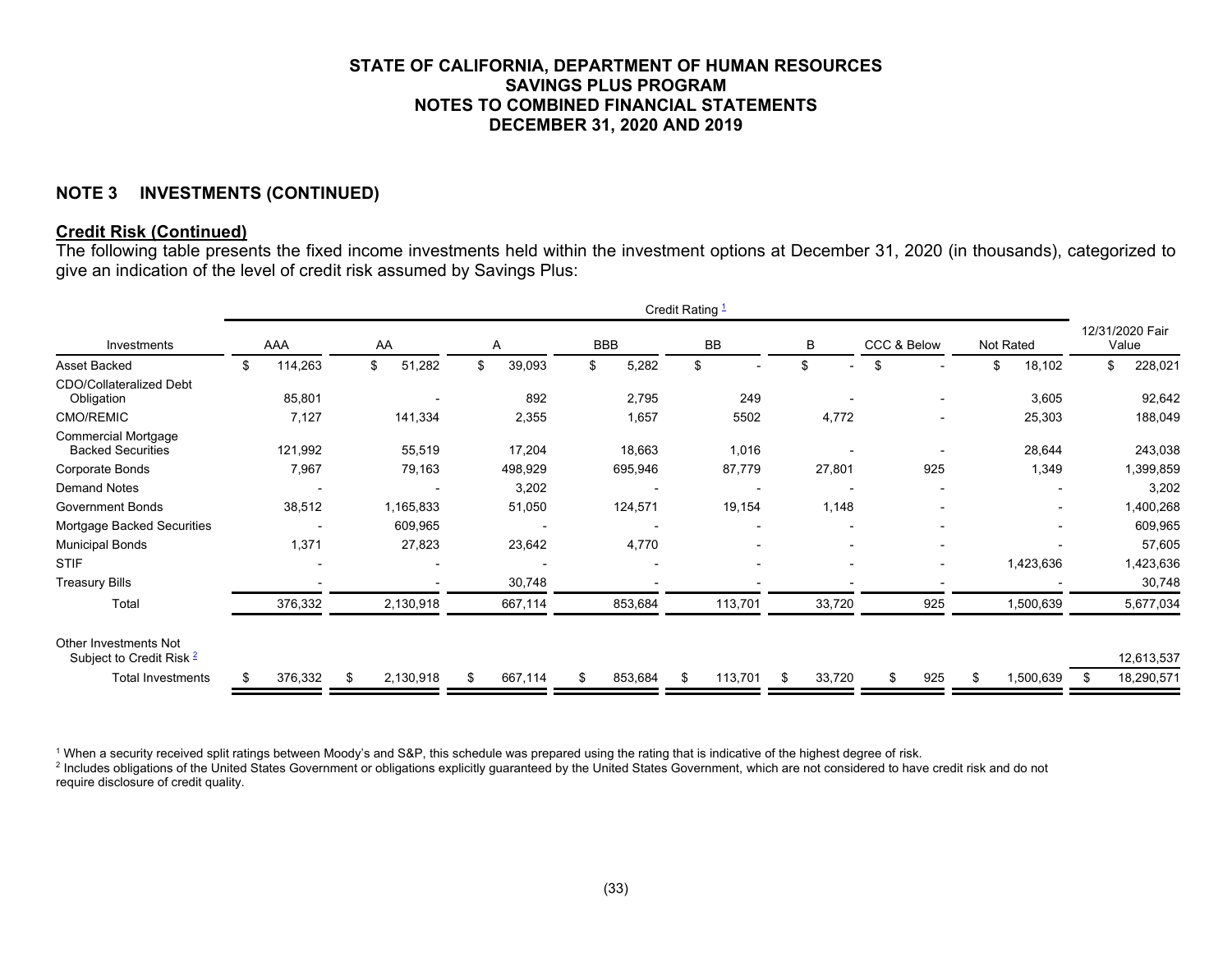## **NOTE 3 INVESTMENTS (CONTINUED)**

#### **Credit Risk (Continued)**

The following table presents the fixed income investments held within the investment options at December 31, 2019 (in thousands), categorized to give an indication of the level of credit risk assumed by Savings Plus:

| Investments                                                  |     |         | Credit Rating 1 |                          |    |                          |    |            |    |                          |  |        |             |     |           |                |                          |            |
|--------------------------------------------------------------|-----|---------|-----------------|--------------------------|----|--------------------------|----|------------|----|--------------------------|--|--------|-------------|-----|-----------|----------------|--------------------------|------------|
|                                                              | AAA |         | AA              |                          |    | A                        |    | <b>BBB</b> |    | BB                       |  | В      | CCC & Below |     | Not Rated |                | 12/31/2019 Fair<br>Value |            |
| Asset Backed                                                 | \$  | 118,174 |                 | \$<br>80,108             | \$ | 38,314                   | \$ | 5,098      | \$ | 1,366                    |  | \$     | \$          |     |           | \$<br>17,308   | \$                       | 260,368    |
| <b>CDO/Collateralized Debt</b><br>Obligation                 |     | 62,566  |                 | $\overline{\phantom{a}}$ |    | $\blacksquare$           |    | 1,297      |    | 479                      |  |        |             |     |           | 900            |                          | 65,242     |
| <b>CMO/REMIC</b>                                             |     | 20,548  |                 | 128,949                  |    | 321                      |    | 807        |    | 3,398                    |  | 3,439  |             |     |           | 25,047         |                          | 182,894    |
| <b>Commercial Mortgage</b><br><b>Backed Securities</b>       |     | 77,851  |                 | 44,232                   |    | 12,075                   |    | 13,673     |    |                          |  |        |             |     |           | 23             |                          | 170,878    |
| <b>Commercial Paper (Interest</b><br>Bearing)                |     |         |                 | $\overline{\phantom{a}}$ |    | 15,741                   |    |            |    |                          |  |        |             |     |           | 10,853         |                          | 26,594     |
| Corporate Bonds                                              |     | 7,916   |                 | 96,590                   |    | 414,811                  |    | 649,387    |    | 106,418                  |  | 13,091 |             | 475 |           | 2,333          |                          | 1,291,020  |
| <b>Demand Notes</b>                                          |     |         |                 |                          |    | 3,160                    |    |            |    |                          |  |        |             |     |           |                |                          | 3,160      |
| <b>Government Bonds</b>                                      |     | 37,409  |                 | 1,095,721                |    | 60,966                   |    | 70,016     |    | 5,901                    |  | 7,611  |             |     |           | $\overline{a}$ |                          | 1,277,624  |
| Mortgage Backed Securities                                   |     |         |                 | 472,487                  |    | $\blacksquare$           |    |            |    | $\overline{\phantom{0}}$ |  |        |             |     |           |                |                          | 472,487    |
| <b>Municipal Bonds</b>                                       |     |         |                 | 5,760                    |    | 15,391                   |    | 889        |    |                          |  |        |             |     |           |                |                          | 22,039     |
| <b>STIF</b>                                                  |     |         |                 | $\blacksquare$           |    | $\overline{\phantom{0}}$ |    |            |    |                          |  |        |             |     |           | 1,706,515      |                          | 1,706,515  |
| <b>Treasury Bills</b>                                        |     |         |                 | $\overline{\phantom{0}}$ |    | 39,625                   |    |            |    |                          |  |        |             |     |           |                |                          | 39,625     |
| Total                                                        |     | 324,465 |                 | 1,923,847                |    | 600,404                  |    | 741,167    |    | 117,560                  |  | 24,141 |             | 475 |           | 1,786,388      |                          | 5,518,447  |
| Other Investments Not<br>Subject to Credit Risk <sup>2</sup> |     |         |                 |                          |    |                          |    |            |    |                          |  |        |             |     |           |                |                          | 10,400,129 |
| <b>Total Investments</b>                                     |     | 324,465 | .ፍ              | 1,923,847                |    | 600,404                  | Я. | 741,167    |    | 117,560                  |  | 24,141 | \$          | 475 | \$        | 1,786,388      |                          | 15,918,576 |

<span id="page-35-0"></span><sup>1</sup> When a security received split ratings between Moody's and S&P, this schedule was prepared using the rating that is indicative of the highest degree of risk.

<span id="page-35-1"></span><sup>2</sup> Includes obligations of the United States Government or obligations explicitly guaranteed by the United States Government, which are not considered to have credit risk and do not require disclosure of credit quality.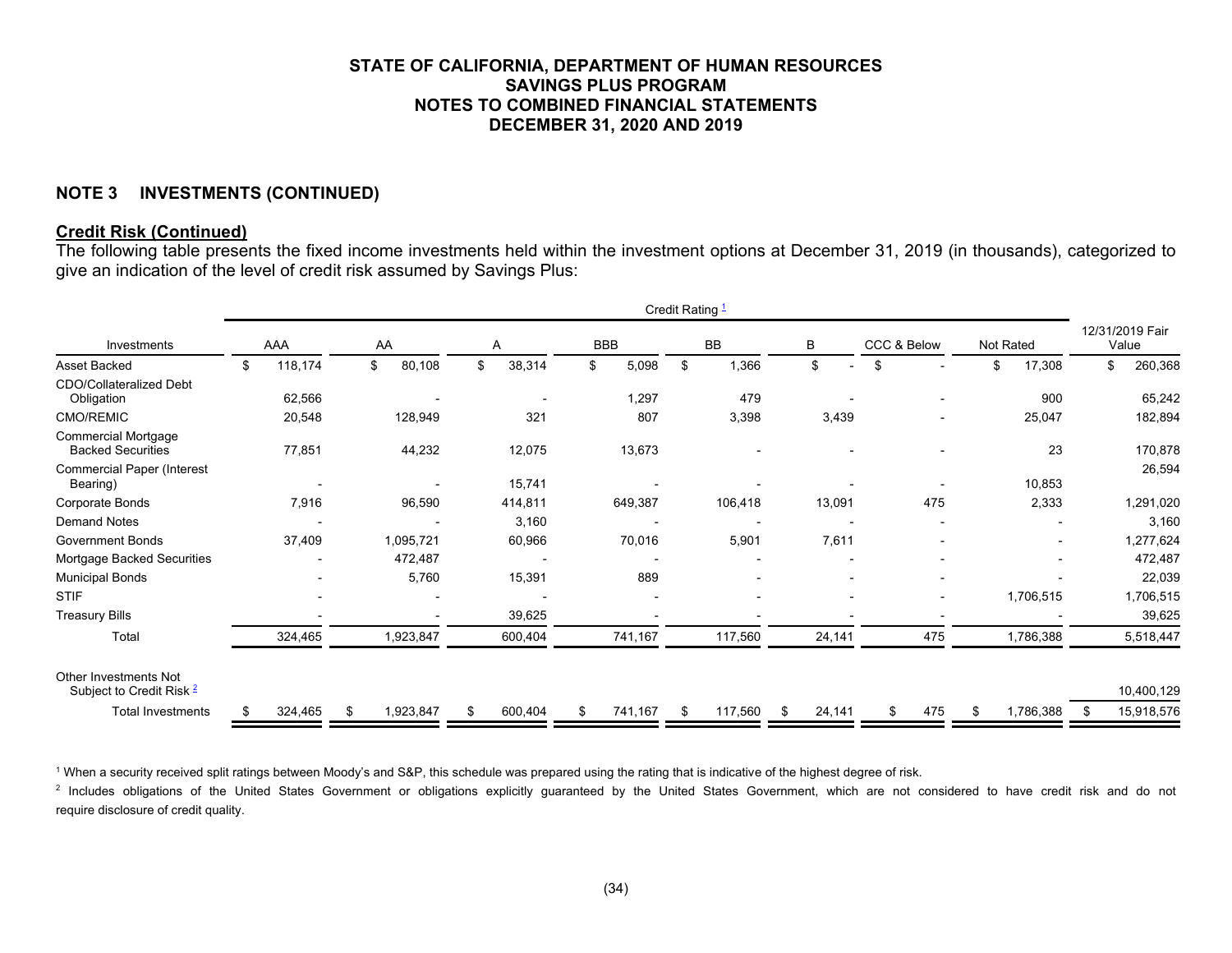# **NOTE 3 INVESTMENTS (CONTINUED)**

### **Custodial Credit Risk**

Custodial credit risk is the risk that, in the event of a bank failure, the Plan's deposits may not be returned to it. Deposits are exposed to custodial credit risk if they are not covered by depository insurance and the deposits are (a) uncollateralized, (b) collateralized with securities held by the pledging financial institution, or (c) collateralized with securities held by the pledging financial institution's trust department or agent, but not in the Plan's name.

All deposits of the Plan are held on behalf of the Plan by the Plan's custodian in accordance with the formal deposit policy for custodial credit risk and are not exposed to custodial credit risk, as defined by Governmental Accounting Standards Board Statement No. 40.

The Plan's policy for custodial credit risk requires that deposits in the STIF–Cash fund held by Union Bank and Bank of Oklahoma be insured by the FDIC (currently at \$250,000 per participant account per institution). Amounts held in excess of the \$250,000 FDIC limit are properly collateralized at 110 percent of the excess amount. At December 31, 2020 and 2019, approximately \$27.7 million of participant assets representing 180 accounts and \$20.6 million of participant assets representing 112 accounts, respectively, required collateralization.

### **Foreign Currency Risk**

Foreign currency risk is the risk that changes in exchange rates could adversely affect the fair value of the investment. At December 31, 2020 and 2019, the fair value of these investments was \$889.8 million and \$744.0 million, respectively. The investment options containing international exposure are identified with an asterisk in the Authorized Investments table within Note 3.

### **Concentration of Credit Risk**

Concentration of credit risk is the risk of loss attributed to the magnitude of the Plan's investment in a single issuer. The Plan's investments are managed by several investment managers. The concentrations of investments are determined by the participants' elections to invest in the available investment options. The investments with percentages that exceed five (5) percent of the Plan's net position are identified in bold font in the Authorized Investments table within Note 3. Since all investments are participant directed, all risks exist at the participant level. Each individual participant within the Plan has the ability to liquidate their position on demand and has responsibility for managing their exposure.

### **NOTE 4 TRANSFERS**

In the Combined Statement of Changes in Fiduciary Net Position:

The *Transfers In* value includes rollovers and external transfers of assets into the Plan.

The *Transfers Out* value includes rollovers and transfers of assets out of the Plan. This value may also include taxes voluntarily withheld on In Plan Roth Conversions.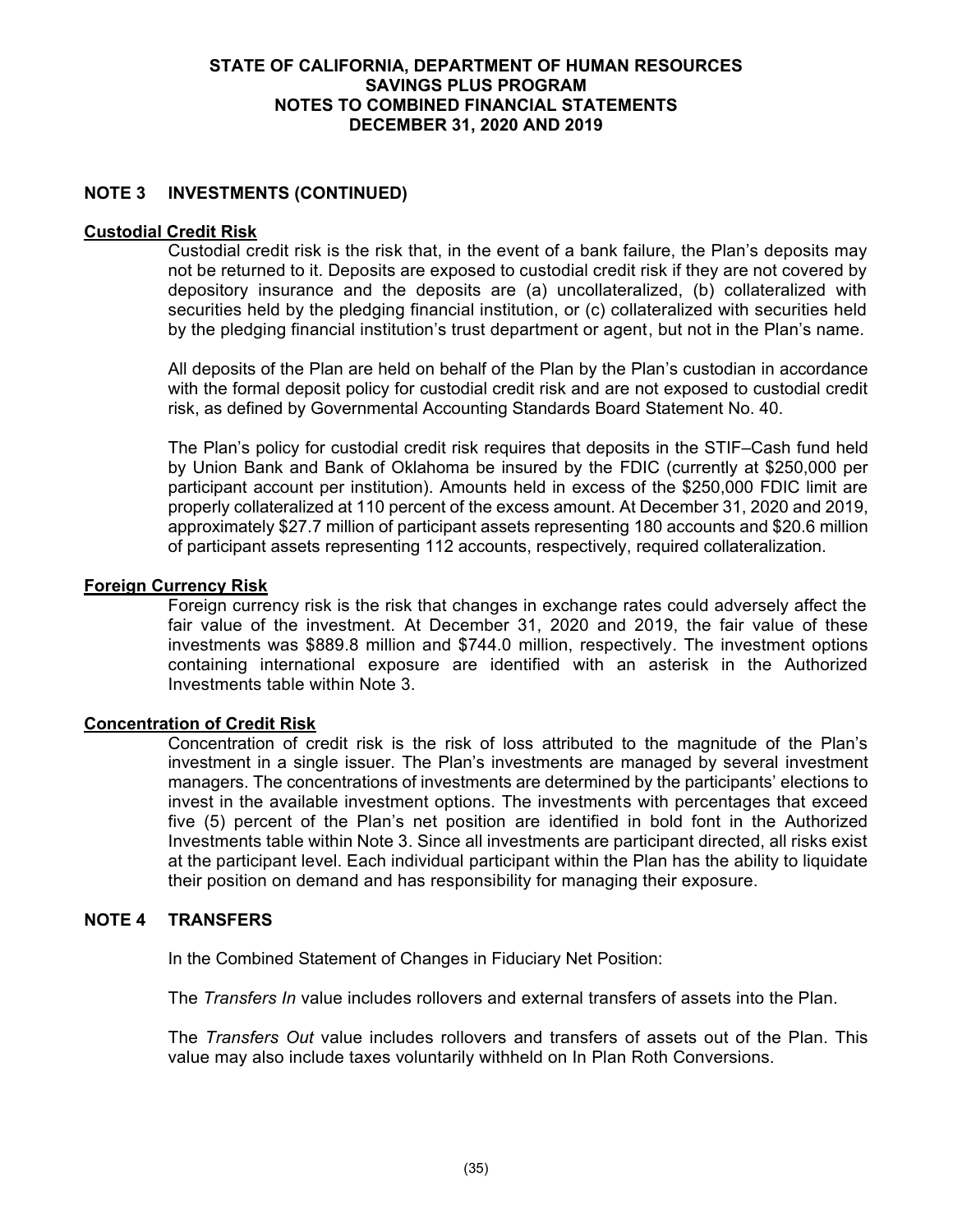### **NOTE 5 TERMINATION RIGHTS**

Although it has not expressed any intent to do so, the state has the right under the Plan to discontinue employee deferrals and to terminate the Plan. Upon termination of the Plan, benefits under the Plan would be payable as provided in the Plan documents.

## **NOTE 6 TAX STATUS**

The IRS has determined and informed the Plan by letter dated April 4, 2019 that the 457(b) Plan and related trust are designed in accordance with Section 457 of the IRC, by letter dated January 11, 2017 that the 401(k) Plan and related trust are designed in accordance with Section 401 of the IRC, by letter dated January 12, 2010 that the PST Program and related trust are designed in accordance with Section 457 of the IRC, and by letter dated July 7, 2011 that ARP and related trust are designed in accordance with 401(a) of the IRC and, as such, are not subject to tax under present income tax law. CalHR, as the Plan administrator, believes that the Plan is designed and is currently being operated in compliance with the applicable requirements of the IRC.

#### **NOTE 7 RECLASSIFICATIONS**

Certain amounts in the 2019 financial statements have been reclassified to conform with the 2020 presentation. These reclassifications do not affect Fiduciary Net Position Held in Trust or changes thereon as previously reported.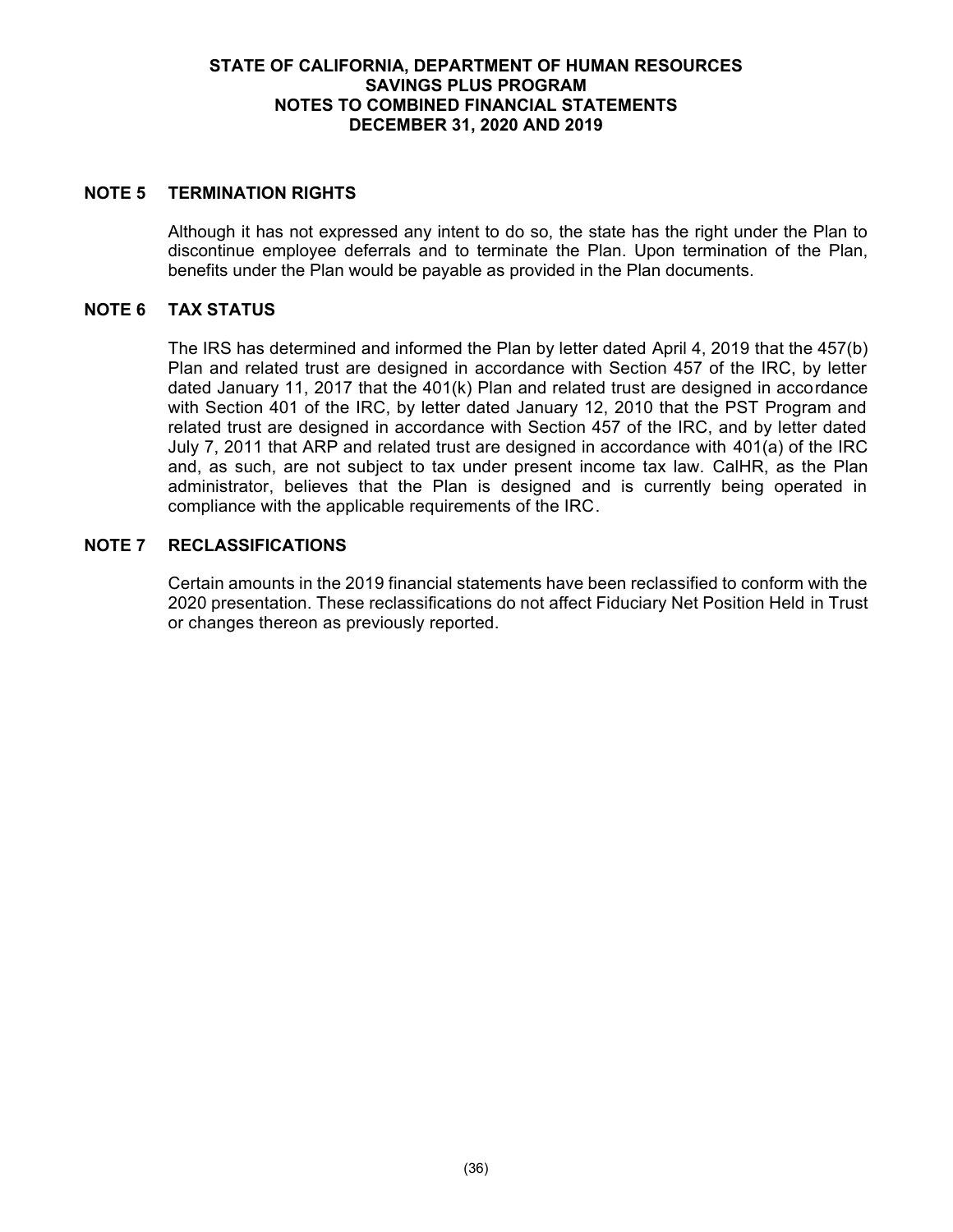

CliftonLarsonAllen LLP CLAconnect.com

# <span id="page-38-0"></span>**INDEPENDENT AUDITORS' REPORT ON INTERNAL CONTROL OVER FINANCIAL REPORTING AND ON COMPLIANCE AND OTHER MATTERS BASED ON AN AUDIT OF FINANCIAL STATEMENTS PERFORMED IN ACCORDANCE WITH** *GOVERNMENT AUDITING STANDARDS*

## Ms. Eraina Ortega, Director and Management of State of California, Department of Human Resources Savings Plus Program Sacramento, California

We have audited the basic financial statements of the State of California, Department of Human Resources Savings Plus Program (the Plan), which comprise a 457(b) Plan, a 401(k) Plan, a Part-time, Seasonal, and Temporary Employees Retirement Program ("PST Program"), and an Alternate Retirement Program ("ARP"), as of and for the years ended December 31, 2020 and 2019, and have issued our report thereon dated June 10, 2021. We conducted our audits in accordance with auditing standards generally accepted in the United States of America and the standards applicable to financial audits contained in *Government Auditing Standards*, issued by the Comptroller General of the United States.

# **Internal Control Over Financial Reporting**

In planning and performing our audits, we considered the Plan's internal control over financial reporting as a basis for designing our auditing procedures for the purpose of expressing our opinion on the basic financial statements, but not for the purpose of expressing an opinion on the effectiveness of the Plan's internal control over financial reporting. Accordingly, we do not express an opinion on the effectiveness of the Plan's internal control.

A *deficiency in internal control* exists when the design or operation of a control does not allow management or employees, in the normal course of performing their assigned functions, to prevent, or detect and correct, misstatements on a timely basis. A *material weakness* is a deficiency, or a combination of deficiencies, in internal control, such that there is a reasonable possibility that a material misstatement of the entity's financial statements will not be prevented, or detected and corrected on a timely basis. A *significant deficiency* is a deficiency, or a combination of deficiencies, in internal control that is less severe than a material weakness, yet important enough to merit attention by those charged with governance.

Our consideration of internal control was for the limited purpose described in the first paragraph of this section and was not designed to identify all deficiencies in internal control that might be material weaknesses or significant deficiencies. Given these limitations, during our audits we did not identify any deficiencies in internal control that we consider to be material weaknesses. However, material weaknesses may exist that have not been identified.